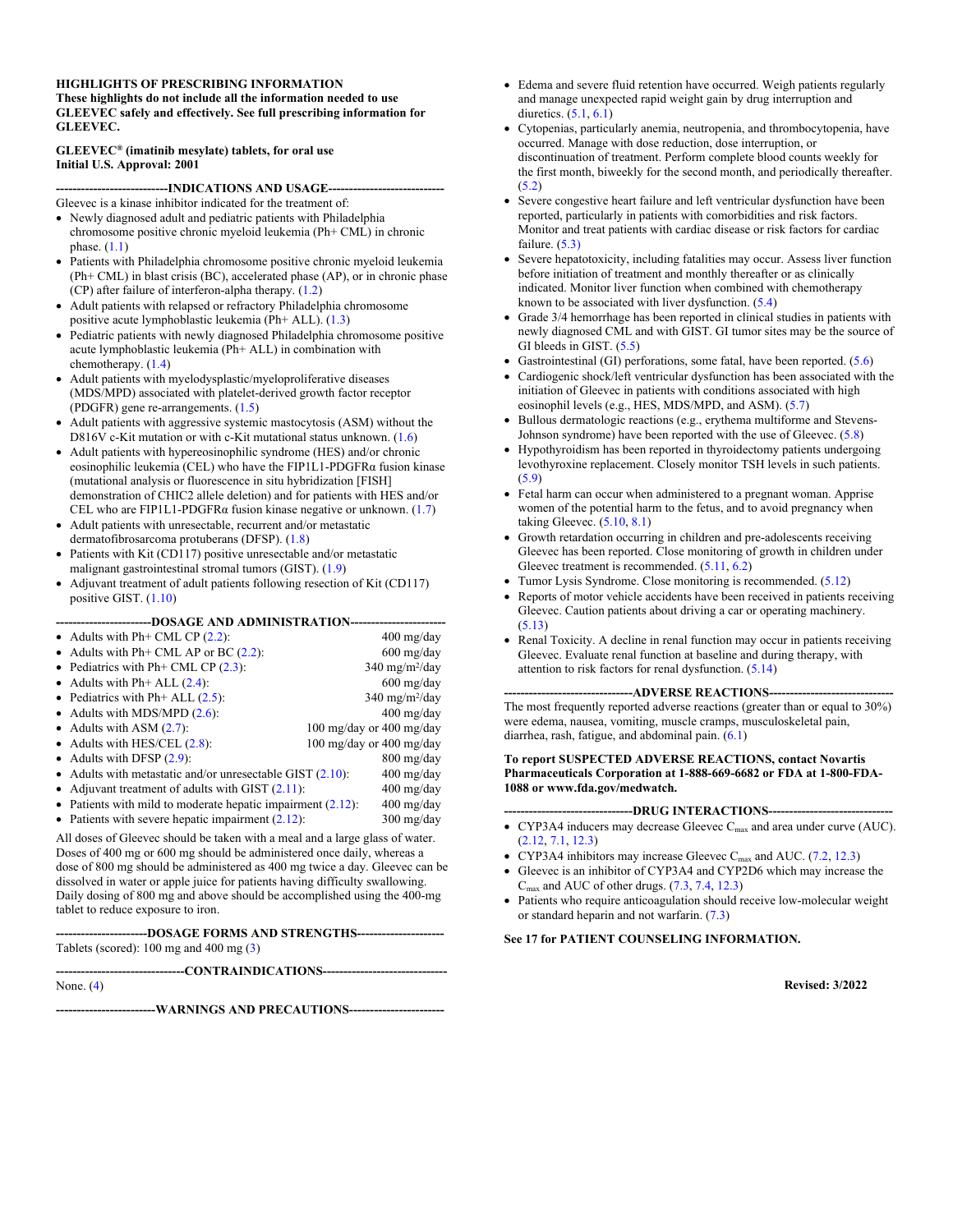#### **FULL PRESCRIBING INFORMATION: CONTENTS\***

#### **[1 INDICATIONS AND USAGE](#page-2-10)**

- [1.1 Newly Diagnosed Philadelphia Positive Chronic Myeloid](#page-2-0)  [Leukemia \(Ph+ CML\)](#page-2-0)
- [1.2 Ph+ CML in Blast Crisis \(BC\), Accelerated Phase \(AP\) or](#page-2-1)  [Chronic Phase \(CP\) After Interferon-alpha \(IFN\) Therapy](#page-2-1)
- [1.3 Adult Patients With Ph+ Acute Lymphoblastic Leukemia \(ALL\)](#page-2-2) [1.4 Pediatric Patients With Ph+ Acute Lymphoblastic Leukemia](#page-2-3)
- [\(ALL\)](#page-2-3)
- [1.5 Myelodysplastic/Myeloproliferative Diseases \(MDS/MPD\)](#page-2-4)
- [1.6 Aggressive Systemic Mastocytosis \(ASM\)](#page-2-5)
- [1.7 Hypereosinophilic Syndrome \(HES\) and/or Chronic Eosinophilic](#page-2-6)  [Leukemia \(CEL\)](#page-2-6)
- [1.8 Dermatofibrosarcoma Protuberans \(DFSP\)](#page-2-7)
- [1.9 Kit+ Gastrointestinal Stromal Tumors \(GIST\)](#page-2-8)<br>1.10 Adjuvant Treatment of GIST
- Adjuvant Treatment of GIST
- **[2 DOSAGE AND ADMINISTRATION](#page-2-11)**
	- [2.1 Drug Administration](#page-2-12)
	- [2.2 Adult Patients With Ph+ CML CP, AP, or BC](#page-3-0)<br>2.3 Pediatric Patients With Ph+ CML CP
	- [2.3 Pediatric Patients With Ph+ CML CP](#page-3-1)<br>2.4 Adult Patients With Ph+ ALL
	- [2.4 Adult Patients With Ph+ ALL](#page-3-2)<br>2.5 Pediatric Patients With Ph+ A
	- Pediatric Patients With Ph+ ALL
	- [2.6 Adult Patients With MDS/MPD](#page-3-4)<br>2.7 Adult Patients With ASM
	- **Adult Patients With ASM**
	- [2.8 Adult Patients With HES/CEL](#page-3-6)<br>2.9 Adult Patients With DFSP
	- [2.9 Adult Patients With DFSP](#page-3-7)<br>2.10 Adult Patients With Metas
	- [2.10 Adult Patients With Metastatic and/or Unresectable GIST](#page-3-8)<br>2.11 Adult Patients With Adjuvant GIST
	- **Adult Patients With Adjuvant GIST**
	- [2.12 Dose Modification Guidelines](#page-4-0)
	- [2.13 Dose Adjustment for Hepatotoxicity and Non-Hematologic](#page-4-1)  [Adverse Reactions](#page-4-1)
	- [2.14 Dose Adjustment for Hematologic Adverse Reactions](#page-4-2)
- **[3 DOSAGE FORMS AND STRENGTHS](#page-5-0)**

# **[4 CONTRAINDICATIONS](#page-5-1)**

# **WARNINGS AND PRECAUTIONS**<br>5.1 Fluid Retention and Edema

- [5.1 Fluid Retention and Edema](#page-5-2)
- [5.2 Hematologic Toxicity](#page-6-0)<br>5.3 Congestive Heart Failu
- [5.3 Congestive Heart Failure and Left Ventricular Dysfunction](#page-6-1)<br>5.4 Hepatotoxicity
- **Hepatotoxicity**
- [5.5 Hemorrhage](#page-6-3)
- [5.6 Gastrointestinal Disorders](#page-6-4)
- [5.7 Hypereosinophilic Cardiac Toxicity](#page-6-5)<br>5.8 Dermatologic Toxicities
- [5.8 Dermatologic Toxicities](#page-7-0)<br>5.9 Hypothyroidism
- 
- [5.9 Hypothyroidism](#page-7-1)<br>5.10 Embryo-Fetal To Embryo-Fetal Toxicity
- [5.11 Growth Retardation in Children and Adolescents](#page-7-3)
- [5.12 Tumor Lysis Syndrome](#page-7-4)
- [5.13 Impairments Related to Driving and Using Machinery](#page-7-5)<br>5.14 Renal Toxicity
- Renal Toxicity
- **[6 ADVERSE REACTIONS](#page-7-7)**
	- [6.1 Clinical Trials Experience](#page-8-0) [6.2 Postmarketing Experience](#page-22-0)
- **[7 DRUG INTERACTIONS](#page-23-5)**
	- [7.1 Agents Inducing CYP3A Metabolism](#page-23-1)
	- [7.2 Agents Inhibiting CYP3A Metabolism](#page-23-2)
	-
	- [7.3 Interactions With Drugs Metabolized by CYP3A4](#page-23-3) Interactions With Drugs Metabolized by CYP2D6

#### **[8 USE IN SPECIFIC POPULATIONS](#page-23-6)**

- [8.1 Pregnancy](#page-23-0)
- [8.2 Lactation](#page-24-0)<br>8.3 Females a
- Females and Males of Reproductive Potential
- [8.4 Pediatric Use](#page-24-2)
- 
- [8.5 Geriatric Use](#page-24-3)<br>8.6 Henatic Imna Hepatic Impairment
- [8.7 Renal Impairment](#page-25-0)
- **[10 OVERDOSAGE](#page-25-1)**
- **[11 DESCRIPTION](#page-26-1)**
- **[12 CLINICAL PHARMACOLOGY](#page-26-2)**
	- [12.1 Mechanism of Action](#page-26-3)
	- [12.3 Pharmacokinetics](#page-26-0)
- **[13 NONCLINICAL TOXICOLOGY](#page-28-0)**
	- [13.1 Carcinogenesis, Mutagenesis, Impairment of Fertility](#page-28-1) [13.2 Animal Toxicology and/or Pharmacology](#page-29-0)
- **[14 CLINICAL STUDIES](#page-29-1)**
	- [14.1 Chronic Myeloid Leukemia](#page-29-2)<br>14.2 Pediatric CML
	- Pediatric CML
	- [14.3 Acute Lymphoblastic Leukemia](#page-35-0)
	- [14.4 Pediatric ALL](#page-35-1)
	- [14.5 Myelodysplastic/Myeloproliferative Diseases](#page-36-0)<br>14.6 Aggressive Systemic Mastocytosis
	- [14.6 Aggressive Systemic Mastocytosis](#page-36-1)
	- [14.7 Hypereosinophilic Syndrome/Chronic Eosinophilic Leukemia](#page-37-0)
	- [14.8 Dermatofibrosarcoma Protuberans](#page-37-1)<br>14.9 Gastrointestinal Stromal Tumors
	- Gastrointestinal Stromal Tumors
- **[15 REFERENCES](#page-40-0)**
- **[16 HOW SUPPLIED/STORAGE AND HANDLING](#page-40-1) [17 PATIENT COUNSELING INFORMATION](#page-41-0)**

\*Sections or subsections omitted from the full prescribing information are not **listed**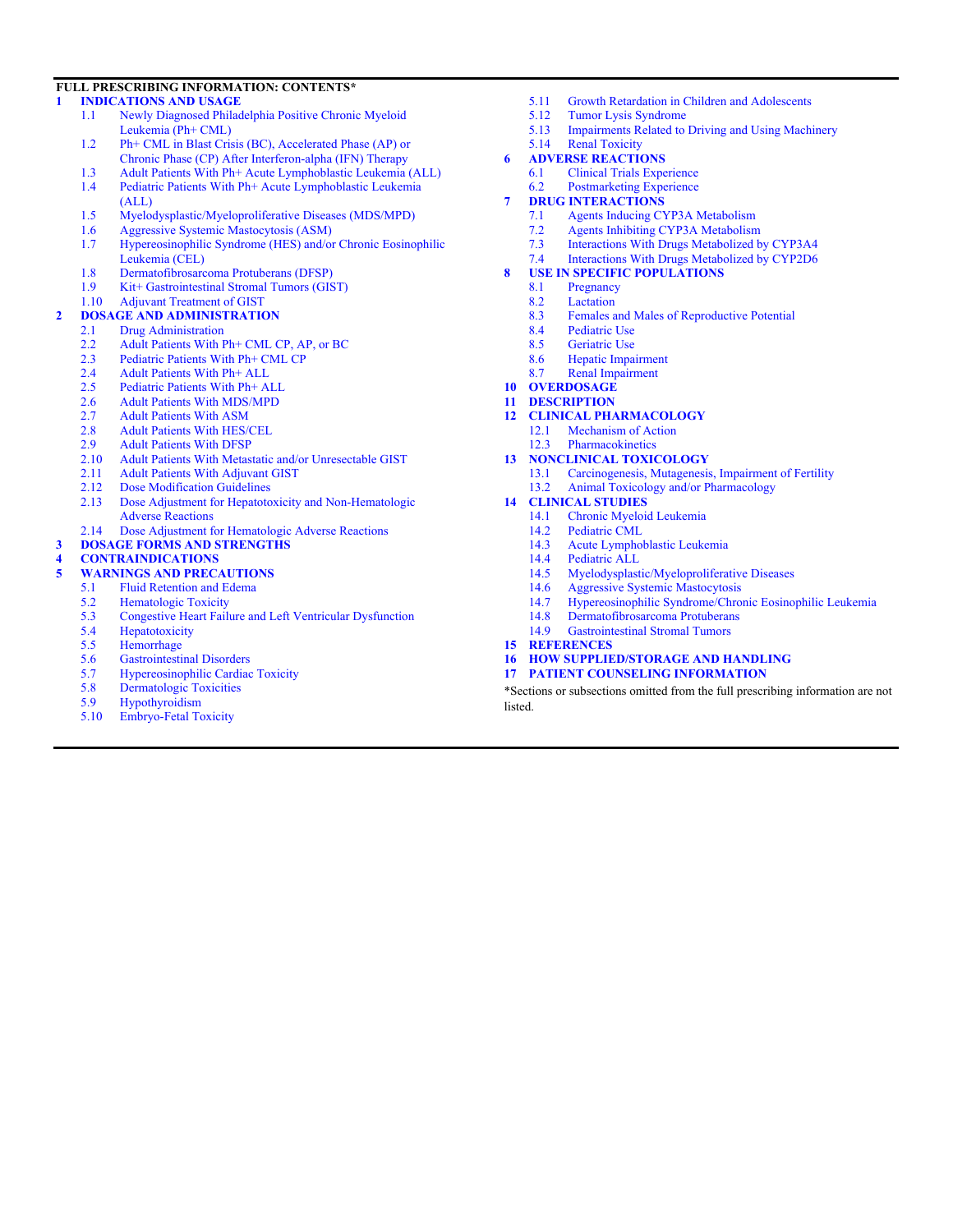## **FULL PRESCRIBING INFORMATION**

### <span id="page-2-10"></span>**1 INDICATIONS AND USAGE**

### <span id="page-2-0"></span>**1.1 Newly Diagnosed Philadelphia Positive Chronic Myeloid Leukemia (Ph+ CML)**

Newly diagnosed adult and pediatric patients with Philadelphia chromosome positive chronic myeloid leukemia (Ph+ CML) in chronic phase.

### <span id="page-2-1"></span>**1.2 Ph+ CML in Blast Crisis (BC), Accelerated Phase (AP) or Chronic Phase (CP) After Interferon-alpha (IFN) Therapy**

Patients with Philadelphia chromosome positive chronic myeloid leukemia in blast crisis, accelerated phase, or in chronic phase after failure of interferon-alpha therapy.

### <span id="page-2-2"></span>**1.3 Adult Patients With Ph+ Acute Lymphoblastic Leukemia (ALL)**

Adult patients with relapsed or refractory Philadelphia chromosome positive acute lymphoblastic leukemia (Ph+ ALL).

### <span id="page-2-3"></span>**1.4 Pediatric Patients With Ph+ Acute Lymphoblastic Leukemia (ALL)**

Pediatric patients with newly diagnosed Philadelphia chromosome positive acute lymphoblastic leukemia (Ph+ ALL) in combination with chemotherapy.

### <span id="page-2-4"></span>**1.5 Myelodysplastic/Myeloproliferative Diseases (MDS/MPD)**

Adult patients with myelodysplastic/myeloproliferative diseases associated with platelet-derived growth factor receptor (PDGFR) gene re-arrangements.

### <span id="page-2-5"></span>**1.6 Aggressive Systemic Mastocytosis (ASM)**

Adult patients with aggressive systemic mastocytosis without the D816V c-Kit mutation or with c-Kit mutational status unknown.

### <span id="page-2-6"></span>**1.7 Hypereosinophilic Syndrome (HES) and/or Chronic Eosinophilic Leukemia (CEL)**

Adult patients with hypereosinophilic syndrome and/or chronic eosinophilic leukemia who have the FIP1L1-PDGFR $\alpha$ fusion kinase (mutational analysis or fluorescence in situ hybridization [FISH] demonstration of CHIC2 allele deletion) and for patients with HES and/or CEL who are FIP1L1-PDGFR $\alpha$  fusion kinase negative or unknown.

### <span id="page-2-7"></span>**1.8 Dermatofibrosarcoma Protuberans (DFSP)**

Adult patients with unresectable, recurrent and/or metastatic dermatofibrosarcoma protuberans.

### <span id="page-2-8"></span>**1.9 Kit+ Gastrointestinal Stromal Tumors (GIST)**

Patients with Kit (CD117) positive unresectable and/or metastatic malignant gastrointestinal stromal tumors.

### <span id="page-2-9"></span>**1.10 Adjuvant Treatment of GIST**

Adjuvant treatment of adult patients following complete gross resection of Kit (CD117) positive GIST.

### <span id="page-2-11"></span>**2 DOSAGE AND ADMINISTRATION**

### <span id="page-2-12"></span>**2.1 Drug Administration**

The prescribed dose should be administered orally, with a meal and a large glass of water. Doses of 400 mg or 600 mg should be administered once daily, whereas a dose of 800 mg should be administered as 400 mg twice a day.

For patients unable to swallow the film-coated tablets, the tablets may be dispersed in a glass of water or apple juice. The required number of tablets should be placed in the appropriate volume of beverage (approximately 50 mL for a 100-mg tablet, and 200 mL for a 400-mg tablet) and stirred with a spoon. The suspension should be administered immediately after complete disintegration of the tablet(s).

For daily dosing of 800 mg and above, dosing should be accomplished using the 400-mg tablet to reduce exposure to iron.

Treatment may be continued as long as there is no evidence of progressive disease or unacceptable toxicity.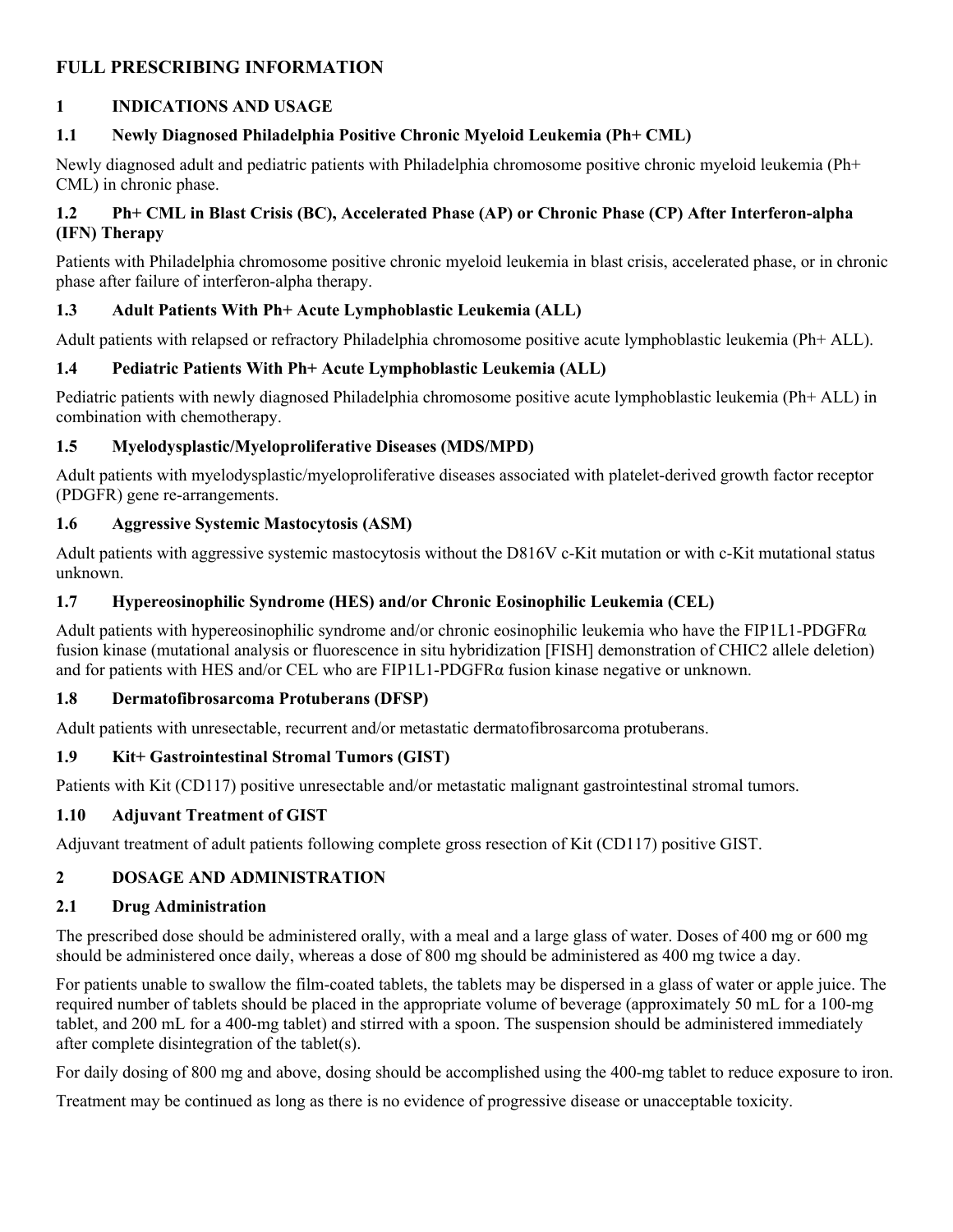### <span id="page-3-0"></span>**2.2 Adult Patients With Ph+ CML CP, AP, or BC**

The recommended dose of Gleevec is 400 mg/day for adult patients in chronic phase CML and 600 mg/day for adult patients in accelerated phase or blast crisis.

In CML, a dose increase from 400 mg to 600 mg in adult patients with chronic phase disease, or from 600 mg to 800 mg (given as 400 mg twice daily) in adult patients in accelerated phase or blast crisis may be considered in the absence of severe adverse drug reaction and severe non-leukemia related neutropenia or thrombocytopenia in the following circumstances: disease progression (at any time), failure to achieve a satisfactory hematologic response after at least 3 months of treatment, failure to achieve a cytogenetic response after 6 to 12 months of treatment, or loss of a previously achieved hematologic or cytogenetic response.

### <span id="page-3-1"></span>**2.3 Pediatric Patients With Ph+ CML CP**

The recommended dose of Gleevec for children with newly diagnosed Ph+ CML is 340 mg/m<sup>2</sup>/day (not to exceed 600 mg). Gleevec treatment can be given as a once daily dose or the daily dose may be split into two–one portion dosed in the morning and one portion in the evening. There is no experience with Gleevec treatment in children under 1 year of age.

### <span id="page-3-2"></span>**2.4 Adult Patients With Ph+ ALL**

The recommended dose of Gleevec is 600 mg/day for adult patients with relapsed/refractory Ph+ ALL.

### <span id="page-3-3"></span>**2.5 Pediatric Patients With Ph+ ALL**

The recommended dose of Gleevec to be given in combination with chemotherapy to children with newly diagnosed Ph+ ALL is 340 mg/m<sup>2</sup>/day (not to exceed 600 mg). Gleevec treatment can be given as a once daily dose.

### <span id="page-3-4"></span>**2.6 Adult Patients With MDS/MPD**

Determine PDGFRb gene rearrangements status prior to initiating treatment.

The recommended dose of Gleevec is 400 mg/day for adult patients with MDS/MPD.

### <span id="page-3-5"></span>**2.7 Adult Patients With ASM**

Determine D816V c-Kit mutation status prior to initiating treatment.

The recommended dose of Gleevec is 400 mg/day for adult patients with ASM without the D816V c-Kit mutation. If c-Kit mutational status is not known or unavailable, treatment with Gleevec 400 mg/day may be considered for patients with ASM not responding satisfactorily to other therapies. For patients with ASM associated with eosinophilia, a clonal hematological disease related to the fusion kinase FIP1L1-PDGFRα, a starting dose of 100 mg/day is recommended. Dose increase from 100 mg to 400 mg for these patients may be considered in the absence of adverse drug reactions if assessments demonstrate an insufficient response to therapy.

### <span id="page-3-6"></span>**2.8 Adult Patients With HES/CEL**

The recommended dose of Gleevec is 400 mg/day for adult patients with HES/CEL. For HES/CEL patients with demonstrated FIP1L1-PDGFRα fusion kinase, a starting dose of 100 mg/day is recommended. Dose increase from 100 mg to 400 mg for these patients may be considered in the absence of adverse drug reactions if assessments demonstrate an insufficient response to therapy.

### <span id="page-3-7"></span>**2.9 Adult Patients With DFSP**

The recommended dose of Gleevec is 800 mg/day for adult patients with DFSP.

### <span id="page-3-8"></span>**2.10 Adult Patients With Metastatic and/or Unresectable GIST**

The recommended dose of Gleevec is 400 mg/day for adult patients with unresectable and/or metastatic, malignant GIST. A dose increase up to 800 mg daily (given as 400 mg twice daily) may be considered, as clinically indicated, in patients showing clear signs or symptoms of disease progression at a lower dose and in the absence of severe adverse drug reactions.

### <span id="page-3-9"></span>**2.11 Adult Patients With Adjuvant GIST**

The recommended dose of Gleevec is 400 mg/day for the adjuvant treatment of adult patients following complete gross resection of GIST. In clinical trials, one year of Gleevec and three years of Gleevec were studied. In the patient population defined in Study 2, three years of Gleevec is recommended *[see Clinical Studies (14.8)]*. The optimal treatment duration with Gleevec is not known.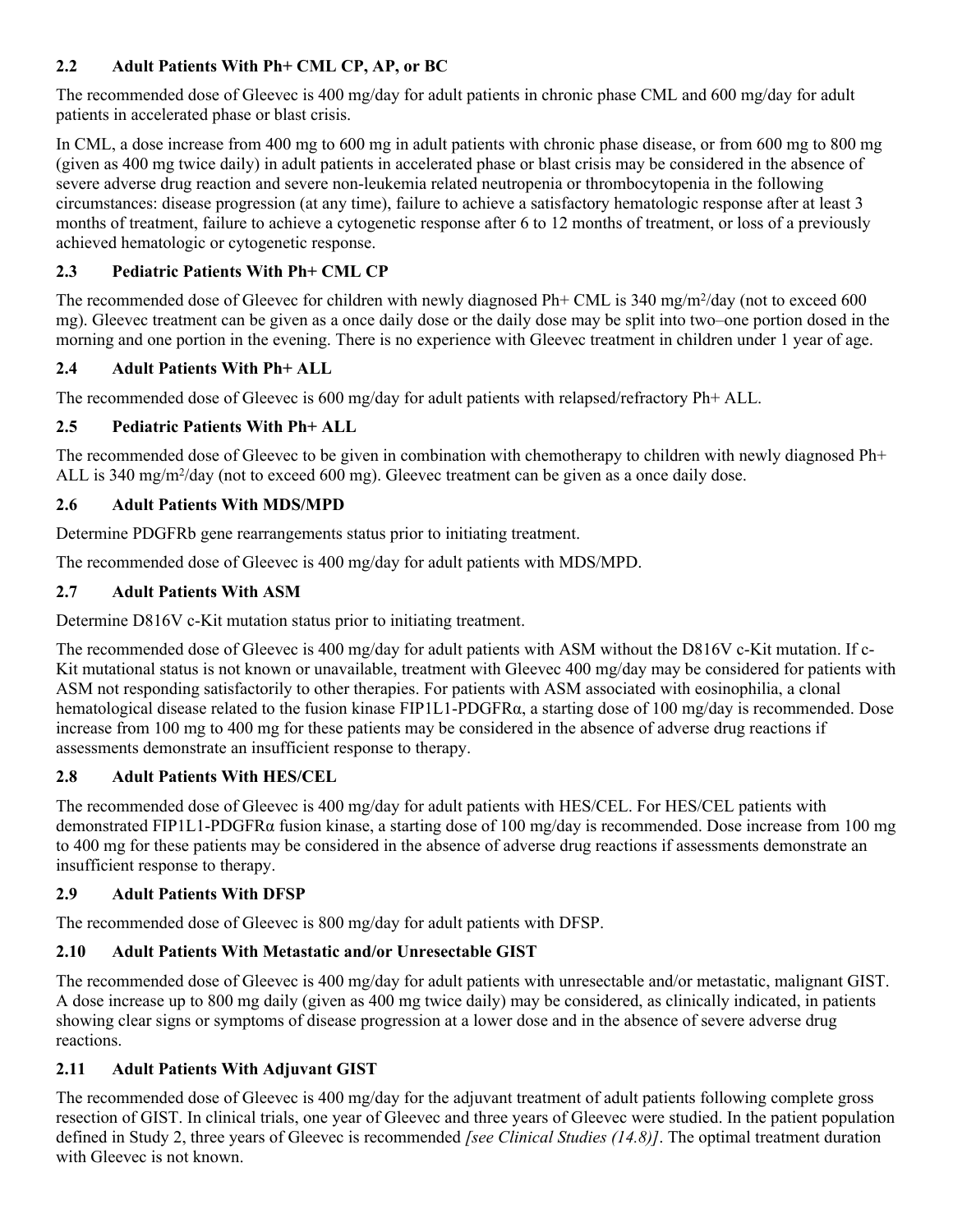### <span id="page-4-0"></span>**2.12 Dose Modification Guidelines**

Concomitant Strong CYP3A4 inducers: The use of concomitant strong CYP3A4 inducers should be avoided (e.g., dexamethasone, phenytoin, carbamazepine, rifampin, rifabutin, rifampacin, phenobarbital). If patients must be coadministered a strong CYP3A4 inducer, based on pharmacokinetic studies, the dosage of Gleevec should be increased by at least 50%, and clinical response should be carefully monitored *[see Drug Interactions (7.1)].*

Hepatic Impairment: Patients with mild and moderate hepatic impairment do not require a dose adjustment and should be treated per the recommended dose. A 25% decrease in the recommended dose should be used for patients with severe hepatic impairment *[see Use in Specific Populations (8.6)].*

Renal Impairment: Patients with moderate renal impairment (creatinine clearance [CrCL] = 20-39 mL/min) should receive a 50% decrease in the recommended starting dose and future doses can be increased as tolerated. Doses greater than 600 mg are not recommended in patients with mild renal impairment ( $CrCL = 40-59$  mL/min). For patients with moderate renal impairment doses greater than 400 mg are not recommended.

Imatinib should be used with caution in patients with severe renal impairment. A dose of 100 mg/day was tolerated in two patients with severe renal impairment *[see Warnings and Precautions (5.3), Use in Specific Populations (8.7)].*

### <span id="page-4-1"></span>**2.13 Dose Adjustment for Hepatotoxicity and Non-Hematologic Adverse Reactions**

If elevations in bilirubin greater than 3 times the institutional upper limit of normal (IULN) or in liver transaminases greater than 5 times the IULN occur, Gleevec should be withheld until bilirubin levels have returned to a less than 1.5 times the IULN and transaminase levels to less than 2.5 times the IULN. In adults, treatment with Gleevec may then be continued at a reduced daily dose (i.e., 400 mg to 300 mg, 600 mg to 400 mg, or 800 mg to 600 mg). In children, daily doses can be reduced under the same circumstances from  $340 \text{ mg/m}^2/\text{day}$  to  $260 \text{ mg/m}^2/\text{day}$ .

If a severe non-hematologic adverse reaction develops (such as severe hepatotoxicity or severe fluid retention), Gleevec should be withheld until the event has resolved. Thereafter, treatment can be resumed as appropriate depending on the initial severity of the event.

### <span id="page-4-2"></span>**2.14 Dose Adjustment for Hematologic Adverse Reactions**

Dose reduction or treatment interruptions for severe neutropenia and thrombocytopenia are recommended as indicated in Table 1.

| ASM associated with eosinophilia     | ANC less than $1.0 \times 10^9$ /L | $1_{-}$ | Stop Gleevec until ANC greater than or equal to             |
|--------------------------------------|------------------------------------|---------|-------------------------------------------------------------|
| (starting dose 100 mg)               | and/or                             |         | $1.5 \times 10^9$ /L and platelets greater than or equal to |
|                                      | platelets less than 50 x $10^9$ /L |         | $75 \times 10^9$ /L                                         |
|                                      |                                    | 2.      | Resume treatment with Gleevec at previous dose              |
|                                      |                                    |         | (i.e., dose before severe adverse reaction)                 |
| HES/CEL with FIP1L1-PDGFR $\alpha$   | ANC less than $1.0 \times 10^9$ /L | 1.      | Stop Gleevec until ANC greater than or equal to             |
| fusion kinase (starting dose 100 mg) | and/or                             |         | $1.5 \times 10^9$ /L and platelets greater than or equal to |
|                                      | platelets less than 50 x $10^9$ /L |         | $75 \times 10^9$ /L                                         |
|                                      |                                    |         | Resume treatment with Gleevec at previous dose              |
|                                      |                                    |         | (i.e., dose before severe adverse reaction)                 |
| Chronic Phase CML (starting dose     | ANC less than $1.0 \times 10^9$ /L |         | Stop Gleevec until ANC greater than or equal to             |
| $400$ mg)                            | and/or                             |         | $1.5 \times 10^9$ /L and platelets greater than or equal to |
|                                      | platelets less than 50 x $10^9$ /L |         | $75 \times 10^9$ /L                                         |
| MDS/MPD, ASM and HES/CEL             |                                    | 2.      | Resume treatment with Gleevec at the original               |
| (starting dose 400 mg)               |                                    |         | starting dose of 400 mg                                     |
|                                      |                                    | $3_{-}$ | If recurrence of ANC less than $1.0 \times 10^9$ /L and/or  |
| GIST (starting dose 400 mg)          |                                    |         | platelets less than 50 x $10^9$ /L, repeat step 1 and       |
|                                      |                                    |         | resume Gleevec at a reduced dose of 300 mg                  |

### **Table 1: Dose Adjustments for Neutropenia and Thrombocytopenia**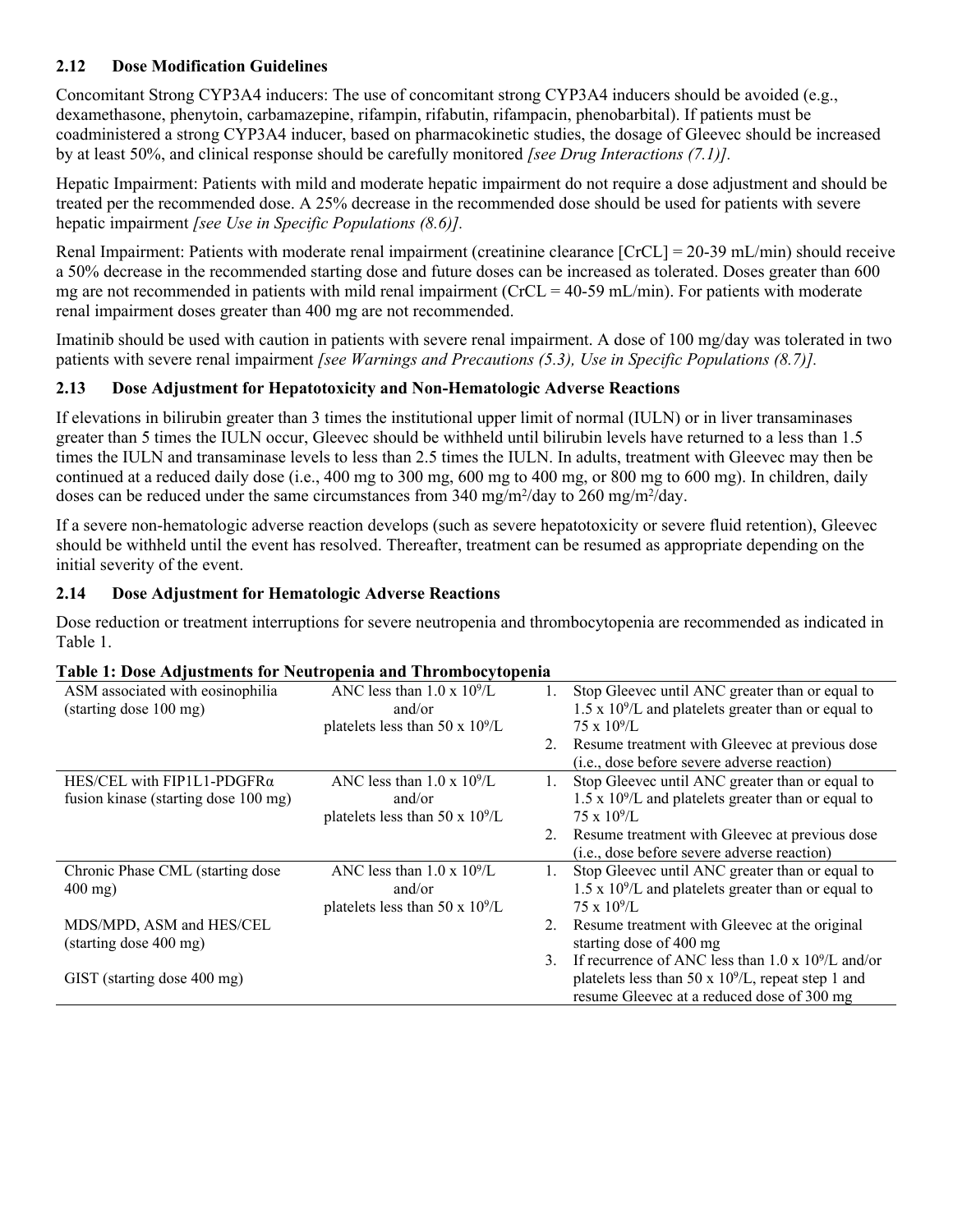| Ph+ CML: Accelerated Phase and<br>Blast Crisis (starting dose 600 mg)<br>$Ph+ALL$<br>(starting dose 600 mg) | ANC less than $0.5 \times 10^9$ /L<br>and/or<br>platelets less than $10 \times 10^9$ /L | 2.<br>3 <sub>1</sub><br>4.     | Check if cytopenia is related to leukemia (marrow<br>aspirate or biopsy)<br>If cytopenia is unrelated to leukemia, reduce dose<br>of Gleevec to 400 mg<br>If cytopenia persists 2 weeks, reduce further to<br>$300$ mg<br>If cytopenia persists 4 weeks and is still unrelated<br>to leukemia, stop Gleevec until ANC greater than<br>or equal to 1 x $10^9$ /L and platelets greater than or<br>equal to 20 x $10^9$ /L and then resume treatment at |
|-------------------------------------------------------------------------------------------------------------|-----------------------------------------------------------------------------------------|--------------------------------|-------------------------------------------------------------------------------------------------------------------------------------------------------------------------------------------------------------------------------------------------------------------------------------------------------------------------------------------------------------------------------------------------------------------------------------------------------|
| <b>DFSP</b><br>(starting dose 800 mg)                                                                       | ANC less than $1.0 \times 10^9$ /L<br>and/or<br>platelets less than 50 x $10^9$ /L      | 1.<br>2.<br>$\mathcal{E}$      | $300$ mg<br>Stop Gleevec until ANC greater than or equal to<br>$1.5 \times 10^9$ /L and platelets greater than or equal to<br>$75 \times 10^9$ /L<br>Resume treatment with Gleevec at 600 mg<br>In the event of recurrence of ANC less than 1.0 x<br>$10^9$ /L and/or platelets less than 50 x $10^9$ /L, repeat<br>step 1 and resume Gleevec at reduced dose of 400<br>mg                                                                            |
| Pediatric newly diagnosed chronic<br>phase CML<br>(starting dose $340 \text{ mg/m}^2$ )                     | ANC less than $1.0 \times 10^9$ /L<br>and/or<br>platelets less than 50 x $10^9$ /L      | 1.<br>$2_{-}$<br>$\mathcal{E}$ | Stop Gleevec until ANC greater than or equal to<br>$1.5 \times 10^9$ /L and platelets greater than or equal to<br>$75 \times 10^9$ /L<br>Resume treatment with Gleevec at previous dose<br>(i.e., dose before severe adverse reaction)<br>In the event of recurrence of ANC less than 1.0 x<br>$10^9$ /L and/or platelets less than 50 x $10^9$ /L, repeat<br>step 1 and resume Gleevec at reduced dose of 260<br>$mg/m^2$                            |

Abbreviations: ANC, absolute neutrophil count; ASM, aggressive systemic mastocytosis; CEL, chronic eosinophilic leukemia; CML, chronic myeloid leukemia; DFSP, dermatofibrosarcoma protuberans; HES, hypereosinophilic syndrome; MDS/MPD, myelodysplastic/myeloproliferative diseases; PDGFR, platelet-derived growth factor receptor; Ph+ CML, Philadelphia chromosome positive chronic myeloid leukemia; Ph+ ALL, Philadelphia chromosome positive acute lymphoblastic leukemia.

### <span id="page-5-0"></span>**3 DOSAGE FORMS AND STRENGTHS**

### • 100 mg film coated tablets

Very dark yellow to brownish orange, film-coated tablets, round, biconvex with bevelled edges, debossed with "NVR" on one side, and "SA" with score on the other side

400 mg film coated tablets

Very dark yellow to brownish orange, film-coated tablets, ovaloid, biconvex with bevelled edges, debossed with "gleevec" on one side and score on the other side.

### <span id="page-5-1"></span>**4 CONTRAINDICATIONS**

None.

### <span id="page-5-3"></span>**5 WARNINGS AND PRECAUTIONS**

### <span id="page-5-2"></span>**5.1 Fluid Retention and Edema**

Gleevec is often associated with edema and occasionally serious fluid retention *[see Adverse Reactions (6.1)]*. Weigh and monitor patients regularly for signs and symptoms of fluid retention. Investigate unexpected rapid weight gain carefully and provide appropriate treatment. The probability of edema was increased with higher Gleevec dose and age greater than 65 years in the CML studies. Severe superficial edema was reported in 1.5% of newly diagnosed CML patients taking Gleevec, and in 2% to 6% of other adult CML patients taking Gleevec. In addition, other severe fluid retention (e.g., pleural effusion, pericardial effusion, pulmonary edema, and ascites) reactions were reported in 1.3% of newly diagnosed CML patients taking Gleevec, and in 2% to 6% of other adult CML patients taking Gleevec. Severe fluid retention was reported in 9% to 13.1% of patients taking Gleevec for GIST *[see Adverse Reactions (6.1)]*. In a randomized trial in patients with newly diagnosed Ph+ CML in chronic phase comparing Gleevec and nilotinib, severe (Grade 3 or 4) fluid retention occurred in 2.5% of patients receiving Gleevec and in 3.9% of patients receiving nilotinib 300 mg twice daily. Effusions (including pleural effusion, pericardial effusion, ascites) or pulmonary edema were observed in 2.1% (none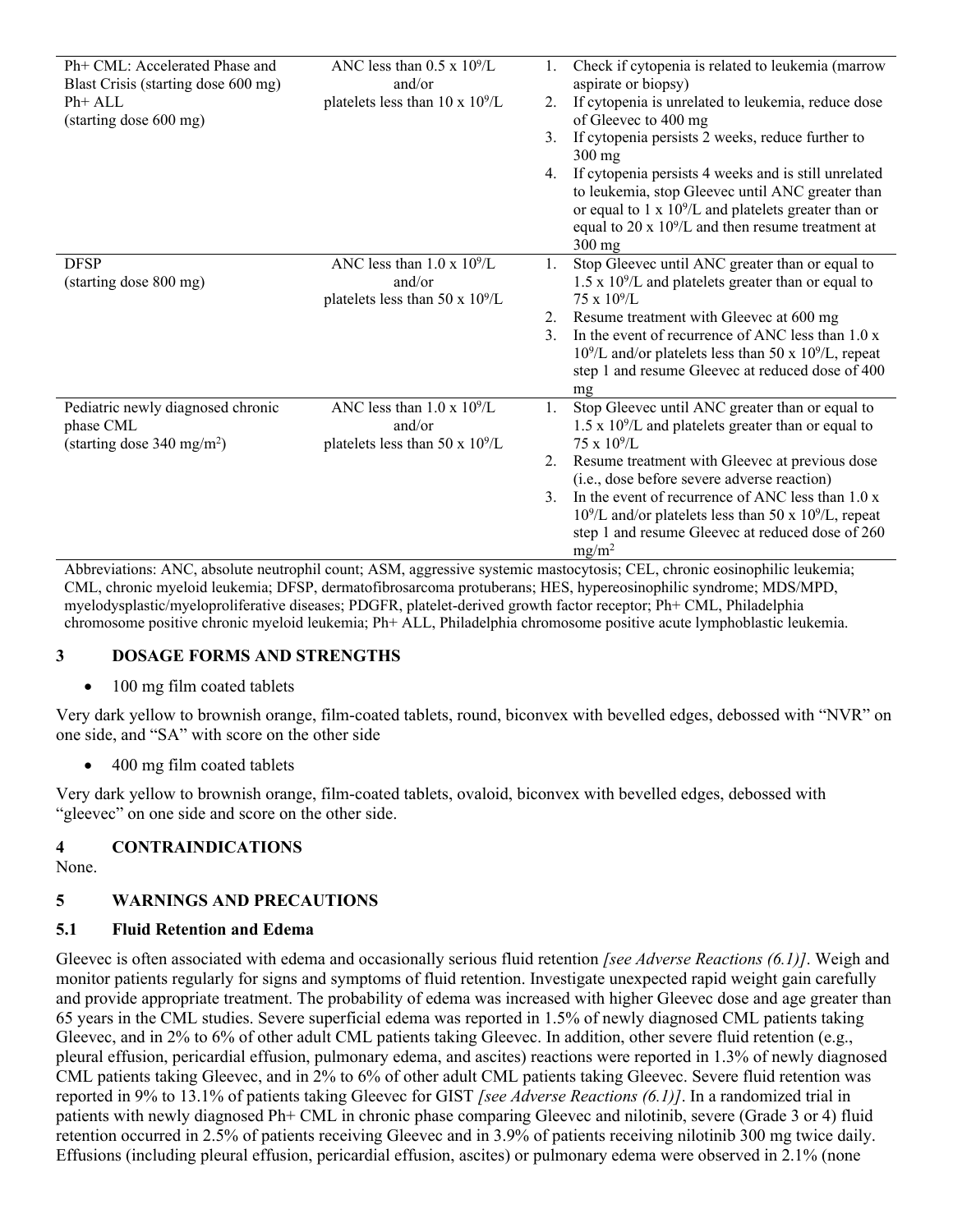were Grade 3 or 4) of patients in the Gleevec arm and 2.2% (0.7% Grade 3 or 4) of patients in the nilotinib 300 mg twice daily arm.

# <span id="page-6-0"></span>**5.2 Hematologic Toxicity**

Treatment with Gleevec is associated with anemia, neutropenia, and thrombocytopenia. Perform complete blood counts weekly for the first month, biweekly for the second month, and periodically thereafter as clinically indicated (for example, every 2 to 3 months). In CML, the occurrence of these cytopenias is dependent on the stage of disease and is more frequent in patients with accelerated phase CML or blast crisis than in patients with chronic phase CML. In pediatric CML patients the most frequent toxicities observed were Grade 3 or 4 cytopenias, including neutropenia, thrombocytopenia, and anemia. These generally occur within the first several months of therapy *[see Dosage and Administration (2.14)].*

### <span id="page-6-1"></span>**5.3 Congestive Heart Failure and Left Ventricular Dysfunction**

Congestive heart failure and left ventricular dysfunction have been reported in patients taking Gleevec. Cardiac adverse reactions were more frequent in patients with advanced age or co-morbidities, including previous medical history of cardiac disease. In an international randomized Phase 3 study in 1106 patients with newly diagnosed Ph+ CML in chronic phase, severe cardiac failure and left ventricular dysfunction were observed in 0.7% of patients taking Gleevec compared to 0.9% of patients taking IFN + Ara-C. In another randomized trial with newly diagnosed Ph+ CML patients in chronic phase that compared Gleevec and nilotinib, cardiac failure was observed in 1.1% of patients in the Gleevec arm and 2.2% of patients in the nilotinib 300 mg twice daily arm and severe (Grade 3 or 4) cardiac failure occurred in 0.7% of patients in each group. Carefully monitor patients with cardiac disease or risk factors for cardiac or history of renal failure. Evaluate and treat any patient with signs or symptoms consistent with cardiac or renal failure.

### <span id="page-6-2"></span>**5.4 Hepatotoxicity**

Hepatotoxicity, occasionally severe, may occur with Gleevec *[see Adverse Reactions (6.1)].* Cases of fatal liver failure and severe liver injury requiring liver transplants have been reported with both short-term and long-term use of Gleevec. Monitor liver function (transaminases, bilirubin, and alkaline phosphatase) before initiation of treatment and monthly, or as clinically indicated. Manage laboratory abnormalities with Gleevec interruption and/or dose reduction *[see Dosage and Administration (2.13)]*. When Gleevec is combined with chemotherapy, liver toxicity in the form of transaminase elevation and hyperbilirubinemia has been observed. Additionally, there have been reports of acute liver failure. Monitoring of hepatic function is recommended.

### <span id="page-6-3"></span>**5.5 Hemorrhage**

In a trial of Gleevec versus IFN+Ara-C in patients with the newly diagnosed CML, 1.8% of patients had Grade 3/4 hemorrhage. In the Phase 3 unresectable or metastatic GIST studies, 211 patients (12.9%) reported Grade 3/4 hemorrhage at any site. In the Phase 2 unresectable or metastatic GIST study, 7 patients (5%) had a total of 8 CTC Grade 3/4 hemorrhages; gastrointestinal (GI) (3 patients), intra-tumoral (3 patients) or both (1 patient). Gastrointestinal tumor sites may have been the source of GI hemorrhages. In a randomized trial in patients with newly diagnosed Ph+ CML in chronic phase comparing Gleevec and nilotinib, GI hemorrhage occurred in 1.4% of patients in the Gleevec arm, and in 2.9% of patients in the nilotinib 300 mg twice daily arm. None of these events were Grade 3 or 4 in the Gleevec arm; 0.7% were Grade 3 or 4 in the nilotinib 300 mg twice daily arm. In addition, gastric antral vascular ectasia has been reported in postmarketing experience.

### <span id="page-6-4"></span>**5.6 Gastrointestinal Disorders**

Gleevec is sometimes associated with GI irritation. Gleevec should be taken with food and a large glass of water to minimize this problem. There have been rare reports, including fatalities, of GI perforation.

### <span id="page-6-5"></span>**5.7 Hypereosinophilic Cardiac Toxicity**

In patients with hypereosinophilic syndrome with occult infiltration of HES cells within the myocardium, cases of cardiogenic shock/left ventricular dysfunction have been associated with HES cell degranulation upon the initiation of Gleevec therapy. The condition was reported to be reversible with the administration of systemic steroids, circulatory support measures and temporarily withholding Gleevec.

Myelodysplastic/myeloproliferative disease and systemic mastocytosis may be associated with high eosinophil levels. Consider performing an echocardiogram and determining serum troponin in patients with HES/CEL, and in patients with MDS/MPD or ASM associated with high eosinophil levels. If either is abnormal, consider prophylactic use of systemic steroids (1-2 mg/kg) for one to two weeks concomitantly with Gleevec at the initiation of therapy.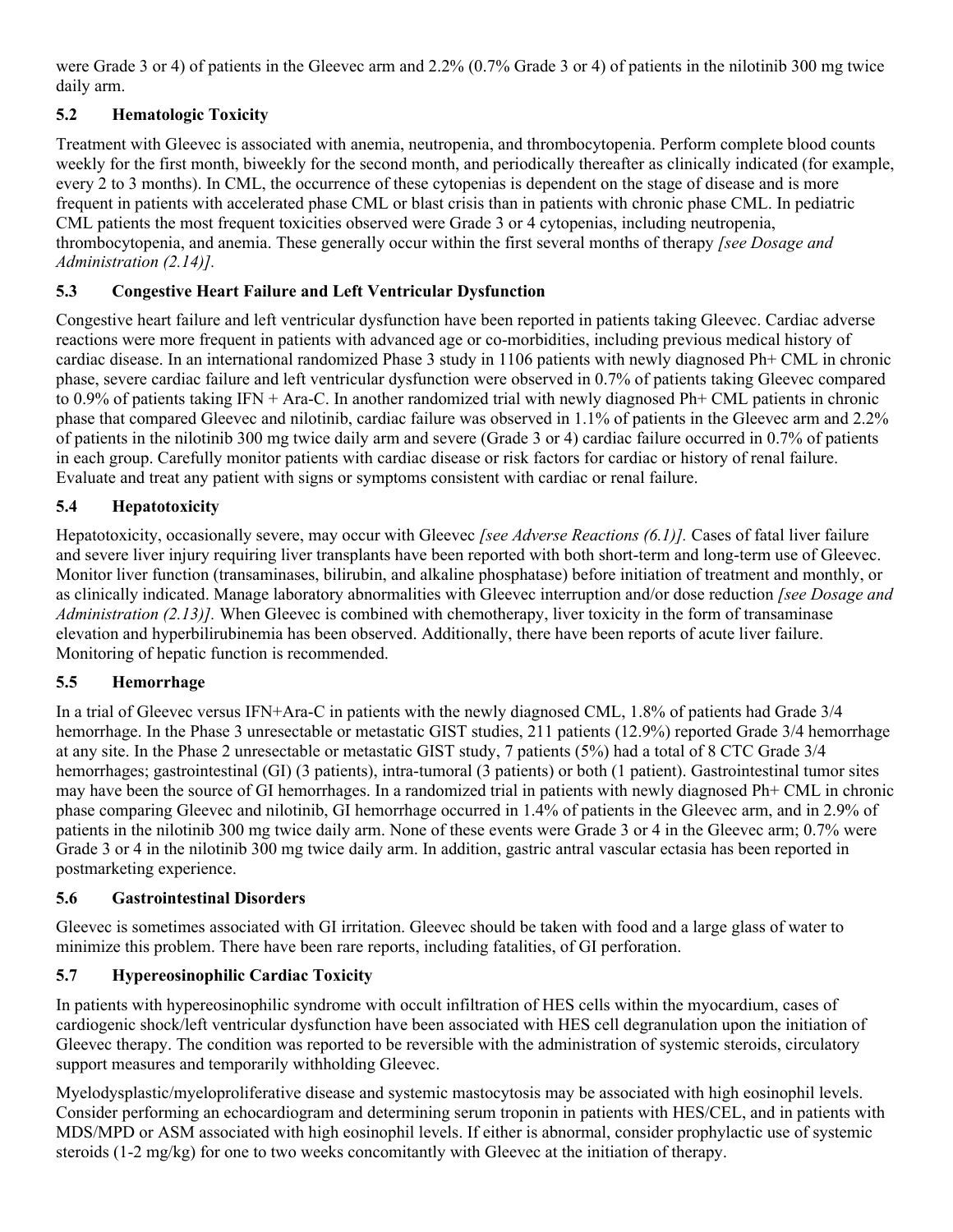### <span id="page-7-0"></span>**5.8 Dermatologic Toxicities**

Bullous dermatologic reactions, including erythema multiforme and Stevens-Johnson syndrome, have been reported with use of Gleevec. In some cases of bullous dermatologic reactions, including erythema multiforme and Stevens-Johnson syndrome reported during postmarketing surveillance, a recurrent dermatologic reaction was observed upon rechallenge. Several foreign postmarketing reports have described cases in which patients tolerated the reintroduction of Gleevec therapy after resolution or improvement of the bullous reaction. In these instances, Gleevec was resumed at a dose lower than that at which the reaction occurred and some patients also received concomitant treatment with corticosteroids or antihistamines.

### <span id="page-7-1"></span>**5.9 Hypothyroidism**

Clinical cases of hypothyroidism have been reported in thyroidectomy patients undergoing levothyroxine replacement during treatment with Gleevec. Monitor TSH levels in such patients.

### <span id="page-7-2"></span>**5.10 Embryo-Fetal Toxicity**

Gleevec can cause fetal harm when administered to a pregnant woman. Imatinib mesylate was teratogenic in rats when administered during organogenesis at doses approximately equal to the maximum human dose of 800 mg/day based on body surface area (BSA). Significant post-implantation loss was seen in female rats administered imatinib mesylate at doses approximately one-half the maximum human dose of 800 mg/day based on BSA. Advise sexually active female patients of reproductive potential to use effective contraception (methods that result in less than 1% pregnancy rates) when using Gleevec and for 14 days after stopping Gleevec. If this drug is used during pregnancy or if the patient becomes pregnant while taking this drug, apprise the patient of the potential hazard to a fetus *[see Use in Specific Populations (8.1)]*.

### <span id="page-7-3"></span>**5.11 Growth Retardation in Children and Adolescents**

Growth retardation has been reported in children and pre-adolescents receiving Gleevec. The long-term effects of prolonged treatment with Gleevec on growth in children are unknown. Therefore, monitor growth in children under Gleevec treatment *[see Adverse Reactions (6.1)].*

### <span id="page-7-4"></span>**5.12 Tumor Lysis Syndrome**

Cases of Tumor Lysis Syndrome (TLS), including fatal cases, have been reported in patients with CML, GIST, ALL, and eosinophilic leukemia receiving Gleevec. The patients at risk of TLS are those with tumors having a high proliferative rate or high tumor burden prior to treatment. Monitor these patients closely and take appropriate precautions. Due to possible occurrence of TLS, correct clinically significant dehydration and treat high uric acid levels prior to initiation of Gleevec.

### <span id="page-7-5"></span>**5.13 Impairments Related to Driving and Using Machinery**

Motor vehicle accidents have been reported in patients receiving Gleevec. Advise patients that they may experience side effects, such as dizziness, blurred vision, or somnolence during treatment with Gleevec. Recommend caution when driving a car or operating machinery.

### <span id="page-7-6"></span>**5.14 Renal Toxicity**

A decline in renal function may occur in patients receiving Gleevec. Median estimated glomerular filtration rate (eGFR) values in patients on Gleevec 400 mg daily for newly-diagnosed CML (four randomized trials) and malignant GIST (one single-arm trial) declined from a baseline value of 85 mL/min/1.73 m<sup>2</sup> (N = 1190) to 75 mL/min/1.73 m<sup>2</sup> at 12 months  $(N = 1082)$  and 69 mL/min/1.73 m<sup>2</sup> at 60 months (N = 549). Evaluate renal function prior to initiating Gleevec and monitor during therapy, with attention to risk factors for renal dysfunction, such as preexisting renal impairment, diabetes mellitus, hypertension, and congestive heart failure.

### <span id="page-7-7"></span>**6 ADVERSE REACTIONS**

The following serious adverse reactions are described elsewhere in the labeling:

- Fluid Retention and Edema *[see Warnings and Precautions (5.1)]*
- Hematologic Toxicity *[see Warnings and Precautions (5.2)]*
- Congestive Heart Failure and Left Ventricular Dysfunction *[see Warnings and Precautions (5.3)]*
- Hepatotoxicity *[see Warnings and Precautions (5.4)]*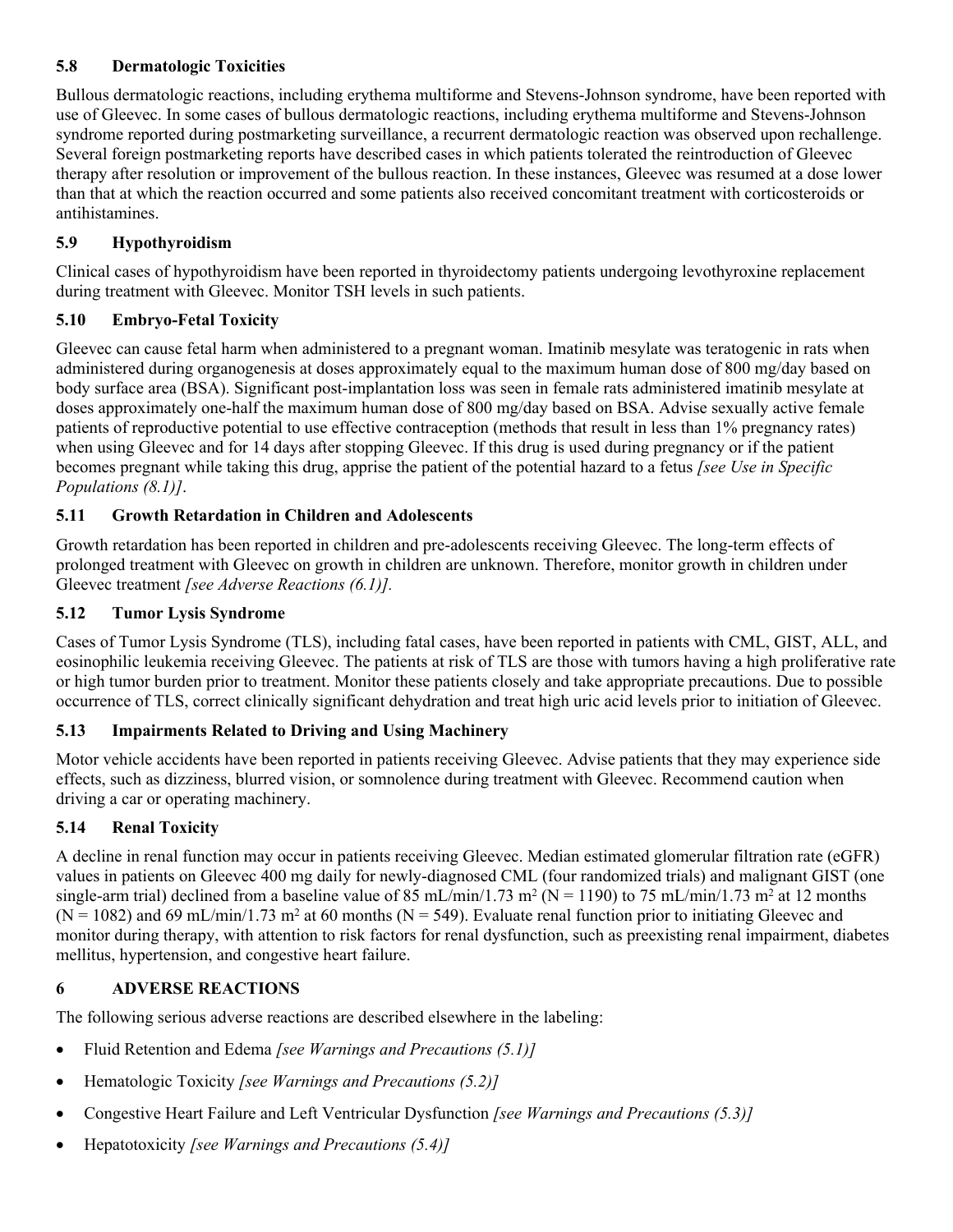- Hemorrhage *[see Warnings and Precautions (5.5)]*
- Gastrointestinal Disorders *[see Warnings and Precautions (5.6)]*
- Hypereosinophilic Cardiac Toxicity *[see Warnings and Precautions (5.7)]*
- Dermatologic Toxicities *[see Warnings and Precautions (5.8)]*
- Hypothyroidism *[see Warnings and Precautions (5.9)]*
- Growth Retardation in Children and Adolescents *[see Warnings and Precautions (5.11)]*
- Tumor Lysis Syndrome *[see Warnings and Precautions (5.12)]*
- Impairments Related to Driving and Using Machinery *[see Warnings and Precautions (5.13)]*
- Renal Toxicity *[see Warnings and Precautions (5.14)]*

### <span id="page-8-0"></span>**6.1 Clinical Trials Experience**

Because clinical trials are conducted under widely varying conditions, adverse reaction rates observed in the clinical trials of a drug cannot be directly compared to rates in the clinical trials of another drug and may not reflect the rates observed in practice.

### *Chronic Myeloid Leukemia*

The majority of Gleevec-treated patients experienced adverse reactions at some time. Gleevec was discontinued due to drug-related adverse reactions in 2.4% of patients receiving Gleevec in the randomized trial of newly diagnosed patients with Ph+ CML in chronic phase comparing Gleevec versus IFN+Ara-C, and in 12.5% of patients receiving Gleevec in the randomized trial of newly diagnosed patients with Ph+ CML in chronic phase comparing Gleevec and nilotinib. Gleevec was discontinued due to drug-related adverse reactions in 4% of patients in chronic phase after failure of interferon-alpha therapy, in 4% of patients in accelerated phase and in 5% of patients in blast crisis.

The most frequently reported drug-related adverse reactions were edema, nausea and vomiting, muscle cramps, musculoskeletal pain, diarrhea and rash (Table 2 and Table 3 for newly diagnosed CML, Table 4 for other CML patients). Edema was most frequently periorbital or in lower limbs and was managed with diuretics, other supportive measures, or by reducing the dose of Gleevec *[see Dosage and Administration (2.13)]*. The frequency of severe superficial edema was 1.5%-6%.

A variety of adverse reactions represent local or general fluid retention, including pleural effusion, ascites, pulmonary edema, and rapid weight gain with or without superficial edema. These reactions appear to be dose related, were more common in the blast crisis and accelerated phase studies (where the dose was 600 mg/day), and are more common in the elderly. These reactions were usually managed by interrupting Gleevec treatment and using diuretics or other appropriate supportive care measures. These reactions may be serious or life threatening.

Adverse reactions, regardless of relationship to study drug, that were reported in at least 10% of the Gleevec-treated patients are shown in Tables 2, 3, and 4.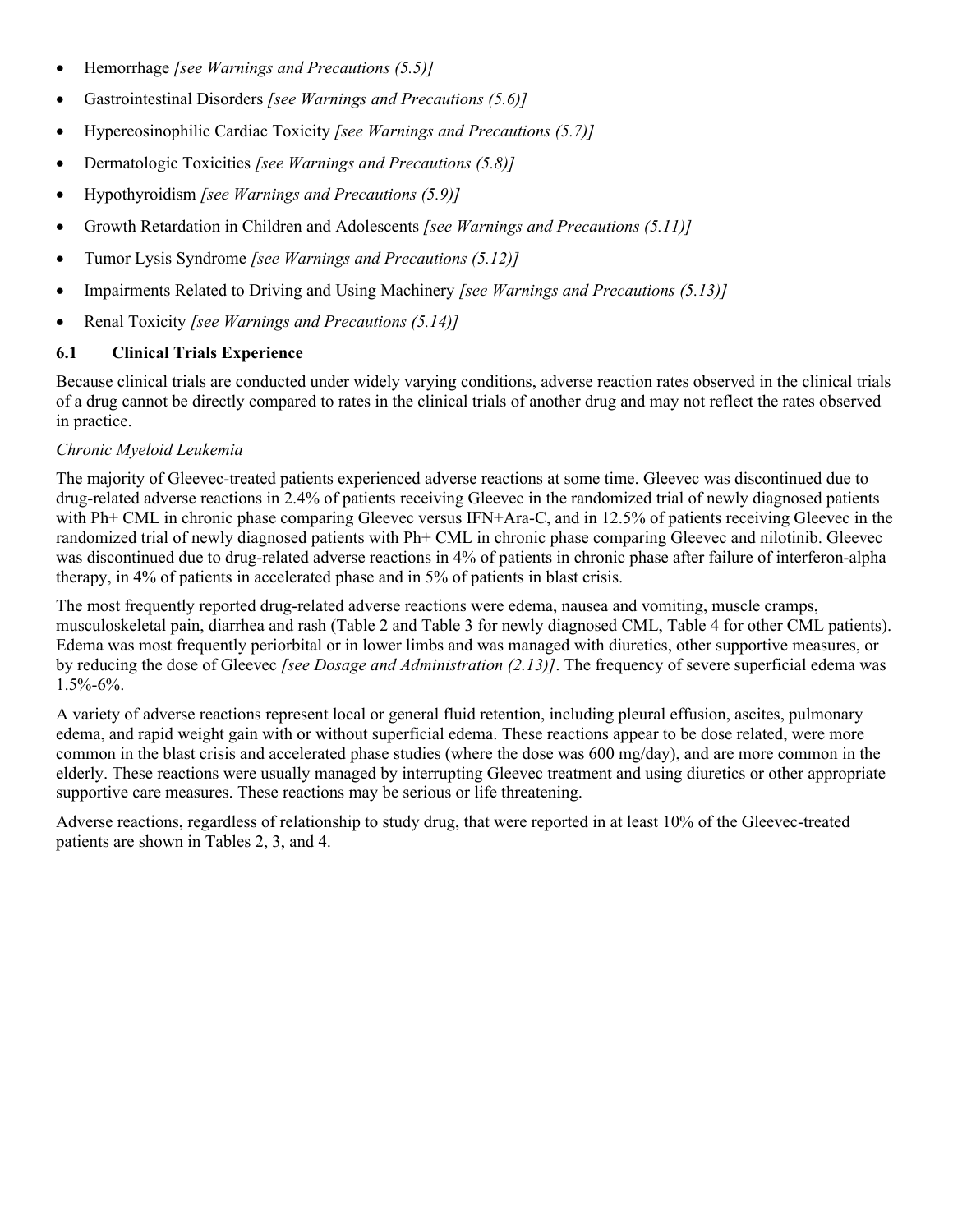|                                                  | <b>All Grades</b> |              |                  | <b>CTC Grades*3/4</b> |
|--------------------------------------------------|-------------------|--------------|------------------|-----------------------|
|                                                  | <b>Gleevec</b>    | IFN+Ara-C    | <b>Gleevec</b>   | IFN+Ara-C             |
| <b>Preferred Term</b>                            | $N = 551$ (%)     | $N = 533(%)$ | $N = 551$ (%)    | $N = 533$ (%)         |
| Fluid retention                                  | 61.7              | 11.1         | 2.5              | 0.9                   |
| - Superficial edema                              | 59.9              | 9.6          | 1.5              | 0.4                   |
| $-$ Other fluid retention reactions <sup>2</sup> | 6.9               | 1.9          | 1.3              | 0.6                   |
| Nausea                                           | 49.5              | 61.5         | 1.3              | 5.1                   |
| Muscle cramps                                    | 49.2              | 11.8         | 2.2              | 0.2                   |
| Musculoskeletal pain                             | 47.0              | 44.8         | 5.4              | 8.6                   |
| Diarrhea                                         | 45.4              | 43.3         | 3.3              | 3.2                   |
| Rash and related terms                           | 40.1              | 26.1         | 2.9              | 2.4                   |
| Fatigue                                          | 38.8              | 67.0         | 1.8              | 25.1                  |
| Headache                                         | 37.0              | 43.3         | 0.5              | 3.8                   |
| Joint pain                                       | 31.4              | 38.1         | 2.5              | 7.7                   |
| Abdominal pain                                   | 36.5              | 25.9         | 4.2              | 3.9                   |
| Nasopharyngitis                                  | 30.5              | 8.8          | $\boldsymbol{0}$ | 0.4                   |
| Hemorrhage                                       | 28.9              | 21.2         | 1.8              | 1.7                   |
| - GI hemorrhage                                  | 1.6               | 1.1          | 0.5              | 0.2                   |
| - CNS hemorrhage                                 | 0.2               | 0.4          | $\overline{0}$   | 0.4                   |
| Myalgia                                          | 24.1              | 38.8         | 1.5              | 8.3                   |
| Vomiting                                         | 22.5              | 27.8         | 2.0              | 3.4                   |
| Dyspepsia                                        | 18.9              | 8.3          | $\boldsymbol{0}$ | 0.8                   |
| Cough                                            | 20.0              | 23.1         | 0.2              | 0.6                   |
| Pharyngolaryngeal pain                           | 18.1              | 11.4         | 0.2              | $\boldsymbol{0}$      |
| Upper respiratory tract infection                | 21.2              | 8.4          | 0.2              | 0.4                   |
| <b>Dizziness</b>                                 | 19.4              | 24.4         | 0.9              | 3.8                   |
| Pyrexia                                          | 17.8              | 42.6         | 0.9              | 3.0                   |
| Weight increased                                 | 15.6              | 2.6          | 2.0              | 0.4                   |
| Insomnia                                         | 14.7              | 18.6         | $\boldsymbol{0}$ | 2.3                   |
| Depression                                       | 14.9              | 35.8         | 0.5              | 13.1                  |
| Influenza                                        | 13.8              | 6.2          | 0.2              | 0.2                   |
| Bone pain                                        | 11.3              | 15.6         | 1.6              | 3.4                   |
| Constipation                                     | 11.4              | 14.4         | 0.7              | 0.2                   |
| Sinusitis                                        | 11.4              | 6.0          | 0.2              | 0.2                   |

| Table 2: Adverse Reactions Regardless of Relationship to Study Drug Reported in Newly Diagnosed CML Clinical    |  |
|-----------------------------------------------------------------------------------------------------------------|--|
| Trial in the Gleevec versus IFN+Ara-C Study (greater than or equal to 10% of Gleevec-treated patients) $^{(1)}$ |  |

Abbreviations: CML, chronic myeloid leukemia; CNS, central nervous system; CTC, common terminology criteria; GI, gastrointestinal; IFN, Interferon-alpha.

\*NCI Common Terminology Criteria for Adverse Events, version 3.0.

(1)All adverse reactions occurring in greater than or equal to10% of Gleevec-treated patients are listed regardless of suspected relationship to treatment.

(2)Other fluid retention reactions include pleural effusion, ascites, pulmonary edema, pericardial effusion, anasarca, edema aggravated, and fluid retention not otherwise specified.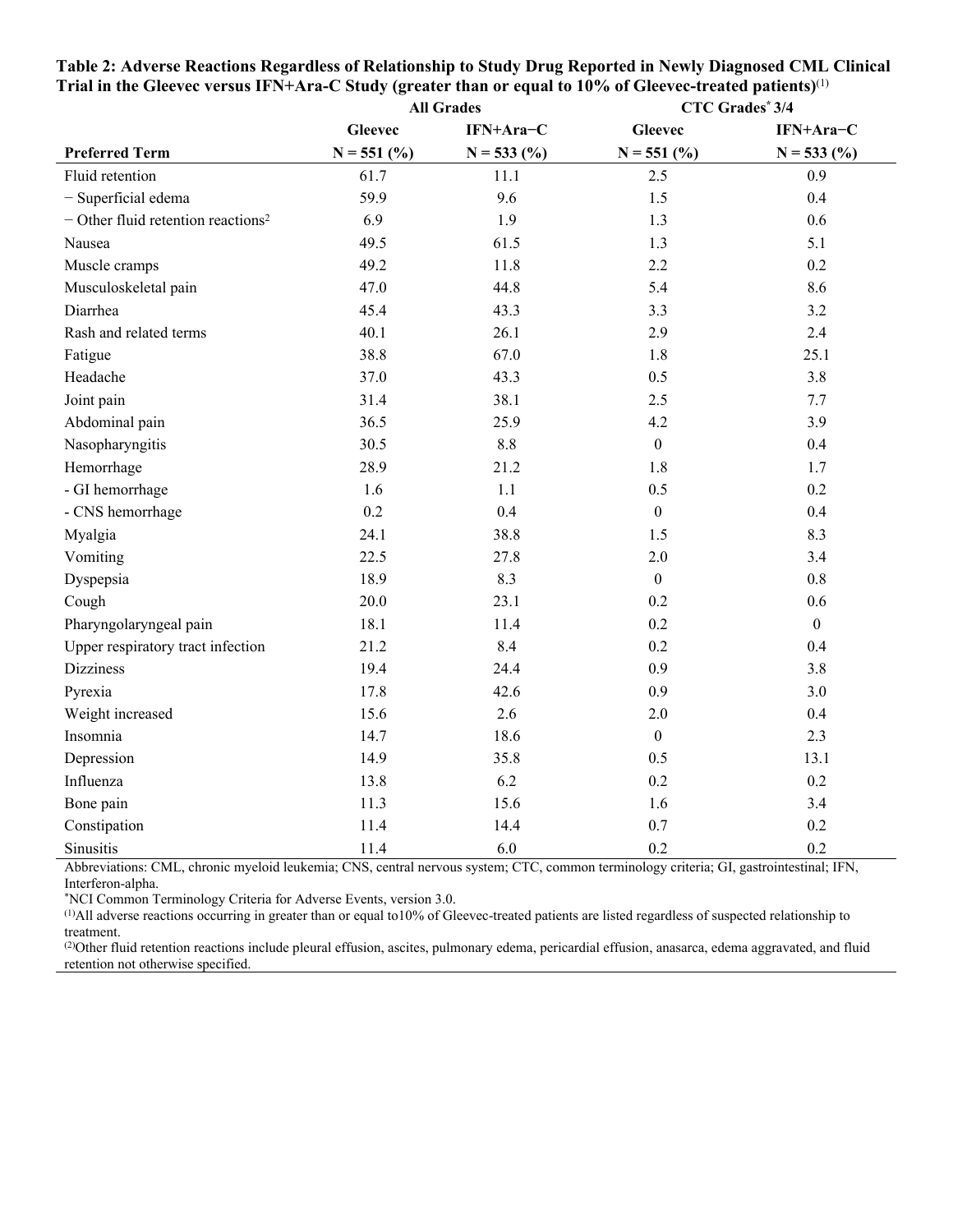### **Table 3: Most Frequently Reported Non-Hematologic Adverse Reactions (regardless of relationship to study drug) in Patients With Newly Diagnosed Ph+ CML-CP in the Gleevec versus nilotinib Study (greater than or equal to 10% in Gleevec 400 mg once daily or nilotinib 300 mg twice daily groups) 60-Month Analysis**<sup>a</sup>

#### **Patients With Newly Diagnosed Ph+ CML-CP**

|                                       |                                      | <b>Gleevec</b><br>$400$ mg<br>once daily<br>$N = 280$ | nilotinib<br>300 mg<br>twice daily<br>$N = 279$ | <b>Gleevec</b><br>$400$ mg<br>once daily<br>$N = 280$ | nilotinib<br>300 mg<br>twice daily<br>$N = 279$ |
|---------------------------------------|--------------------------------------|-------------------------------------------------------|-------------------------------------------------|-------------------------------------------------------|-------------------------------------------------|
| <b>Body System and Preferred Term</b> |                                      |                                                       | All Grades (%)                                  |                                                       | CTC Grades <sup>b</sup> $3/4$ (%)               |
| Skin and subcutaneous tissue          |                                      |                                                       |                                                 |                                                       |                                                 |
| disorders                             | Rash                                 | 19                                                    | 38                                              | 2                                                     | $\leq 1$                                        |
|                                       | Pruritus                             | 7                                                     | 21                                              | $\boldsymbol{0}$                                      | $\leq 1$                                        |
|                                       | Alopecia                             | 7                                                     | 13                                              | $\boldsymbol{0}$                                      | $\boldsymbol{0}$                                |
|                                       | Dry skin                             | 6                                                     | 12                                              | $\mathbf{0}$                                          | $\mathbf{0}$                                    |
| Gastrointestinal disorders            | Nausea                               | 41                                                    | 22                                              | 2                                                     | $\overline{2}$                                  |
|                                       | Constipation                         | 8                                                     | 20                                              | $\boldsymbol{0}$                                      | $\leq 1$                                        |
|                                       | Diarrhea                             | 46                                                    | 19                                              | 4                                                     | $\mathbf{1}$                                    |
|                                       | Vomiting                             | 27                                                    | 15                                              | $\leq 1$                                              | $\leq 1$                                        |
|                                       | Abdominal pain<br>upper              | 14                                                    | 18                                              | $\leq 1$                                              | $\mathbf{1}$                                    |
|                                       | Abdominal pain                       | 12                                                    | 15                                              | $\boldsymbol{0}$                                      | $\sqrt{2}$                                      |
|                                       | Dyspepsia                            | 12                                                    | 10                                              | $\theta$                                              | $\boldsymbol{0}$                                |
| Nervous system disorders              | Headache                             | 23                                                    | 32                                              | $\leq 1$                                              | 3                                               |
|                                       | <b>Dizziness</b>                     | 11                                                    | 12                                              | $\leq 1$                                              | $\leq 1$                                        |
| General disorders and                 |                                      |                                                       |                                                 |                                                       |                                                 |
| administration-site conditions        | Fatigue                              | 20                                                    | 23                                              | 1                                                     | $\mathbf{1}$                                    |
|                                       | Pyrexia                              | 13                                                    | 14                                              | $\boldsymbol{0}$                                      | $\leq 1$                                        |
|                                       | Asthenia                             | 12                                                    | 14                                              | $\theta$                                              | $\leq 1$                                        |
|                                       | Peripheral edema                     | $20\,$                                                | 9                                               | $\boldsymbol{0}$                                      | $\leq 1$                                        |
|                                       | Face edema                           | 14                                                    | $\leq 1$                                        | $\leq 1$                                              | $\boldsymbol{0}$                                |
| Musculoskeletal and connective        |                                      |                                                       |                                                 |                                                       |                                                 |
| tissue disorders                      | Myalgia                              | 19                                                    | 19                                              | $\leq 1$                                              | $\leq 1$                                        |
|                                       | Arthralgia                           | 17                                                    | 22                                              | $\leq 1$                                              | $\leq 1$                                        |
|                                       | Muscle spasms                        | 34                                                    | 12                                              | $\mathbf{1}$                                          | $\boldsymbol{0}$                                |
|                                       | Pain in extremity                    | 16                                                    | 15                                              | $\leq 1$                                              | $\leq 1$                                        |
|                                       | Back pain                            | 17                                                    | 19                                              | $\mathbf{1}$                                          | $\mathbf{1}$                                    |
| Respiratory, thoracic and             |                                      |                                                       |                                                 |                                                       |                                                 |
| mediastinal disorders                 | Cough                                | 13                                                    | 17                                              | $\boldsymbol{0}$                                      | $\boldsymbol{0}$                                |
|                                       | Oropharyngeal pain                   | 6                                                     | 12                                              | $\boldsymbol{0}$                                      | $\boldsymbol{0}$                                |
|                                       | Dyspnea                              | 6                                                     | 11                                              | $\leq 1$                                              | $\mathfrak{2}$                                  |
| Infections and infestations           | Nasopharyngitis                      | 21                                                    | $27\,$                                          | $\boldsymbol{0}$                                      | $\boldsymbol{0}$                                |
|                                       | Upper respiratory<br>tract infection | 14                                                    | 17                                              | $\boldsymbol{0}$                                      | $\leq 1$                                        |
|                                       | Influenza                            | 9                                                     | 13                                              | $\theta$                                              | $\boldsymbol{0}$                                |
|                                       | Gastroenteritis                      | 10                                                    | 7                                               | $\leq 1$                                              | $\mathbf{0}$                                    |
| Eye disorders                         | Eyelid edema                         | 19                                                    | 1                                               | $\leq 1$                                              | $\theta$                                        |
|                                       | Periorbital edema                    | 15                                                    | $\leq 1$                                        | $\boldsymbol{0}$                                      | $\mathbf{0}$                                    |
| Psychiatric disorders                 | Insomnia                             | 9                                                     | 11                                              | $\boldsymbol{0}$                                      | $\mathbf{0}$                                    |
| Vascular disorder                     | Hypertension                         | $\overline{4}$                                        | $10\,$                                          | $\leq 1$                                              | 1                                               |

Abbreviation: Ph+ CML-CP, Philadelphia chromosome positive chronic myeloid leukemia-chronic phase.

<sup>a</sup>Excluding laboratory abnormalities.

bNCI Common Terminology Criteria for Adverse Events, version 3.0.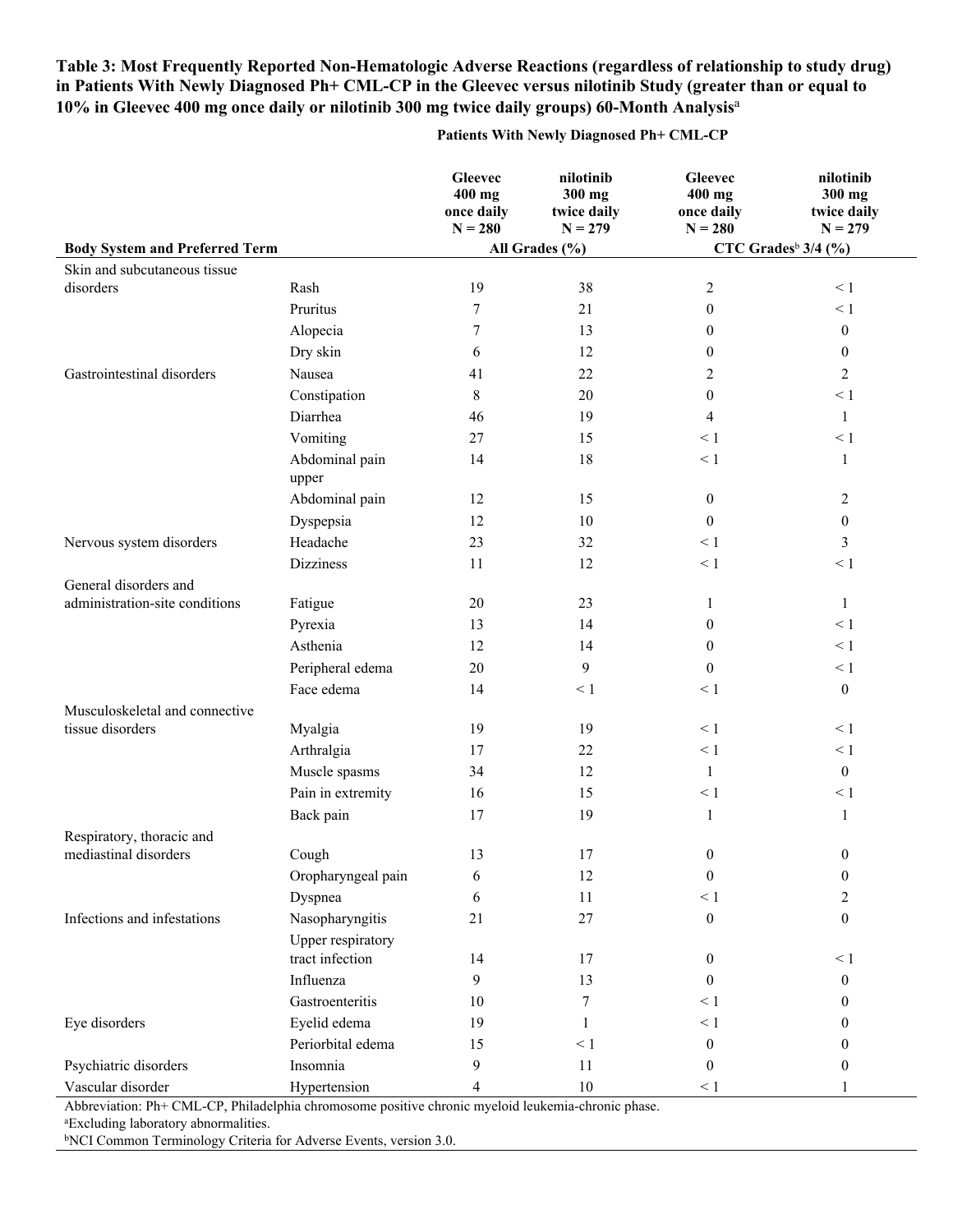|                                                 | <b>Myeloid Blast Crisis</b><br>$(n = 260)$<br>$\frac{0}{0}$ |              | <b>Accelerated Phase</b><br>$(n = 235)$<br>$\frac{0}{0}$ |              | <b>Chronic Phase, IFN Failure</b><br>$(n = 532)$<br>$\frac{0}{0}$ |                         |
|-------------------------------------------------|-------------------------------------------------------------|--------------|----------------------------------------------------------|--------------|-------------------------------------------------------------------|-------------------------|
|                                                 | All                                                         |              |                                                          |              |                                                                   |                         |
| <b>Preferred Term</b>                           | <b>Grades</b>                                               | Grade 3/4    | <b>All Grades</b>                                        | Grade 3/4    | <b>All Grades</b>                                                 | Grade 3/4               |
| <b>Fluid Retention</b>                          | 72                                                          | 11           | 76                                                       | 6            | 69                                                                | 4                       |
| -Superficial edema                              | 66                                                          | 6            | 74                                                       | 3            | 67                                                                | $\overline{c}$          |
| -Other Fluid Retention Reactions <sup>(2)</sup> | 22                                                          | 6            | 15                                                       | 4            | 7                                                                 | $\overline{c}$          |
| Nausea                                          | 71                                                          | 5            | 73                                                       | 5            | 63                                                                | $\mathfrak{Z}$          |
| Muscle cramps                                   | 28                                                          |              | 47                                                       | 0.4          | 62                                                                | $\overline{c}$          |
| Vomiting                                        | 54                                                          | 4            | 58                                                       | 3            | 36                                                                | $\overline{c}$          |
| Diarrhea                                        | 43                                                          | 4            | 57                                                       | 5            | 48                                                                | $\overline{\mathbf{3}}$ |
| Hemorrhage                                      | 53                                                          | 19           | 49                                                       | 11           | 30                                                                | $\overline{c}$          |
| - CNS hemorrhage                                | 9                                                           | 7            | 3                                                        | 3            | 2                                                                 | 1                       |
| - GI hemorrhage                                 | 8                                                           | 4            | 6                                                        | 5            | 2                                                                 | 0.4                     |
| Musculoskeletal pain                            | 42                                                          | 9            | 49                                                       | 9            | 38                                                                | $\overline{c}$          |
| Fatigue                                         | 30                                                          | 4            | 46                                                       | 4            | 48                                                                | 1                       |
| Skin rash                                       | 36                                                          | 5            | 47                                                       | 5            | 47                                                                | $\mathfrak{Z}$          |
| Pyrexia                                         | 41                                                          |              | 41                                                       | 8            | 21                                                                | $\overline{c}$          |
| Arthralgia                                      | 25                                                          | 5            | 34                                                       | 6            | 40                                                                |                         |
| Headache                                        | 27                                                          | 5            | 32                                                       | 2            | 36                                                                | 0.6                     |
| Abdominal pain                                  | 30                                                          | 6            | 33                                                       | 4            | 32                                                                | 1                       |
| Weight increased                                | 5                                                           |              | 17                                                       | 5            | 32                                                                |                         |
| Cough                                           | 14                                                          | 0.8          | 27                                                       | 0.9          | 20                                                                | $\mathbf{0}$            |
| Dyspepsia                                       | 12                                                          | $\mathbf{0}$ | 22                                                       | $\mathbf{0}$ | 27                                                                | $\theta$                |
| Myalgia                                         | 9                                                           | 0            | 24                                                       | 2            | 27                                                                | 0.2                     |
| Nasopharyngitis                                 | 10                                                          | 0            | 17                                                       | $\theta$     | 22                                                                | 0.2                     |
| Asthenia                                        | 18                                                          | 5            | 21                                                       | 5            | 15                                                                | 0.2                     |
| Dyspnea                                         | 15                                                          | 4            | 21                                                       | 7            | 12                                                                | 0.9                     |

Upper respiratory tract infection 3 0 12 0.4 19 0 Anorexia 14 2 17 2 7 0 Night Sweats 13 0.8 17 1 14 0.2 Constipation 16 16 2 16 0.9 9 0.4 Dizziness 12 0.4 13 0 16 0.2 Pharyngitis 10 0 12 0 15 0 Insomnia 10 0 14 0 14 0.2 Pruritus 14 0.9 14 0.8 Hypokalemia 13  $4$  9 2 6 0.8 Pneumonia 13 13 7 10 7 4 1 Anxiety 8 0.8 12 0 8 0.4 Liver toxicity  $10 \t 5 \t 12 \t 6 \t 6 \t 3$ Rigors 6 10 10 0  $12$  0.4 10 0 Chest pain  $\frac{7}{7}$   $\frac{2}{10}$   $\frac{10}{11}$   $\frac{0.8}{11}$   $\frac{0.8}{11}$ Influenza 10.8 0.4 6 0 11 0.2 Sinusitis 4 0.4 11 0.4 9 0.4

# **Table 4: Adverse Reactions Regardless of Relationship to Study Drug Reported in Other CML Clinical Trials**

Abbreviations: CML, chronic myeloid leukemia; IFN, Interferon-alpha.

(1)All adverse reactions occurring in greater than or equal to 10% of patients are listed regardless of suspected relationship to treatment. (2)Other fluid retention reactions include pleural effusion, ascites, pulmonary edema, pericardial effusion, anasarca, edema aggravated, and fluid retention not otherwise specified.

### *Hematologic and Biochemistry Laboratory Abnormalities*

Cytopenias, and particularly neutropenia and thrombocytopenia, were a consistent finding in all studies, with a higher frequency at doses greater than or equal to 750 mg (Phase 1 study). The occurrence of cytopenias in CML patients was also dependent on the stage of the disease.

In patients with newly diagnosed CML, cytopenias were less frequent than in the other CML patients (see Tables 5, 6, and 7). The frequency of Grade 3 or 4 neutropenia and thrombocytopenia was between 2- and 3-fold higher in blast crisis and accelerated phase compared to chronic phase (see Tables 4 and 5). The median duration of the neutropenic and thrombocytopenic episodes varied from 2 to 3 weeks, and from 2 to 4 weeks, respectively.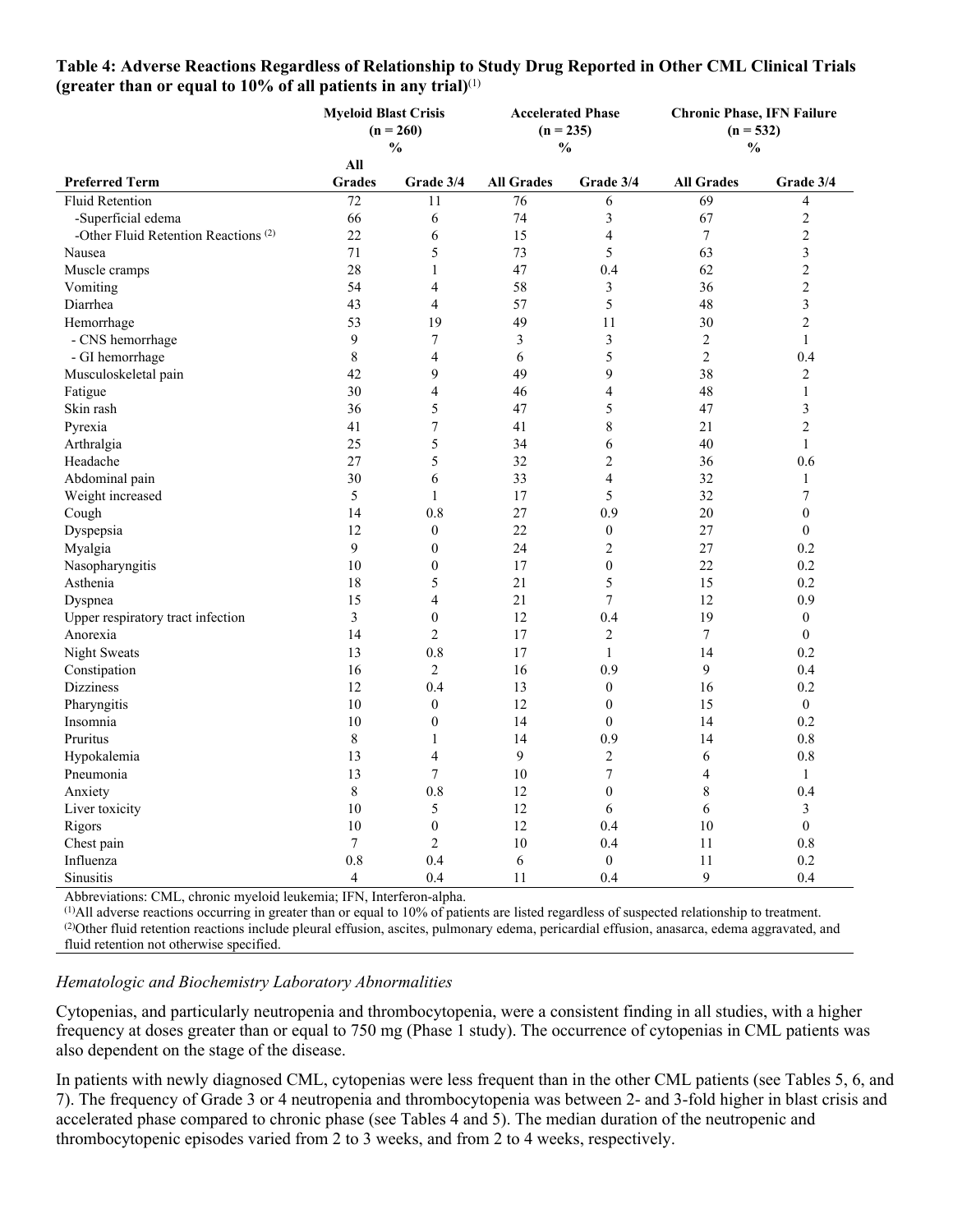These reactions can usually be managed with either a reduction of the dose or an interruption of treatment with Gleevec, but may require permanent discontinuation of treatment.

|                                                                                                                                                                                                                                                                              | <b>Gleevec</b><br>$N = 551$ |              |               | IFN+Ara-C<br>$N = 533$ |
|------------------------------------------------------------------------------------------------------------------------------------------------------------------------------------------------------------------------------------------------------------------------------|-----------------------------|--------------|---------------|------------------------|
|                                                                                                                                                                                                                                                                              | $\frac{0}{0}$               |              | $\frac{0}{0}$ |                        |
| <b>CTC Grades</b>                                                                                                                                                                                                                                                            | Grade 3                     | Grade 4      | Grade 3       | Grade 4                |
| Hematology                                                                                                                                                                                                                                                                   |                             |              |               |                        |
| Parameters*                                                                                                                                                                                                                                                                  |                             |              |               |                        |
| $-$ Neutropenia*                                                                                                                                                                                                                                                             | 13.1                        | 3.6          | 20.8          | 4.5                    |
|                                                                                                                                                                                                                                                                              |                             |              |               |                        |
| Thrombocytopenia*                                                                                                                                                                                                                                                            | 8.5                         | 0.4          | 15.9          | 0.6                    |
| $-$ Anemia                                                                                                                                                                                                                                                                   | 3.3                         | 1.1          | 4.1           | 0.2                    |
| <b>Biochemistry</b>                                                                                                                                                                                                                                                          |                             |              |               |                        |
| <b>Parameters</b>                                                                                                                                                                                                                                                            |                             |              |               |                        |
| - Elevated                                                                                                                                                                                                                                                                   |                             |              |               |                        |
| creatinine                                                                                                                                                                                                                                                                   | $\theta$                    | $\mathbf{0}$ | 0.4           | $\mathbf{0}$           |
| - Elevated bilirubin                                                                                                                                                                                                                                                         | 0.9                         | 0.2          | 0.2           | $\theta$               |
| - Elevated alkaline                                                                                                                                                                                                                                                          |                             |              |               |                        |
| phosphatase                                                                                                                                                                                                                                                                  | 0.2                         | $\theta$     | 0.8           | $\boldsymbol{0}$       |
| - Elevated SGOT                                                                                                                                                                                                                                                              |                             |              |               |                        |
| (AST)/SGPT                                                                                                                                                                                                                                                                   |                             |              |               |                        |
| (ALT)                                                                                                                                                                                                                                                                        | 4.7                         | 0.5          | 7.1           | 0.4                    |
| Abbreviations: CML, chronic myeloid leukemia; IFN, Interferon-alpha; SGOT, serum glutamic-oxaloacetic transaminase is now referred to as<br>aspartate aminotransferase (AST); SGPT, serum glutamic-pyruvic transaminase is now referred to as alanine aminotransferase (ALT) |                             |              |               |                        |

|  |  | Table 5: Laboratory Abnormalities in Newly Diagnosed CML Clinical Trial (Gleevec versus IFN+Ara-C) |
|--|--|----------------------------------------------------------------------------------------------------|
|  |  |                                                                                                    |

tamic-pyruvic transaminase is now referred to as alanine [aminotransferase](https://www.bing.com/search?q=Transaminase&filters=sid%3a96070b43-272a-d731-a07f-939d2112f6a9&form=ENTLNK) (ALT). \*p less than 0.001 (difference in Grade 3 plus 4 abnormalities between the two treatment groups).

### **Table 6: Percent Incidence of Clinically Relevant Grade 3/4\* Laboratory Abnormalities in the Newly Diagnosed CML Clinical Trial (Gleevec versus nilotinib)**

|                                | Gleevec 400 mg<br>once daily | nilotinib 300 mg<br>twice daily |
|--------------------------------|------------------------------|---------------------------------|
|                                | $N = 280$                    | $N = 279$                       |
|                                | $(\%)$                       | $(\%)$                          |
| <b>Hematologic Parameters</b>  |                              |                                 |
| Thrombocytopenia               | 9                            | 10                              |
| Neutropenia                    | 22                           | 12                              |
| Anemia                         | 6                            | 4                               |
| <b>Biochemistry Parameters</b> |                              |                                 |
| <b>Elevated</b> lipase         | 4                            | 9                               |
| Hyperglycemia                  | $\leq 1$                     |                                 |
| Hypophosphatemia               | 10                           |                                 |
| Elevated bilirubin (total)     | $\leq 1$                     |                                 |
| Elevated SGPT (ALT)            | 3                            |                                 |
| Hyperkalemia                   |                              |                                 |
| Hyponatremia                   | $\leq 1$                     |                                 |
| Hypokalemia                    | $\overline{c}$               | $\leq 1$                        |
| Elevated SGOT (AST)            |                              |                                 |
| Decreased albumin              | $\leq 1$                     | $\theta$                        |
| Hypocalcemia                   | $\leq 1$                     | $\leq 1$                        |
| Elevated alkaline phosphatase  | $\leq 1$                     | $\Omega$                        |
| Elevated creatinine            | $\leq 1$                     | $\theta$                        |

Abbreviations: CML, chronic myeloid leukemia; SGOT, serum glutamic-oxaloacetic transaminase is now referred to as aspartate [aminotransferase](https://www.bing.com/search?q=Transaminase&filters=sid%3a96070b43-272a-d731-a07f-939d2112f6a9&form=ENTLNK) (AST); SGPT, serum glutamic-pyruvic transaminase is now referred to as alanine aminotransferase (ALT).

\*NCI Common Terminology Criteria for Adverse Events, version 3.0.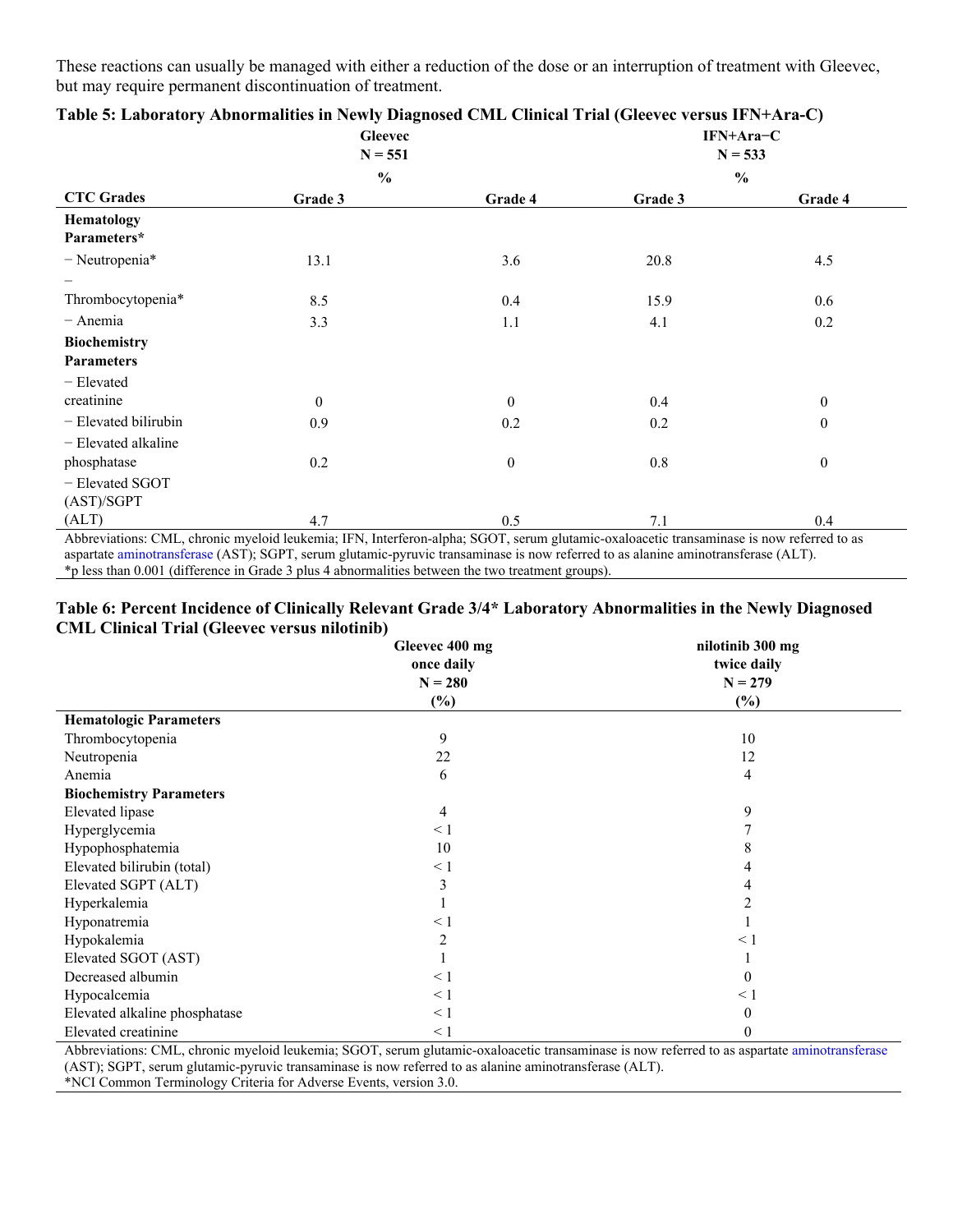### **Table 7: Laboratory Abnormalities in Other CML Clinical Trials**

|                                 |                | <b>Myeloid Blast Crisis</b><br><b>Accelerated Phase</b><br>$(n = 235)$<br>$(n = 260)$<br>600 mg n = 223<br>$600$ mg n = 158<br>400 mg $n = 37$<br>400 mg n = $77$<br>$\frac{0}{0}$<br>$\frac{0}{0}$ |         |          | <b>Chronic Phase, IFN Failure</b><br>$(n = 532)$<br>$400$ mg<br>$\frac{0}{0}$ |          |
|---------------------------------|----------------|-----------------------------------------------------------------------------------------------------------------------------------------------------------------------------------------------------|---------|----------|-------------------------------------------------------------------------------|----------|
| $CTC$ Grades <sup>(1)</sup>     | <b>Grade 3</b> | Grade 4                                                                                                                                                                                             | Grade 3 | Grade 4  | Grade 3                                                                       | Grade 4  |
| <b>Hematology Parameters</b>    |                |                                                                                                                                                                                                     |         |          |                                                                               |          |
| - Neutropenia                   | 16             | 48                                                                                                                                                                                                  | 23      | 36       | 27                                                                            | 9        |
| - Thrombocytopenia              | 30             | 33                                                                                                                                                                                                  | 31      | 13       | 21                                                                            | $\leq 1$ |
| $-$ Anemia                      | 42             | 11                                                                                                                                                                                                  | 34      | 7        | 6                                                                             |          |
| <b>Biochemistry Parameters</b>  |                |                                                                                                                                                                                                     |         |          |                                                                               |          |
| $-$ Elevated creatinine         | 1.5            | $\theta$                                                                                                                                                                                            | 1.3     | $\theta$ | 0.2                                                                           | $\theta$ |
| - Elevated bilirubin            | 3.8            | $\theta$                                                                                                                                                                                            | 2.1     | $\Omega$ | 0.6                                                                           | $\theta$ |
| - Elevated alkaline phosphatase | 4.6            | $\theta$                                                                                                                                                                                            | 5.5     | 0.4      | 0.2                                                                           | $\theta$ |
| - Elevated SGOT (AST)           | 1.9            | $\theta$                                                                                                                                                                                            | 3.0     | $\theta$ | 2.3                                                                           | $\theta$ |
| - Elevated SGPT (ALT)           | 2.3            | 0.4                                                                                                                                                                                                 | 4.3     | 0        | 2.1                                                                           | $\theta$ |

Abbreviations: CML, chronic myeloid leukemia; CTC, common terminology criteria; IFN, Interferon-alpha; SGOT, serum glutamic-oxaloacetic transaminase is now referred to as aspartate [aminotransferase](https://www.bing.com/search?q=Transaminase&filters=sid%3a96070b43-272a-d731-a07f-939d2112f6a9&form=ENTLNK) (AST); SGPT, serum glutamic-pyruvic transaminase is now referred to as alanine aminotransferase (ALT).

<sup>(1)</sup>CTC Grades: neutropenia (Grade 3 greater than or equal to  $0.5-1.0 \times 10^9$ /L, Grade 4 less than  $0.5 \times 10^9$ /L), thrombocytopenia (Grade 3 greater than or equal to  $10-50 \times 10^9$ /L, Grade 4 less than  $10 \times 10^9$ /L), anemia (hemoglobin greater than or equal to 65–80  $g/L$ , Grade 4 less than 65  $g/L$ ), elevated creatinine (Grade 3 greater than 3–6 x upper limit normal range [ULN], Grade 4 greater than 6 x ULN), elevated bilirubin (Grade 3 greater than 3–10 x ULN, Grade 4 greater than 10 x ULN), elevated alkaline phosphatase (Grade 3 greater than 5–20 x ULN, Grade 4 greater than 20 x ULN), elevated SGOT or SGPT (Grade 3 greater than 5– 20 x ULN, Grade 4 greater than 20 x ULN).

### *Hepatotoxicity*

Severe elevation of transaminases or bilirubin occurred in approximately 5% of CML patients (see Tables 6 and 7) and were usually managed with dose reduction or interruption (the median duration of these episodes was approximately 1 week). Treatment was discontinued permanently because of liver laboratory abnormalities in less than 1.0% of CML patients. One patient, who was taking acetaminophen regularly for fever, died of acute liver failure. In the Phase 2 GIST trial, Grade 3 or 4 SGPT (ALT) elevations were observed in 6.8% of patients and Grade 3 or 4 SGOT (AST) elevations were observed in 4.8% of patients. Bilirubin elevation was observed in 2.7% of patients.

### *Adverse Reactions in Pediatric Population*

### Single-Agent Therapy

The overall safety profile of pediatric patients treated with Gleevec in 93 children studied was similar to that found in studies with adult patients, except that musculoskeletal pain was less frequent (20.5%) and peripheral edema was not reported. Nausea and vomiting were the most commonly reported individual adverse reactions with an incidence similar to that seen in adult patients. Most patients experienced adverse reactions at some time during the study. The incidence of Grade 3/4 events across all types of adverse reactions was 75%; the events with the highest Grade 3/4 incidence in CML pediatric patients were mainly related to myelosuppression.

### In Combination with Multi-Agent Chemotherapy

Pediatric and young adult patients with very high risk ALL, defined as those with an expected 5 year event-free survival (EFS) less than 45%, were enrolled after induction therapy on a multicenter, non-randomized cooperative group pilot protocol. The study population included patients with a median age of 10 years (1 to 21 years), 61% of whom were male, 75% were white, 7% were black, and 6% were Asian/Pacific Islander. Patients with Ph+ ALL (n = 92) were assigned to receive Gleevec and treated in 5 successive cohorts. Gleevec exposure was systematically increased in successive cohorts by earlier introduction and more prolonged duration.

The safety of Gleevec given in combination with intensive chemotherapy was evaluated by comparing the incidence of Grade 3 and 4 adverse events, neutropenia (less than 750/mcL) and thrombocytopenia (less than 75,000/mcL) in the 92 patients with Ph+ ALL compared to 65 patients with Ph- ALL enrolled on the trial who did not receive Gleevec. The safety was also evaluated comparing the incidence of adverse events in cycles of therapy administered with or without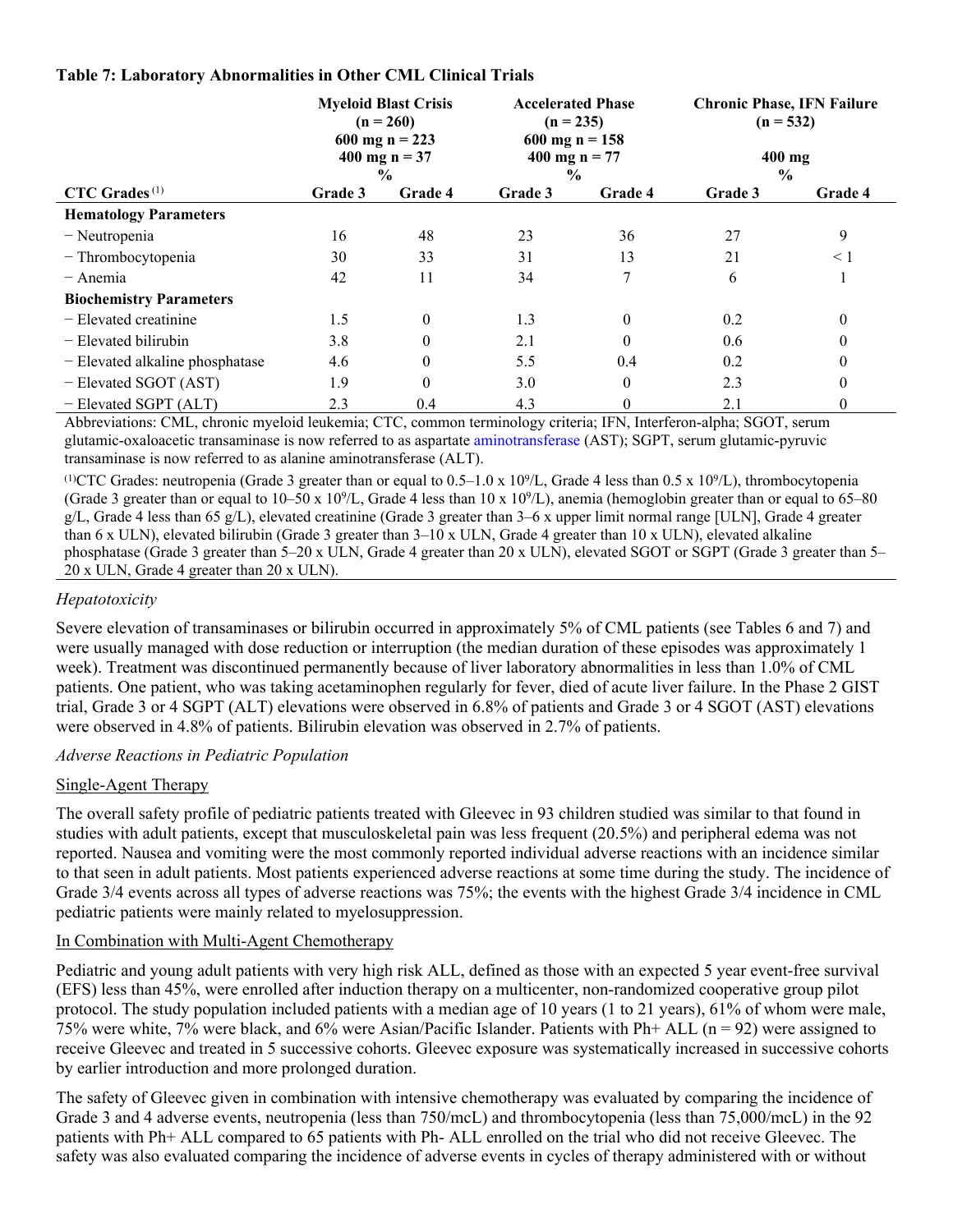Gleevec. The protocol included up to 18 cycles of therapy. Patients were exposed to a cumulative total of 1425 cycles of therapy, 778 with Gleevec, and 647 without Gleevec. The adverse events that were reported with a 5% or greater incidence in patients with Ph+ ALL compared to Ph- ALL or with a 1% or greater incidence in cycles of therapy that included Gleevec are presented in Table 8.

### **Table 8: Adverse Reactions Reported More Frequently in Patients Treated With Study Drug (greater than 5%) or in Cycles With Study Drug (greater than 1%)**

|                                         | <b>Per Patient</b><br>Incidence<br>Ph+ ALL<br><b>With Gleevec</b><br>$N = 92$ | <b>Per Patient</b><br>Incidence<br>Ph-ALL<br><b>No Gleevec</b><br>$N = 65$ | <b>Per Patient</b><br>Per Cycle<br>Incidence<br>With Gleevec*<br>$N = 778$ | <b>Per Patient</b><br>Per Cycle<br>Incidence<br>No Gleevec**<br>$N = 647$ |
|-----------------------------------------|-------------------------------------------------------------------------------|----------------------------------------------------------------------------|----------------------------------------------------------------------------|---------------------------------------------------------------------------|
| <b>Adverse Event</b>                    | n(%)                                                                          | $n\left(\frac{0}{0}\right)$                                                | $n\left(\frac{0}{0}\right)$                                                | $n\left(\frac{0}{0}\right)$                                               |
| <b>Grade 3 and 4 Adverse Events</b>     |                                                                               |                                                                            |                                                                            |                                                                           |
| Nausea and/or Vomiting                  | 15(16)                                                                        | 6(9)                                                                       | 28(4)                                                                      | 8(1)                                                                      |
| Hypokalemia                             | 31 (34)                                                                       | 16(25)                                                                     | 72(9)                                                                      | 32(5)                                                                     |
| Pneumonitis                             | 7(8)                                                                          | 1(1)                                                                       | 7(1)                                                                       | $1 \leq 1$                                                                |
| Pleural effusion                        | 6(7)                                                                          | $\mathbf{0}$                                                               | 6(1)                                                                       | $\mathbf{0}$                                                              |
| Abdominal pain                          | 8(9)                                                                          | 2(3)                                                                       | 9(1)                                                                       | $3 \leq 1$                                                                |
| Anorexia                                | 10(11)                                                                        | 3(5)                                                                       | 19(2)                                                                      | 4(1)                                                                      |
| Hemorrhage                              | 11(12)                                                                        | 4(6)                                                                       | 17(2)                                                                      | 8(1)                                                                      |
| Hypoxia                                 | 8(9)                                                                          | 2(3)                                                                       | 12(2)                                                                      | $2 \le 1$                                                                 |
| Myalgia                                 | 5(5)                                                                          | $\mathbf{0}$                                                               | 4(1)                                                                       | $1 \leq 1$                                                                |
| Stomatitis                              | 15(16)                                                                        | 8(12)                                                                      | 22(3)                                                                      | 14(2)                                                                     |
| Diarrhea                                | 8(9)                                                                          | 3(5)                                                                       | 12(2)                                                                      | $3 \leq 1$                                                                |
| Rash/Skin Disorder                      | 4(4)                                                                          | $\theta$                                                                   | 5(1)                                                                       | $\theta$                                                                  |
| Infection                               | 49 (53)                                                                       | 32(49)                                                                     | 131(17)                                                                    | 92(14)                                                                    |
| Hepatic (transaminase and/or bilirubin) | 52 (57)                                                                       | 38(58)                                                                     | 172(22)                                                                    | 113(17)                                                                   |
| Hypotension                             | 10(11)                                                                        | 5(8)                                                                       | 16(2)                                                                      | 6(1)                                                                      |
| Myelosuppression                        |                                                                               |                                                                            |                                                                            |                                                                           |
| Neutropenia (< 750/mcL)                 | 92 (100)                                                                      | 63 (97)                                                                    | 556 (71)                                                                   | 218 (34)                                                                  |
| Thrombocytopenia $(< 75,000$ /mcL)      | 90 (92)                                                                       | 63 (97)                                                                    | 431 (55)                                                                   | 329 (51)                                                                  |

Abbreviations: Ph+ ALL, Philadelphia chromosome positive acute lymphoblastic leukemia; Ph- ALL, Philadelphia chromosome negative acute lymphoblastic leukemia.

\*Defined as the frequency of adverse events (AEs) per patient per treatment cycles that included Gleevec (includes patients with Ph+ ALL that received cycles with Gleevec).

\*\*Defined as the frequency of AEs per patient per treatment cycles that did not include Gleevec (includes patients with Ph+ ALL that received cycles without Gleevec as well as all patients with Ph- ALL who did not receive Gleevec in any treatment cycle).

### *Adverse Reactions in Other Subpopulations*

In older patients (greater than or equal to 65 years old), with the exception of edema, where it was more frequent, there was no evidence of an increase in the incidence or severity of adverse reactions. In women there was an increase in the frequency of neutropenia, as well as Grade 1/2 superficial edema, headache, nausea, rigors, vomiting, rash, and fatigue. No differences were seen that were related to race but the subsets were too small for proper evaluation.

### *Acute Lymphoblastic Leukemia*

The adverse reactions were similar for Ph+ ALL as for Ph+ CML. The most frequently reported drug-related adverse reactions reported in the Ph+ ALL studies were mild nausea and vomiting, diarrhea, myalgia, muscle cramps, and rash. Superficial edema was a common finding in all studies and were described primarily as periorbital or lower limb edemas. These edemas were reported as Grade 3/4 events in 6.3% of the patients and may be managed with diuretics, other supportive measures, or in some patients by reducing the dose of Gleevec.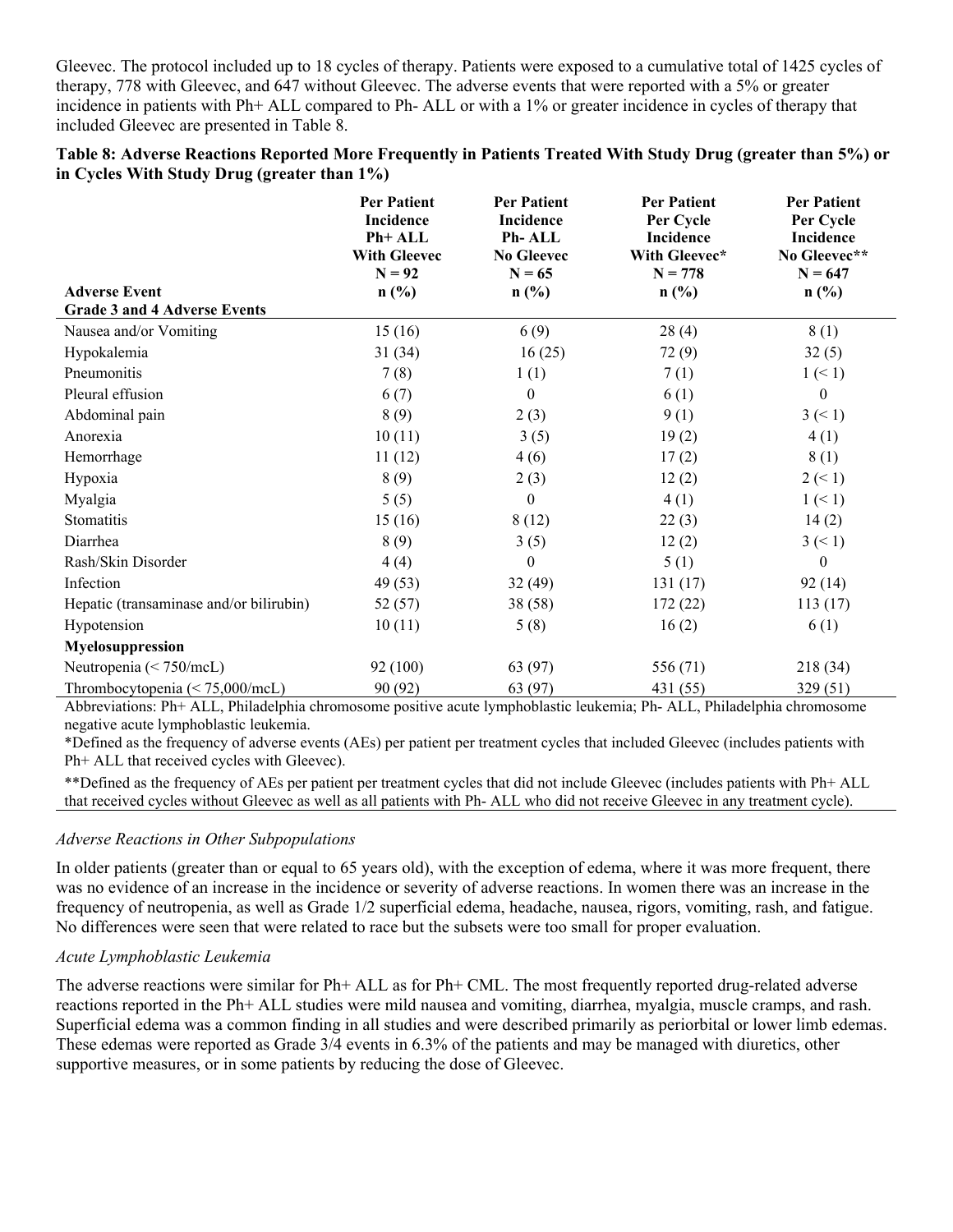### *Myelodysplastic/Myeloproliferative Diseases*

Adverse reactions, regardless of relationship to study drug, that were reported in at least 10% of the patients treated with Gleevec for MDS/MPD in the Phase 2 study, are shown in Table 9.

| Table 9: Adverse Reactions Regardless of Relationship to Study Drug Reported (more than one patient) in MPD |
|-------------------------------------------------------------------------------------------------------------|
| Patients in the Phase 2 Study (greater than or equal to 10% all patients) All Grades                        |

|                       | $N = 7$ |  |
|-----------------------|---------|--|
| <b>Preferred Term</b> | $n$ (%) |  |
| Nausea                | 4(57.1) |  |
| Diarrhea              | 3(42.9) |  |
| Anemia                | 2(28.6) |  |
| Fatigue               | 2(28.6) |  |
| Muscle cramp          | 3(42.9) |  |
| Arthralgia            | 2(28.6) |  |
| Periorbital edema     | 2(28.6) |  |

Abbreviation: MPD, Myeloproliferative Disease.

#### *Aggressive Systemic Mastocytosis*

All aggressive systemic mastocytosis (ASM) patients experienced at least one adverse reaction at some time. The most frequently reported adverse reactions were diarrhea, nausea, ascites, muscle cramps, dyspnea, fatigue, peripheral edema, anemia, pruritus, rash, and lower respiratory tract infection. None of the 5 patients in the Phase 2 study with ASM discontinued Gleevec due to drug-related adverse reactions or abnormal laboratory values.

### *Hypereosinophilic Syndrome and Chronic Eosinophilic Leukemia*

The safety profile in the HES/CEL patient population does not appear to be different from the safety profile of Gleevec observed in other hematologic malignancy populations, such as Ph+ CML. All patients experienced at least one adverse reaction, the most common being GI, cutaneous and musculoskeletal disorders. Hematological abnormalities were also frequent, with instances of CTC Grade 3 leukopenia, neutropenia, lymphopenia, and anemia.

### *Dermatofibrosarcoma Protuberans*

Adverse reactions, regardless of relationship to study drug, that were reported in at least 10% of the 12 patients treated with Gleevec for DFSP in the Phase 2 study are shown in Table 10.

### **Table 10: Adverse Reactions Regardless of Relationship to Study Drug Reported in DFSP Patients in the Phase 2 Study (greater than or equal to 10% all patients) All Grades**

|                       | $N = 12$ |
|-----------------------|----------|
| <b>Preferred Term</b> | $n$ (%)  |
| Nausea                | 5(41.7)  |
| Diarrhea              | 3(25.0)  |
| Vomiting              | 3(25.0)  |
| Periorbital edema     | 4(33.3)  |
| Face edema            | 2(16.7)  |
| Rash                  | 3(25.0)  |
| Fatigue               | 5(41.7)  |
| Peripheral edema      | 4(33.3)  |
| Pyrexia               | 2(16.7)  |
| Eye edema             | 4(33.3)  |
| Lacrimation increased | 3(25.0)  |
| Dyspnea exertional    | 2(16.7)  |
| Anemia                | 3(25.0)  |
| Rhinitis              | 2(16.7)  |
| Anorexia              | 2(16.7)  |

Abbreviation: DFSP, dermatofibrosarcoma protuberans.

Clinically relevant or severe laboratory abnormalities in the 12 patients treated with Gleevec for DFSP in the Phase 2 study are presented in Table 11.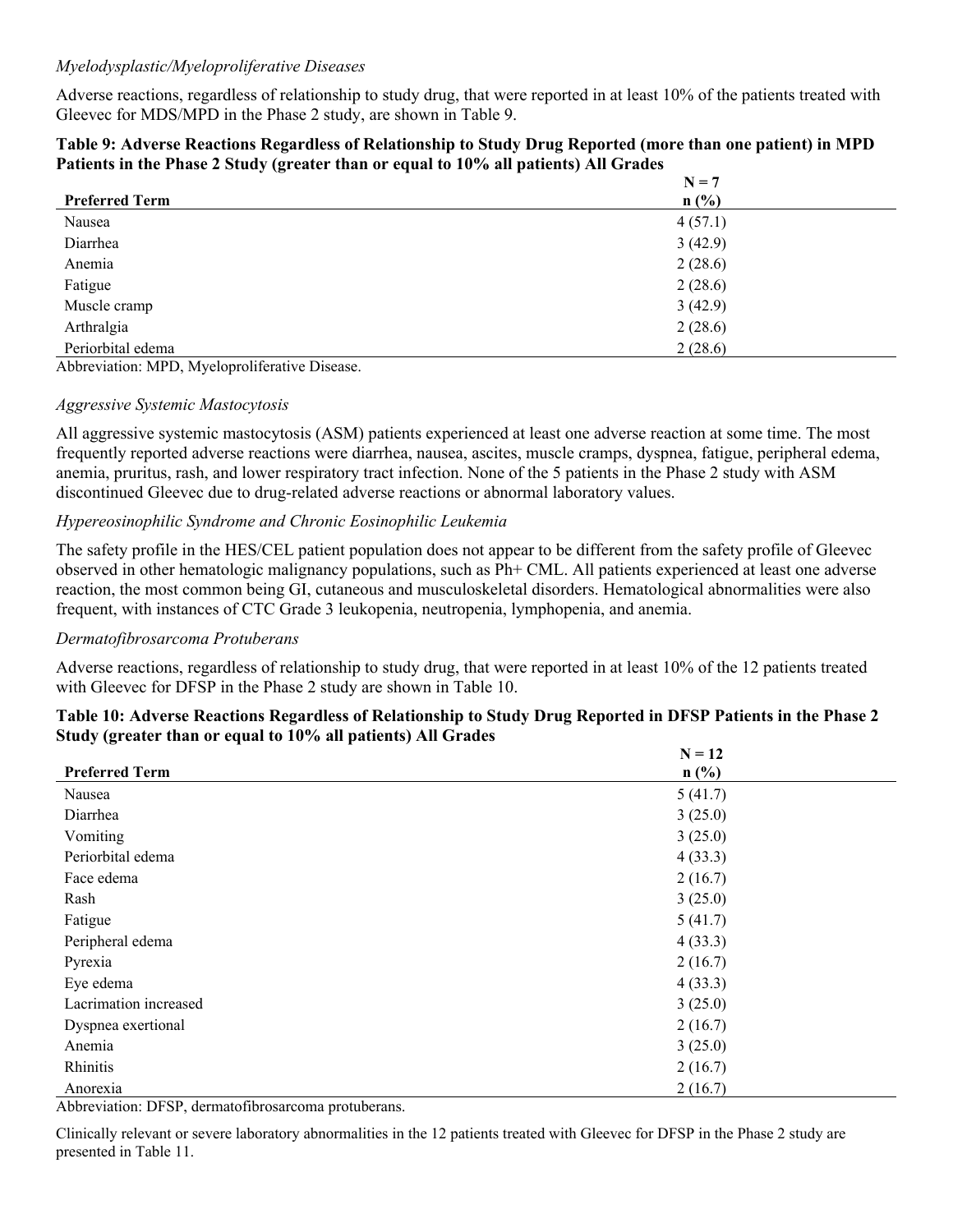### **Table 11: Laboratory Abnormalities Reported in DFSP Patients in the Phase 2 Study**

|                                | $N = 12$ |         |  |  |
|--------------------------------|----------|---------|--|--|
| $CTC$ Grades <sup>(1)</sup>    | Grade 3  | Grade 4 |  |  |
|                                | $\%$     | $\%$    |  |  |
| <b>Hematology Parameters</b>   |          |         |  |  |
| - Anemia                       | 17       |         |  |  |
| - Thrombocytopenia             | 17       |         |  |  |
| - Neutropenia                  | $\theta$ | ð       |  |  |
| <b>Biochemistry Parameters</b> |          |         |  |  |
| - Elevated Creatinine          |          |         |  |  |

Abbreviation: CTC, common terminology criteria.

<sup>(1)</sup>CTC Grades: neutropenia (Grade 3 greater than or equal to  $0.5-1.0 \times 10^9$ /L, Grade 4 less than  $0.5 \times 10^9$ /L), thrombocytopenia (Grade 3 greater than or equal to  $10-50 \times 10^{9}/L$ , Grade 4 less than  $10 \times 10^{9}/L$ ), anemia (Grade 3 greater than or equal to 65–80 g/L, Grade 4 less than 65 g/L), elevated creatinine (Grade 3 greater than 3–6 x upper limit normal range [ULN], Grade 4 greater than 6 x ULN).

*Gastrointestinal Stromal Tumors*

### Unresectable and/or Malignant Metastatic GIST

In the Phase 3 trials, the majority of Gleevec-treated patients experienced adverse reactions at some time. The most frequently reported adverse reactions were edema, fatigue, nausea, abdominal pain, diarrhea, rash, vomiting, myalgia, anemia, and anorexia. Drug was discontinued for adverse reactions in a total of 89 patients (5.4%). Superficial edema, most frequently periorbital or lower extremity edema was managed with diuretics, other supportive measures, or by reducing the dose of Gleevec *[see Dosage and Administration (2.13)]*. Severe (CTC Grade 3/4) edema was observed in 182 patients (11.1%).

Adverse reactions, regardless of relationship to study drug, that were reported in at least 10% of the patients treated with Gleevec are shown in Table 12.

Overall the incidence of all grades of adverse reactions and the incidence of severe adverse reactions (CTC Grade 3 and above) were similar between the two treatment arms except for edema, which was reported more frequently in the 800 mg group.

| Imatinib 400 mg |                   |                             | Imatinib 800 mg                |
|-----------------|-------------------|-----------------------------|--------------------------------|
|                 |                   |                             | Grades $3/4/5$                 |
| $\frac{6}{6}$   | $\frac{0}{0}$     | $\frac{6}{6}$               | $\frac{6}{6}$                  |
| 76.7            | 9.0               | 86.1                        | 13.1                           |
| 69.3            | 11.7              | 74.9                        | 12.2                           |
| 58.1            | 9.0               | 64.5                        | 7.8                            |
| 57.2            | 13.8              | 55.2                        | 11.8                           |
| 56.2            | 8.1               | 58.2                        | 8.6                            |
| 38.1            | 7.6               | 49.8                        | 8.9                            |
| 37.4            | 9.2               | 40.6                        | 7.5                            |
| 32.2            | 5.6               | 30.2                        | 3.8                            |
| 32.0            | 4.9               | 34.8                        | 6.4                            |
| 31.1            | 6.6               | 35.8                        | 4.7                            |
| 25.2            | 8.1               | 28.1                        | 6.6                            |
| 22.0            | 5.7               | 19.7                        | 3.6                            |
| 20.4            | 5.9               | 20.8                        | 5.0                            |
| 17.6            | 5.9               | 20.1                        | 5.7                            |
| 17.0            | 0.7               | 19.6                        | 1.6                            |
| 16.7            | 6.4               | 15.2                        | 4.4                            |
| 16.1            | 4.5               | 14.5                        | 3.2                            |
|                 | <b>All Grades</b> | $N = 818$<br>Grades $3/4/5$ | $N = 822$<br><b>All Grades</b> |

### **Table 12: Number (%) of Patients With Adverse Reactions Regardless of Relationship to Study Drug Where Frequency is Greater Than or Equal to 10% in any One Group (full analysis set) in the Phase 3 Unresectable and/or Malignant Metastatic GIST Clinical Trials**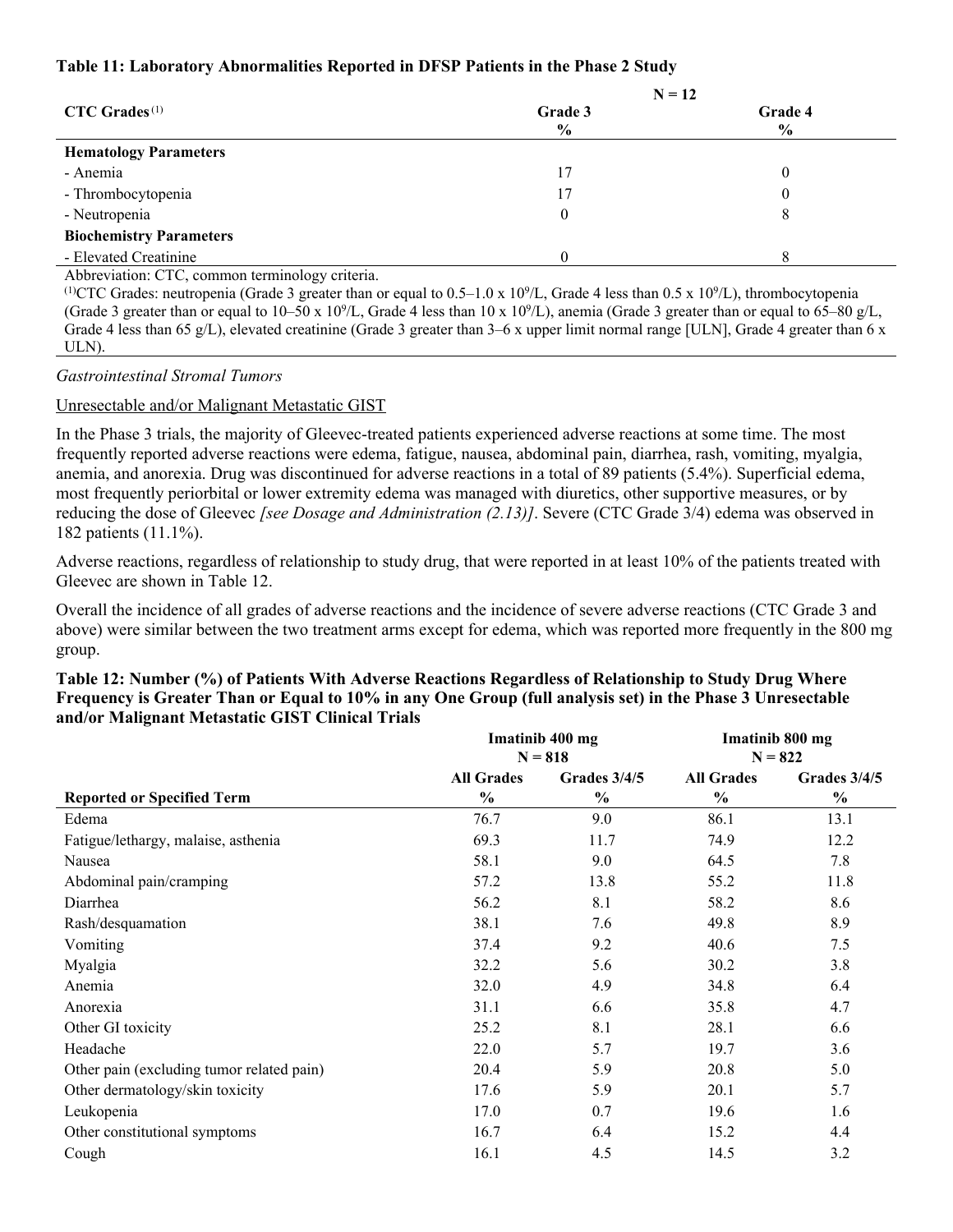|                                                              | Imatinib 400 mg<br>$N = 818$ |               | Imatinib 800 mg<br>$N = 822$ |               |
|--------------------------------------------------------------|------------------------------|---------------|------------------------------|---------------|
|                                                              | <b>All Grades</b>            | Grades 3/4/5  | <b>All Grades</b>            | Grades 3/4/5  |
| <b>Reported or Specified Term</b>                            | $\frac{0}{0}$                | $\frac{0}{0}$ | $\frac{0}{0}$                | $\frac{0}{0}$ |
| Infection (without neutropenia)                              | 15.5                         | 6.6           | 16.5                         | 5.6           |
| Pruritus                                                     | 15.4                         | 5.4           | 18.9                         | 4.3           |
| Other neurological toxicity                                  | 15.0                         | 6.4           | 15.2                         | 4.9           |
| Constipation                                                 | 14.8                         | 5.1           | 14.4                         | 4.1           |
| Other renal/genitourinary toxicity                           | 14.2                         | 6.5           | 13.6                         | 5.2           |
| Arthralgia (joint pain)                                      | 13.6                         | 4.8           | 12.3                         | 3.0           |
| Dyspnea (shortness of breath)                                | 13.6                         | 6.8           | 14.2                         | 5.6           |
| Fever in absence of neutropenia (ANC < $1.0 \times 10^9$ /L) | 13.2                         | 4.9           | 12.9                         | 3.4           |
| Sweating                                                     | 12.7                         | 4.6           | 8.5                          | 2.8           |
| Other hemorrhage                                             | 12.3                         | 6.7           | 13.3                         | 6.1           |
| Weight gain                                                  | 12.0                         | 1.0           | 10.6                         | 0.6           |
| Alopecia                                                     | 11.9                         | 4.3           | 14.8                         | 3.2           |
| Dyspepsia/heartburn                                          | 11.5                         | 0.6           | 10.9                         | 0.5           |
| Neutropenia/granulocytopenia                                 | 11.5                         | 3.1           | 16.1                         | 4.1           |
| Rigors/chills                                                | 11.0                         | 4.6           | 10.2                         | 3.0           |
| Dizziness/lightheadedness                                    | 11.0                         | 4.8           | 10.0                         | 2.8           |
| Creatinine increase                                          | 10.8                         | 0.4           | 10.1                         | 0.6           |
| Flatulence                                                   | 10.0                         | 0.2           | 10.1                         | 0.1           |
| Stomatitis/pharyngitis (oral/pharyngeal mucositis)           | 9.2                          | 5.4           | 10.0                         | 4.3           |
| Lymphopenia                                                  | 6.0                          | 0.7           | 10.1                         | 1.9           |

Abbreviations: ANC, absolute neutrophil count; GI, gastrointestinal; GIST, gastrointestinal stromal tumors.

Clinically relevant or severe abnormalities of routine hematologic or biochemistry laboratory values were not reported or evaluated in the Phase 3 GIST trials. Severe abnormal laboratory values reported in the Phase 2 GIST trial are presented in Table 13.

#### **Table 13: Laboratory Abnormalities in the Phase 2 Unresectable and/or Malignant Metastatic GIST Trial**

|                                 | 400 mg<br>$(n = 73)$ |         |         | 600 mg<br>$(n = 74)$ |
|---------------------------------|----------------------|---------|---------|----------------------|
|                                 | $\frac{6}{9}$        |         |         | $\frac{6}{9}$        |
| $CTC$ Grades <sup>1</sup>       | Grade 3              | Grade 4 | Grade 3 | Grade 4              |
| <b>Hematology Parameters</b>    |                      |         |         |                      |
| $-$ Anemia                      |                      |         |         |                      |
| - Thrombocytopenia              |                      |         |         |                      |
| - Neutropenia                   |                      |         |         |                      |
| <b>Biochemistry Parameters</b>  |                      |         |         |                      |
| - Elevated creatinine           |                      |         |         |                      |
| $-$ Reduced albumin             |                      |         |         |                      |
| - Elevated bilirubin            |                      |         |         |                      |
| - Elevated alkaline phosphatase |                      |         |         |                      |
| - Elevated SGOT (AST)           |                      |         |         |                      |
| - Elevated SGPT (ALT)           |                      |         |         |                      |

Abbreviations: CTC, common terminology criteria; GIST, gastrointestinal stromal tumors; SGOT, serum glutamic-oxaloacetic transaminase is now referred to as aspartate [aminotransferase](https://www.bing.com/search?q=Transaminase&filters=sid%3a96070b43-272a-d731-a07f-939d2112f6a9&form=ENTLNK) (AST); SGPT, serum glutamic-pyruvic transaminase is now referred to as alanine aminotransferase (ALT).

<sup>1</sup>CTC Grades: neutropenia (Grade 3 greater than or equal to  $0.5-1.0 \times 10^{9}/L$ , Grade 4 less than  $0.5 \times 10^{9}/L$ ), thrombocytopenia (Grade 3 greater than or equal to  $10-50 \times 10^{9}/L$ , Grade 4 less than  $10 \times 10^{9}/L$ ), anemia (Grade 3 greater than or equal to 65–80 g/L, Grade 4 less than 65 g/L), elevated creatinine (Grade 3 greater than 3–6 x upper limit normal range [ULN], Grade 4 greater than 6 x ULN), elevated bilirubin (Grade 3 greater than 3–10 x ULN, Grade 4 greater than 10 x ULN), elevated alkaline phosphatase, SGOT or SGPT (Grade 3 greater than 5–20 x ULN, Grade 4 greater than 20 x ULN), albumin (Grade 3 less than 20 g/L).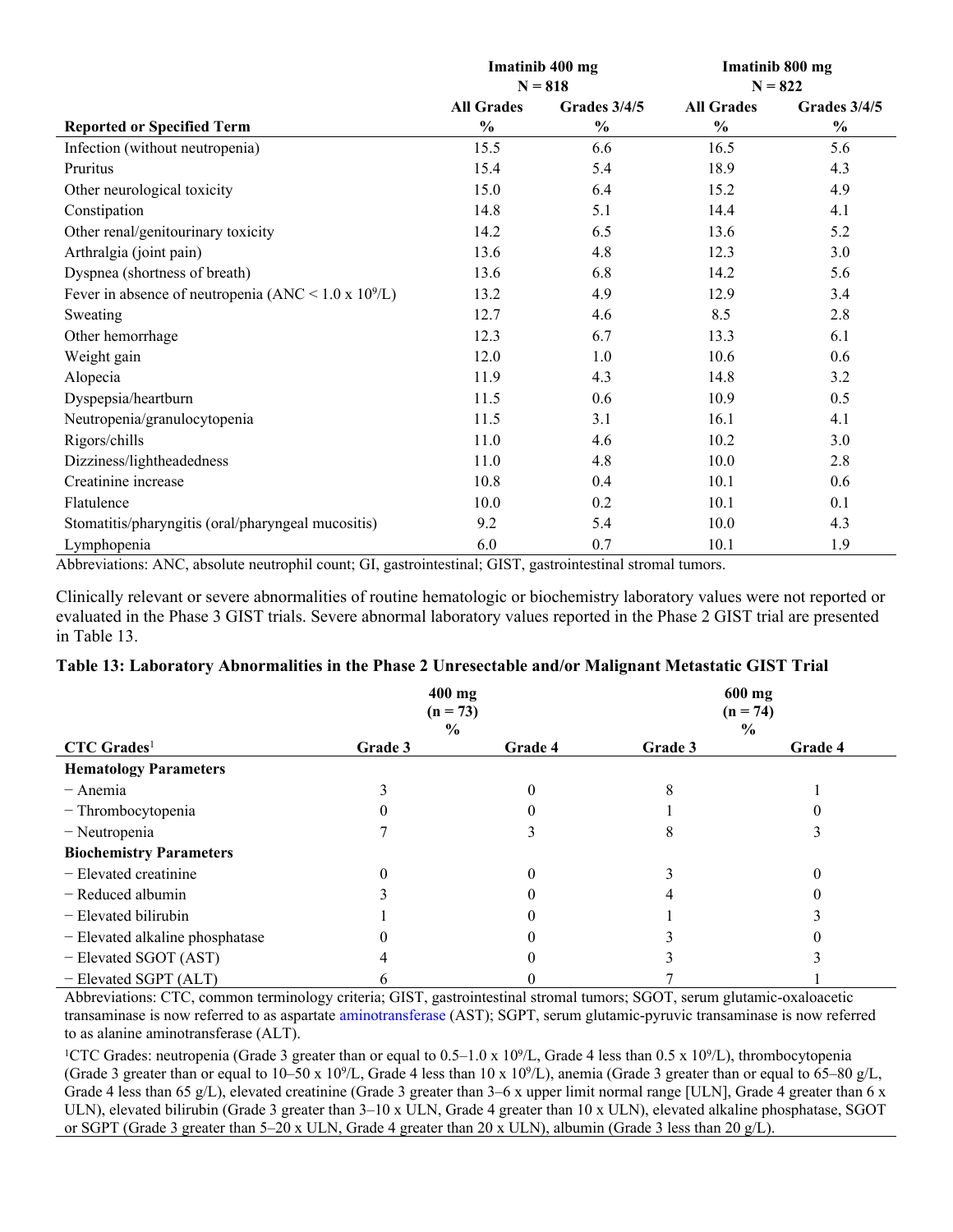### *Adjuvant Treatment of GIST*

In Study 1, the majority of both Gleevec and placebo-treated patients experienced at least one adverse reaction at some time. The most frequently reported adverse reactions were similar to those reported in other clinical studies in other patient populations and include diarrhea, fatigue, nausea, edema, decreased hemoglobin, rash, vomiting, and abdominal pain. No new adverse reactions were reported in the adjuvant GIST-treatment setting that had not been previously reported in other patient populations, including patients with unresectable and/or malignant metastatic GIST. Drug was discontinued for adverse reactions in 57 patients (17%) and 11 patients (3%) of the Gleevec and placebo-treated patients, respectively. Edema, GI disturbances (nausea, vomiting, abdominal distention, and diarrhea), fatigue, low hemoglobin, and rash were the most frequently reported adverse reactions at the time of discontinuation.

In Study 2, discontinuation of therapy due to adverse reactions occurred in 15 patients (8%) and 27 patients (14%) of the Gleevec 12-month, and 36-month treatment arms, respectively. As in previous trials the most common adverse reactions were diarrhea, fatigue, nausea, edema, decreased hemoglobin, rash, vomiting, and abdominal pain.

Adverse reactions, regardless of relationship to study drug, that were reported in at least 5% of the patients treated with Gleevec are shown in Table 14 (Study 1) and Table 15 (Study 2). There were no deaths attributable to Gleevec treatment in either trial.

|                                             | Table 14: Adverse Reactions Regardless of Relationship to Study Drug Reported in Study 1 (greater than or equal |  |  |
|---------------------------------------------|-----------------------------------------------------------------------------------------------------------------|--|--|
| to 5% of Gleevec-treated patients) $^{(1)}$ |                                                                                                                 |  |  |

|                                  | <b>All CTC Grades</b> |                |                  | CTC Grade 3* and Above |
|----------------------------------|-----------------------|----------------|------------------|------------------------|
|                                  | <b>Gleevec</b>        | <b>Placebo</b> | <b>Gleevec</b>   | Placebo                |
|                                  | $(n = 337)$           | $(n = 345)$    | $(n = 337)$      | $(n = 345)$            |
| <b>Preferred Term</b>            | $\frac{0}{0}$         | $\frac{0}{0}$  | $\frac{0}{0}$    | $\frac{0}{0}$          |
| Diarrhea                         | 59.3                  | 29.3           | 3.0              | 1.4                    |
| Fatigue                          | 57.0                  | 40.9           | 2.1              | 1.2                    |
| Nausea                           | 53.1                  | 27.8           | 2.4              | 1.2                    |
| Periorbital edema                | 47.2                  | 14.5           | 1.2              | $\boldsymbol{0}$       |
| Hemoglobin Decreased             | 46.9                  | 27.0           | 0.6              | $\theta$               |
| Peripheral edema                 | 26.7                  | 14.8           | 0.3              | $\theta$               |
| Rash (Exfoliative)               | 26.1                  | 12.8           | 2.7              | $\theta$               |
| Vomiting                         | 25.5                  | 13.9           | 2.4              | 0.6                    |
| Abdominal pain                   | 21.1                  | 22.3           | 3.0              | 1.4                    |
| Headache                         | 19.3                  | 20.3           | 0.6              | $\boldsymbol{0}$       |
| Dyspepsia                        | 17.2                  | 13.0           | 0.9              | $\boldsymbol{0}$       |
| Anorexia                         | 16.9                  | 8.7            | 0.3              | $\boldsymbol{0}$       |
| Weight increased                 | 16.9                  | 11.6           | 0.3              | $\boldsymbol{0}$       |
| Liver enzymes (ALT) increased    | 16.6                  | 13.0           | 2.7              | $\boldsymbol{0}$       |
| Muscle spasms                    | 16.3                  | 3.3            | $\overline{0}$   | $\theta$               |
| Neutrophil count decreased       | 16.0                  | 6.1            | 3.3              | 0.9                    |
| Arthralgia                       | 15.1                  | 14.5           | $\overline{0}$   | 0.3                    |
| White blood cell count decreased | 14.5                  | 4.3            | 0.6              | 0.3                    |
| Constipation                     | 12.8                  | 17.7           | $\mathbf{0}$     | 0.3                    |
| <b>Dizziness</b>                 | 12.5                  | 10.7           | $\mathbf{0}$     | 0.3                    |
| Liver enzymes (AST) increased    | 12.2                  | 7.5            | 2.1              | $\boldsymbol{0}$       |
| Myalgia                          | 12.2                  | 11.6           | $\boldsymbol{0}$ | 0.3                    |
| Blood creatinine increased       | 11.6                  | 5.8            | $\boldsymbol{0}$ | 0.3                    |
| Cough                            | 11.0                  | 11.3           | $\mathbf{0}$     | $\boldsymbol{0}$       |
| Pruritus                         | 11.0                  | 7.8            | 0.9              | $\boldsymbol{0}$       |
| Weight decreased                 | 10.1                  | 5.2            | $\mathbf{0}$     | $\boldsymbol{0}$       |
| Hyperglycemia                    | 9.8                   | 11.3           | 0.6              | 1.7                    |
| Insomnia                         | 9.8                   | 7.2            | 0.9              | $\boldsymbol{0}$       |
| Lacrimation increased            | 9.8                   | 3.8            | $\mathbf{0}$     | $\theta$               |
| Alopecia                         | 9.5                   | 6.7            | $\overline{0}$   | $\theta$               |
| Flatulence                       | 8.9                   | 9.6            | $\theta$         | $\theta$               |
| Rash                             | 8.9                   | 5.2            | 0.9              | $\theta$               |
| Abdominal distension             | 7.4                   | 6.4            | 0.3              | 0.3                    |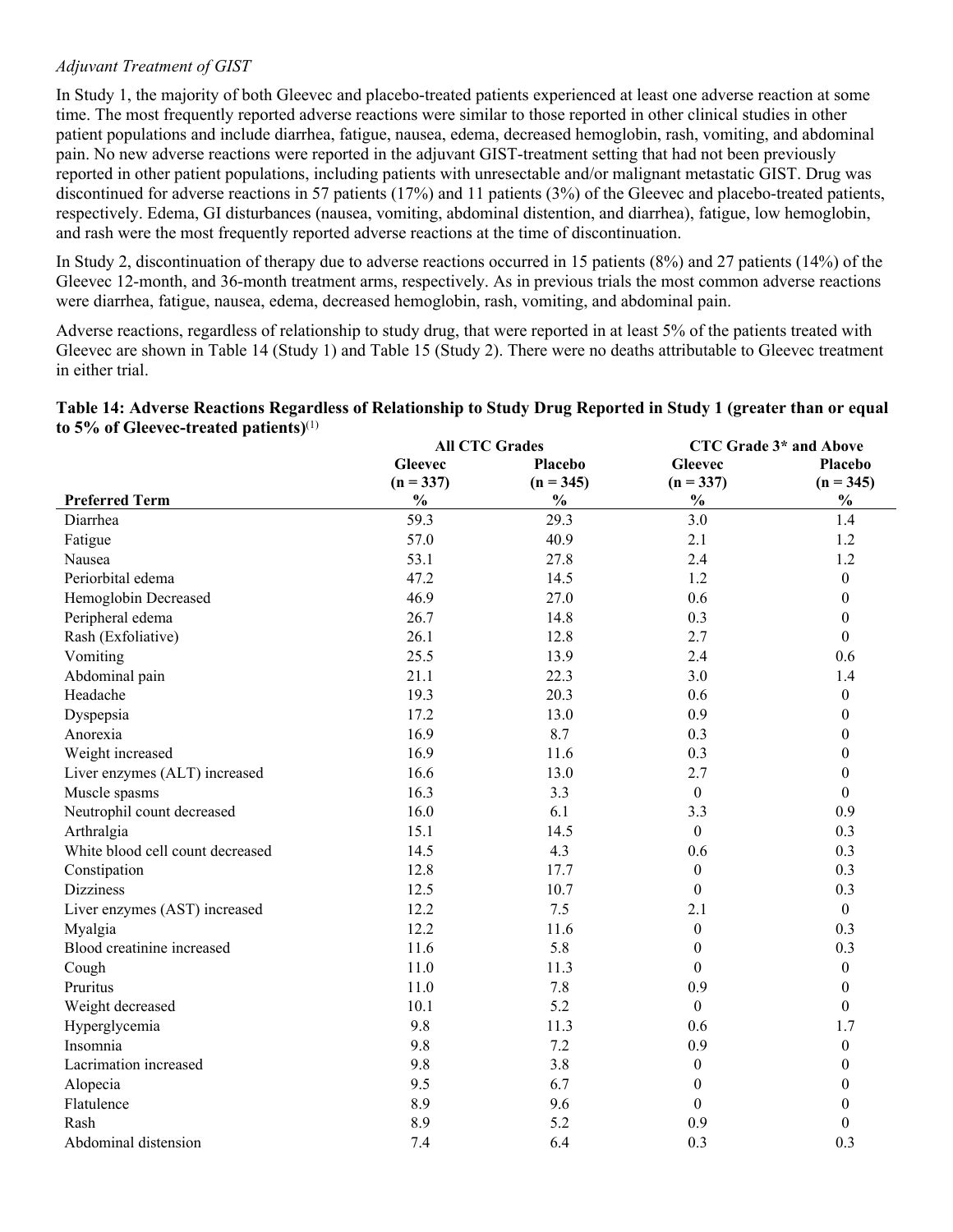|                                      | <b>All CTC Grades</b>         |                        | CTC Grade 3* and Above        |                        |
|--------------------------------------|-------------------------------|------------------------|-------------------------------|------------------------|
|                                      | <b>Gleevec</b><br>$(n = 337)$ | Placebo<br>$(n = 345)$ | <b>Gleevec</b><br>$(n = 337)$ | Placebo<br>$(n = 345)$ |
| Back pain                            | 7.4                           | 8.1                    | 0.6                           | $\theta$               |
| Pain in extremity                    | 7.4                           | 7.2                    | 0.3                           | $\theta$               |
| Hypokalemia                          | 7.1                           | 2.0                    | 0.9                           | 0.6                    |
| Depression                           | 6.8                           | 6.4                    | 0.9                           | 0.6                    |
| Facial edema                         | 6.8                           | 1.2                    | 0.3                           | 0                      |
| Blood alkaline phosphatase increased | 6.5                           | 7.5                    |                               |                        |
| Dry skin                             | 6.5                           | 5.2                    |                               |                        |
| Dysgeusia                            | 6.5                           | 2.9                    |                               |                        |
| Abdominal pain upper                 | 6.2                           | 6.4                    | 0.3                           |                        |
| Neuropathy peripheral                | 5.9                           | 6.4                    | 0                             |                        |
| Hypocalcemia                         | 5.6                           | 1.7                    | 0.3                           |                        |
| Leukopenia                           | 5.0                           | 2.6                    | 0.3                           |                        |
| Platelet count decreased             | 5.0                           | 3.5                    | $\theta$                      |                        |
| <b>Stomatitis</b>                    | 5.0                           | 1.7                    | 0.6                           |                        |
| Upper respiratory tract infection    | 5.0                           | 3.5                    | $\Omega$                      |                        |
| Vision Blurred                       | 5.0                           | 2.3                    | $\theta$                      | $\theta$               |

Abbreviations: CTC, common terminology criteria; GIST, gastrointestinal stromal tumors; SGOT, serum glutamic-oxaloacetic transaminase is now referred to as aspartate [aminotransferase](https://www.bing.com/search?q=Transaminase&filters=sid%3a96070b43-272a-d731-a07f-939d2112f6a9&form=ENTLNK) (AST); SGPT, serum glutamic-pyruvic transaminase is now referred to as alanine aminotransferase (ALT).

\*NCI Common Terminology Criteria for Adverse Events, version 3.0.

(1)All adverse reactions occurring in greater than or equal to 5% of patients are listed regardless of suspected relationship to treatment.

A patient with multiple occurrences of an adverse reaction is counted only once in the adverse reaction category.

### **Table 15: Adverse Reactions Regardless of Relationship to Study Drug by Preferred Term All Grades and 3/4 Grades (greater than or equal to 5% of Gleevec-treated patients) Study 2**(1)

| <b>Preferred Term</b>                 | <b>All CTC Grades</b> |                | <b>CTC Grades 3 and Above</b> |                |
|---------------------------------------|-----------------------|----------------|-------------------------------|----------------|
|                                       | <b>Gleevec</b>        | <b>Gleevec</b> | <b>Gleevec</b>                | <b>Gleevec</b> |
|                                       | 12 Months             | 36 Months      | 12 Months                     | 36 Months      |
|                                       | $(N = 194)$           | $(N = 198)$    | $(N = 194)$                   | $(N = 198)$    |
|                                       | $\frac{0}{0}$         | $\%$           | $\frac{0}{0}$                 | $\%$           |
| Patients with at least one AE         | 99.0                  | 100.0          | 20.1                          | 32.8           |
| Hemoglobin decreased                  | 72.2                  | 80.3           | 0.5                           | 0.5            |
| Periorbital edema                     | 59.3                  | 74.2           | 0.5                           | 1.0            |
| Blood lactate dehydrogenase increased | 43.3                  | 60.1           | $\theta$                      | $\theta$       |
| Diarrhea                              | 43.8                  | 54.0           | 0.5                           | 2.0            |
| Nausea                                | 44.8                  | 51.0           | 1.5                           | 0.5            |
| Muscle spasms                         | 30.9                  | 49.0           | 0.5                           | 1.0            |
| Fatigue                               | 48.5                  | 48.5           | 1.0                           | 0.5            |
| White blood cell count decreased      | 34.5                  | 47.0           | 2.1                           | 3.0            |
| Pain                                  | 25.8                  | 45.5           | 1.0                           | 3.0            |
| Blood creatinine increased            | 30.4                  | 44.4           | $\theta$                      | $\overline{0}$ |
| peripheral edema                      | 33.0                  | 40.9           | 0.5                           | 1.0            |
| Dermatitis                            | 29.4                  | 38.9           | 2.1                           | 1.5            |
| Aspartate aminotransferase increased  | 30.9                  | 37.9           | 1.5                           | 3.0            |
| Alanine aminotransferase increased    | 28.9                  | 34.3           | 2.1                           | 3.0            |
| Neutrophil count decreased            | 24.2                  | 33.3           | 4.6                           | 5.1            |
| Hypoproteinemia                       | 23.7                  | 31.8           | $\mathbf{0}$                  | $\theta$       |
| Infection                             | 13.9                  | 27.8           | 1.5                           | 2.5            |
| Weight increased                      | 13.4                  | 26.8           | $\mathbf{0}$                  | 0.5            |
| Pruritus                              | 12.9                  | 25.8           | $\theta$                      | $\theta$       |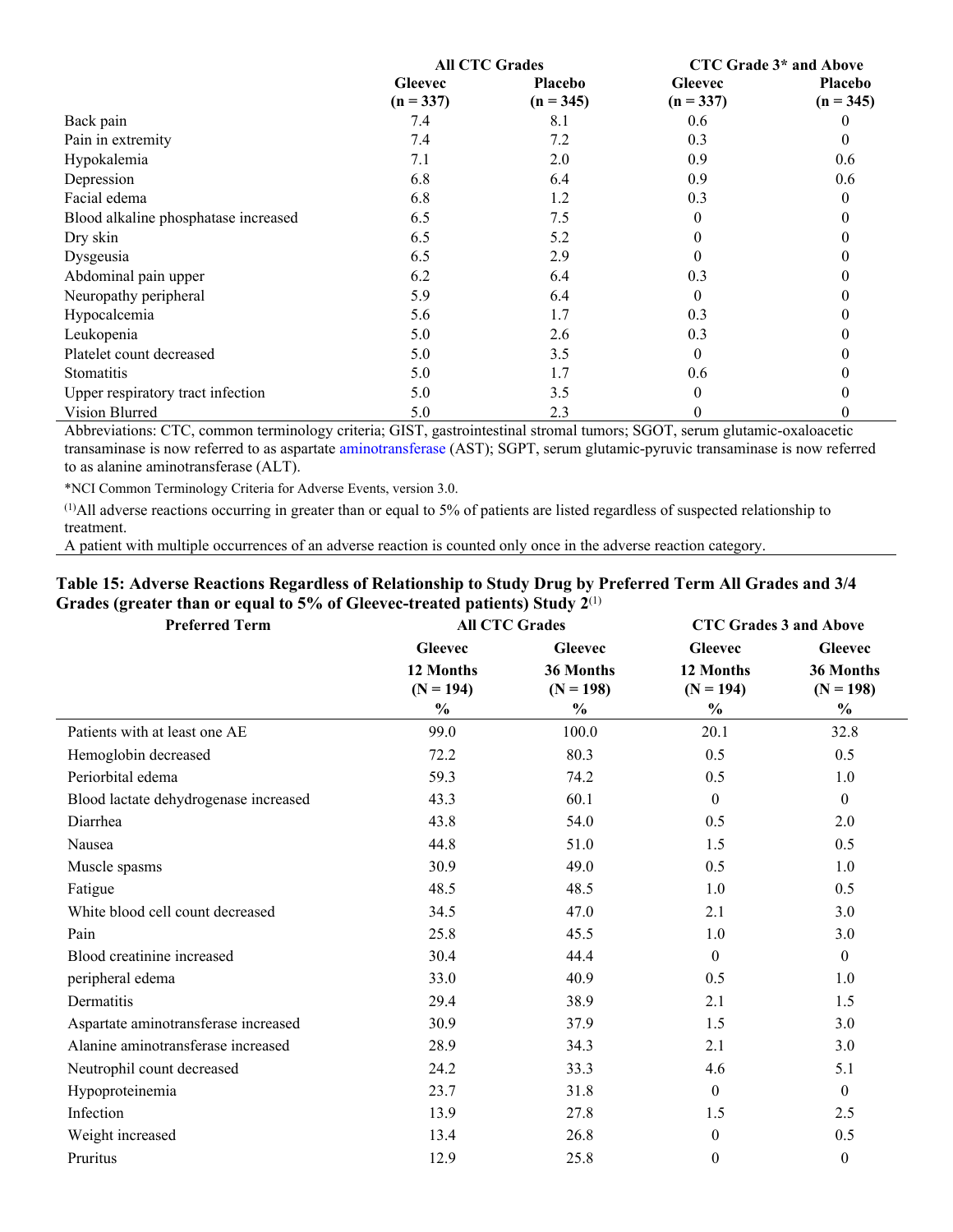| <b>Preferred Term</b>                | <b>All CTC Grades</b> |                                    | <b>CTC Grades 3 and Above</b> |                  |
|--------------------------------------|-----------------------|------------------------------------|-------------------------------|------------------|
|                                      | <b>Gleevec</b>        | <b>Gleevec</b>                     | <b>Gleevec</b>                | <b>Gleevec</b>   |
|                                      | 12 Months             | 36 Months                          | 12 Months                     | 36 Months        |
|                                      | $(N = 194)$           | $(N = 198)$                        | $(N = 194)$                   | $(N = 198)$      |
|                                      | $\frac{0}{0}$         | $\mathbf{0}_{\mathbf{0}}^{\prime}$ | $\frac{0}{0}$                 | $\frac{0}{0}$    |
| Flatulence                           | 19.1                  | 24.7                               | 1.0                           | 0.5              |
| Vomiting                             | 10.8                  | 22.2                               | 0.5                           | 1.0              |
| Dyspepsia                            | 17.5                  | 21.7                               | 0.5                           | 1.0              |
| Hypoalbuminemia                      | 11.9                  | 21.2                               | $\mathbf{0}$                  | $\mathbf{0}$     |
| Edema                                | 10.8                  | 19.7                               | $\theta$                      | 0.5              |
| Abdominal distension                 | 11.9                  | 19.2                               | 0.5                           | $\boldsymbol{0}$ |
| Headache                             | 8.2                   | 18.2                               | $\boldsymbol{0}$              | $\boldsymbol{0}$ |
| Lacrimation increased                | 18.0                  | 17.7                               | $\mathbf{0}$                  | $\boldsymbol{0}$ |
| Arthralgia                           | 8.8                   | 17.2                               | $\theta$                      | 1.0              |
| Blood alkaline phosphatase increased | 10.8                  | 16.7                               | $\boldsymbol{0}$              | 0.5              |
| Dyspnea                              | 6.2                   | 16.2                               | 0.5                           | 1.5              |
| Myalgia                              | 9.3                   | 15.2                               | $\boldsymbol{0}$              | 1.0              |
| Platelet count decreased             | 11.3                  | 14.1                               | $\boldsymbol{0}$              | $\boldsymbol{0}$ |
| Blood bilirubin increased            | 11.3                  | 13.1                               | $\boldsymbol{0}$              | $\boldsymbol{0}$ |
| Dysgeusia                            | 9.3                   | 12.6                               | $\mathbf{0}$                  | $\mathbf{0}$     |
| Paresthesia                          | 5.2                   | 12.1                               | $\Omega$                      | 0.5              |
| Vision blurred                       | 10.8                  | 11.1                               | 1.0                           | 0.5              |
| Alopecia                             | 11.3                  | 10.6                               | $\boldsymbol{0}$              | $\boldsymbol{0}$ |
| Decreased appetite                   | 9.8                   | 10.1                               | $\boldsymbol{0}$              | $\mathbf{0}$     |
| Constipation                         | 8.8                   | 9.6                                | $\boldsymbol{0}$              | $\boldsymbol{0}$ |
| Pyrexia                              | 6.2                   | 9.6                                | $\theta$                      | $\mathbf{0}$     |
| Depression                           | 3.1                   | 8.1                                | $\theta$                      | $\boldsymbol{0}$ |
| Abdominal pain                       | 2.6                   | 7.6                                | $\theta$                      | $\boldsymbol{0}$ |
| Conjunctivitis                       | 5.2                   | 7.6                                | $\boldsymbol{0}$              | $\boldsymbol{0}$ |
| Photosensitivity reaction            | 3.6                   | 7.1                                | $\Omega$                      | $\boldsymbol{0}$ |
| <b>Dizziness</b>                     | 4.6                   | 6.6                                | 0.5                           | $\boldsymbol{0}$ |
| Hemorrhage                           | 3.1                   | 6.6                                | $\mathbf{0}$                  | $\boldsymbol{0}$ |
| Dry skin                             | 6.7                   | 6.1                                | 0.5                           | $\boldsymbol{0}$ |
| Nasopharyngitis                      | 1.0                   | 6.1                                | $\boldsymbol{0}$              | 0.5              |
| Palpitations                         | 5.2                   | 5.1                                | $\boldsymbol{0}$              | $\mathbf{0}$     |

Abbreviations: AE, adverse event; CTC, common terminology criteria.

 $^{(1)}$ All adverse reactions occurring in greater than or equal to  $\overline{5\%}$  of patients are listed regardless of suspected relationship to treatment. A patient with multiple occurrences of an adverse reaction is counted only once in the adverse reaction category.

*Adverse Reactions from Multiple Clinical Trials*

Cardiac Disorders:

Estimated 1%-10%: palpitations, pericardial effusion

Estimated 0.1%-1%: congestive cardiac failure, tachycardia, pulmonary edema

Estimated 0.01%-0.1%: arrhythmia, atrial fibrillation, cardiac arrest, myocardial infarction, angina pectoris

Vascular Disorders:

Estimated 1%-10%: flushing, hemorrhage

Estimated 0.1%-1%: hypertension, hypotension, peripheral coldness, Raynaud's phenomenon, hematoma, subdural hematoma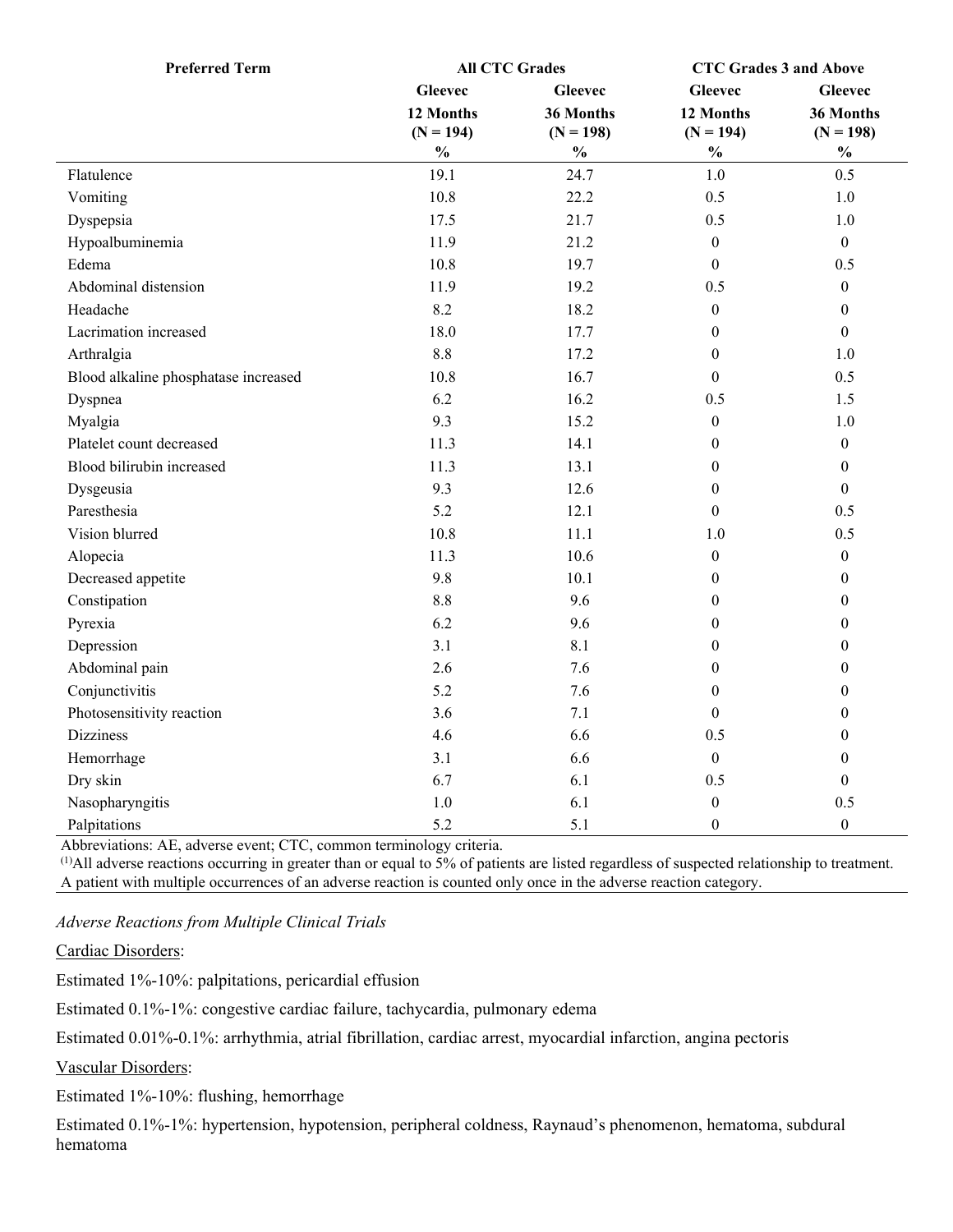Investigations:

Estimated 1%-10%: blood creatine phosphokinase (CPK) increased, blood amylase increased

Estimated 0.1%-1%: blood lactate dehydrogenase (LDH) increased

Skin and Subcutaneous Tissue Disorders:

Estimated 1%-10%: dry skin, alopecia, face edema, erythema, photosensitivity reaction, nail disorder, purpura

Estimated 0.1%-1%: exfoliative dermatitis, bullous eruption, psoriasis, rash pustular, contusion, sweating increased, urticaria, ecchymosis, increased tendency to bruise, hypotrichosis, skin hypopigmentation, skin hyperpigmentation, onychoclasis, folliculitis, petechiae, erythema multiforme

Estimated 0.01%-0.1%: vesicular rash, Stevens-Johnson syndrome, acute generalized exanthematous pustulosis, acute febrile neutrophilic dermatosis (Sweet's syndrome), nail discoloration, angioneurotic edema, leucocytoclastic vasculitis

Gastrointestinal Disorders:

Estimated 1%-10%: abdominal distention, gastroesophageal reflux, dry mouth, gastritis

Estimated 0.1%-1%: gastric ulcer, stomatitis, mouth ulceration, eructation, melena, esophagitis, ascites, hematemesis, chelitis, dysphagia, pancreatitis

Estimated 0.01%-0.1%: colitis, ileus, inflammatory bowel disease

General Disorders and Administration-Site Conditions:

Estimated 1%-10%: weakness, anasarca, chills

Estimated 0.1%-1%: malaise

Blood and Lymphatic System Disorders:

Estimated 1%-10%: pancytopenia, febrile neutropenia, lymphopenia, eosinophilia

Estimated 0.1%-1%: thrombocythemia, bone marrow depression, lymphadenopathy

Estimated 0.01%-0.1%: hemolytic anemia, aplastic anemia

Hepatobiliary Disorders:

Estimated 0.1%-1%: hepatitis, jaundice

Estimated  $0.01\%$ -0.1%: hepatic failure and hepatic necrosis<sup>1</sup>

Immune System Disorders:

Estimated 0.01%-0.1%: angioedema

Infections and Infestations:

Estimated 0.1%-1%: sepsis, herpes simplex, herpes zoster, cellulitis, urinary tract infection, gastroenteritis

Estimated 0.01%-0.1%: fungal infection

Metabolism and Nutrition Disorders:

Estimated 1%-10%: weight decreased, decreased appetite

Estimated 0.1%-1%: dehydration, gout, increased appetite, hyperuricemia, hypercalcemia, hyperglycemia, hyponatremia, hyperkalemia, hypomagnesemia

Musculoskeletal and Connective Tissue Disorders:

Estimated 1%-10%: joint swelling

Estimated 0.1%-1%: joint and muscle stiffness, muscular weakness, arthritis

Nervous System/Psychiatric Disorders:

Estimated 1%-10%: paresthesia, hypesthesia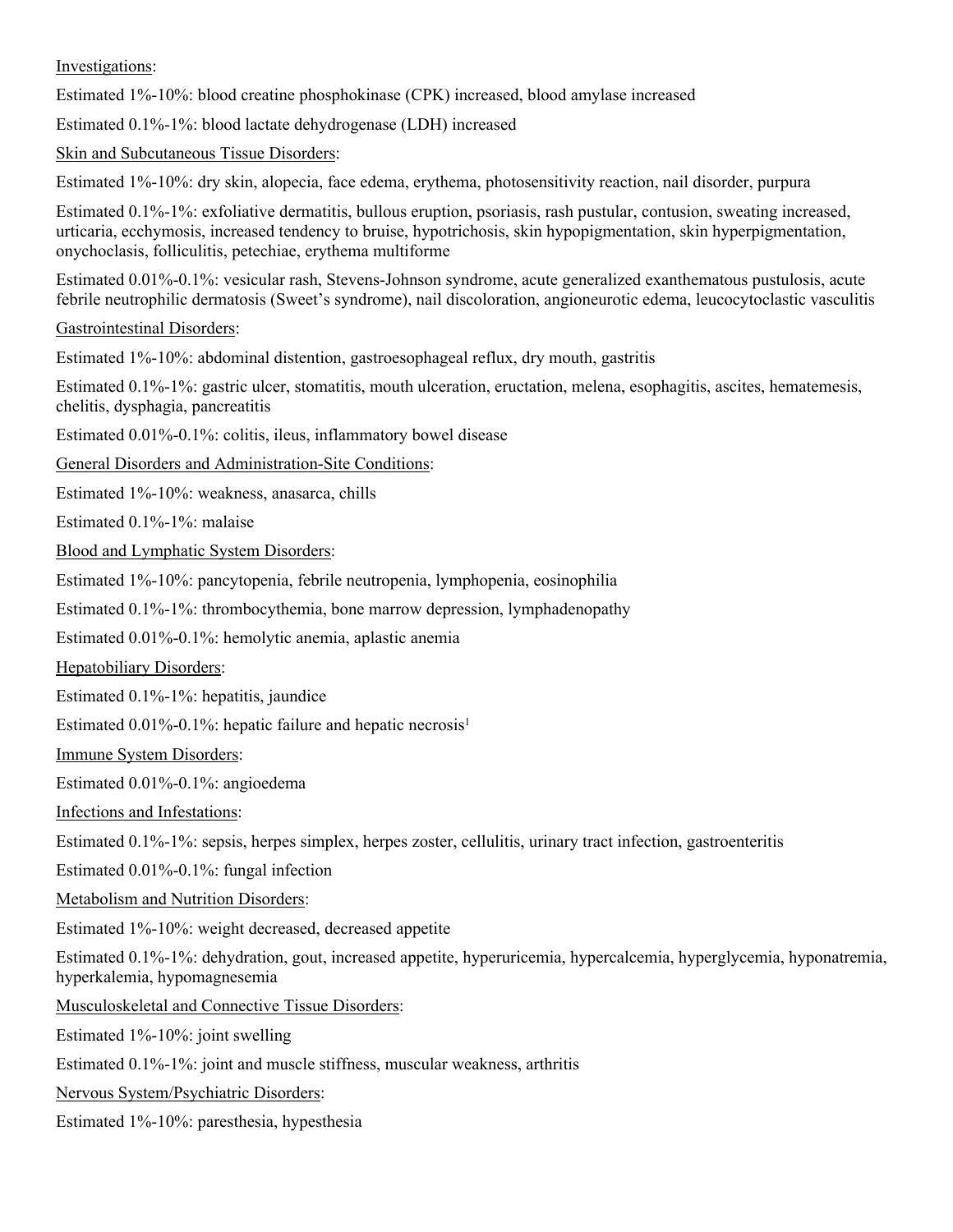Estimated 0.1%-1%: syncope, peripheral neuropathy, somnolence, migraine, memory impairment, libido decreased, sciatica, restless leg syndrome, tremor

Estimated 0.01%-0.1%: increased intracranial pressure<sup>1</sup>, confusional state, convulsions, optic neuritis

Renal and Urinary Disorders:

Estimated 0.1%-1%: renal failure acute, urinary frequency increased, hematuria, renal pain

Reproductive System and Breast Disorders:

Estimated 0.1%-1%: breast enlargement, menorrhagia, sexual dysfunction, gynecomastia, erectile dysfunction, menstruation irregular, nipple pain, scrotal edema

Respiratory, Thoracic and Mediastinal Disorders:

Estimated 1%-10%: epistaxis

Estimated 0.1%-1%: pleural effusion

Estimated 0.01%-0.1%: interstitial pneumonitis, pulmonary fibrosis, pleuritic pain, pulmonary hypertension, pulmonary hemorrhage

Endocrine Disorders:

Estimated 0.1%-1%: hypothyroidism, hyperthyroidism

Eye, Ear, and Labyrinth Disorders:

Estimated 1%-10%: conjunctivitis, vision blurred, orbital edema, conjunctival hemorrhage, dry eye

Estimated 0.1%-1%: vertigo, tinnitus, eye irritation, eye pain, scleral hemorrhage, retinal hemorrhage, blepharitis, macular edema, hearing loss, cataract

Estimated 0.01%-0.1%: papilledema<sup>1</sup>, glaucoma

1 Including some fatalities.

### <span id="page-22-0"></span>**6.2 Postmarketing Experience**

The following additional adverse reactions have been identified during post approval use of Gleevec. Because these reactions are reported voluntarily from a population of uncertain size, it is not always possible to reliably estimate their frequency or establish a causal relationship to drug exposure.

*Blood and Lymphatic System Disorders*: thrombotic microangiopathy

*Cardiac Disorders*: pericarditis, cardiac tamponade<sup>1</sup>

*Eye Disorders*: vitreous hemorrhage

Gastrointestinal Disorders: ileus/intestinal obstruction, tumor hemorrhage/tumor necrosis, GI perforation<sup>1</sup> [see Warnings *and Precautions (5.6)]*, diverticulitis, gastric antral vascular ectasia

*Infections*: hepatitis B virus reactivation<sup>1</sup>

*Musculoskeletal and Connective Tissue Disorders*: osteonecrosis, rhabdomyolysis/myopathy, growth retardation in children, musculoskeletal pain upon treatment discontinuation (including myalgia, pain in extremity, arthalgia, bone pain)

*Nervous System Disorders*: cerebral edema<sup>1</sup>

*Reproduction Disorders*: hemorrhagic corpus luteum/hemorrhagic ovarian cyst

Respiratory, Thoracic and Mediastinal Disorders: acute respiratory failure<sup>1</sup>, interstitial lung disease

*Skin and Subcutaneous Tissue Disorders*: lichenoid keratosis, lichen planus, toxic epidermal necrolysis, palmar-plantar erythrodysesthesia syndrome, drug rash with eosinophilia and systemic symptoms (DRESS), pseudoporphyria, pemphigus

*Vascular Disorders*: thrombosis/embolism, anaphylactic shock

1 Including some fatalities.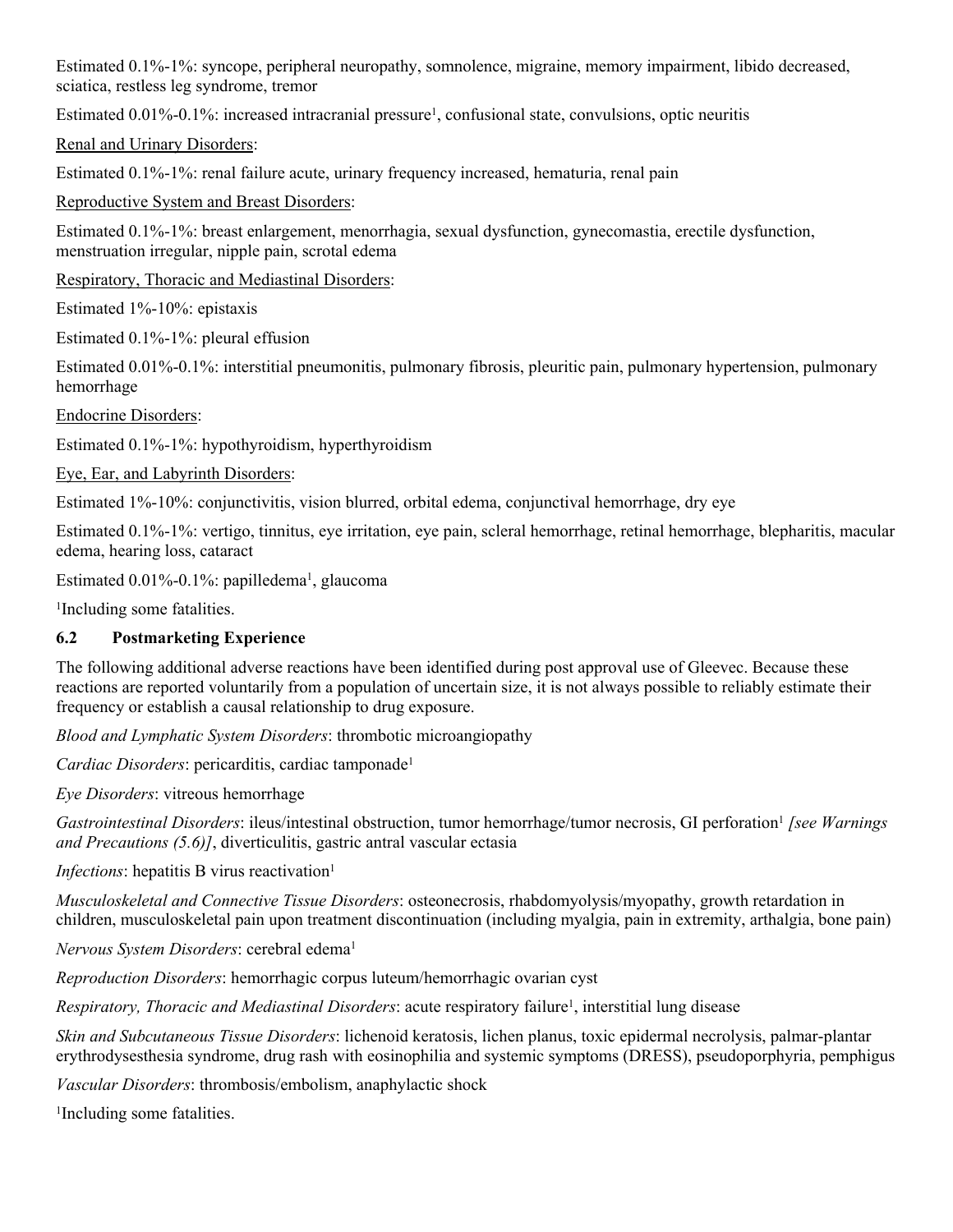### <span id="page-23-5"></span>**7 DRUG INTERACTIONS**

# <span id="page-23-1"></span>**7.1 Agents Inducing CYP3A Metabolism**

Concomitant administration of Gleevec and strong CYP3A4 inducers may reduce total exposure of imatinib; consider alternative agents *[see Clinical Pharmacology (12.3)].*

## <span id="page-23-2"></span>**7.2 Agents Inhibiting CYP3A Metabolism**

Concomitant administration of Gleevec and strong CYP3A4 inhibitors may result in a significant imatinib exposure increase. Grapefruit juice may also increase plasma concentrations of imatinib; avoid grapefruit juice *[see Clinical Pharmacology (12.3)]*.

# <span id="page-23-3"></span>**7.3 Interactions With Drugs Metabolized by CYP3A4**

Gleevec will increase plasma concentration of CYP3A4 metabolized drugs (e.g., triazolo-benzodiazepines, dihydropyridine calcium channel blockers, certain HMG-CoA reductase inhibitors, etc.). Use caution when administering Gleevec with CYP3A4 substrates that have a narrow therapeutic window.

Because warfarin is metabolized by CYP2C9 and CYP3A4, use low-molecular weight or standard heparin instead of warfarin in patients who require anticoagulation *[see Clinical Pharmacology (12.3)].*

# <span id="page-23-4"></span>**7.4 Interactions With Drugs Metabolized by CYP2D6**

Use caution when administering Gleevec with CYP2D6 substrates that have a narrow therapeutic window.

# <span id="page-23-6"></span>**8 USE IN SPECIFIC POPULATIONS**

# <span id="page-23-0"></span>**8.1 Pregnancy**

### *Risk Summary*

Gleevec can cause fetal harm when administered to a pregnant woman based on human and animal data. There are no clinical studies regarding use of Gleevec in pregnant women. There have been postmarket reports of spontaneous abortions and congenital anomalies from women who have been exposed to Gleevec during pregnancy. Reproductive studies in rats have demonstrated that imatinib mesylate induced teratogenicity and increased incidence of congenital abnormalities following prenatal exposure to imatinib mesylate at doses equal to the highest recommended human dose of 800 mg/day based on BSA. Advise women to avoid pregnancy when taking Gleevec. If this drug is used during pregnancy, or if the patient becomes pregnant while taking this drug, apprise the patient of the potential hazard to the fetus.

The background risk of major birth defects and miscarriage for the indicated population is not known; however, in the U.S. general population, the estimated background risk of major birth defects of clinically recognized pregnancies is 2% to 4% and of miscarriage is 15% to 20%.

### *Data*

### Animal Data

In embryo-fetal development studies in rats and rabbits, pregnant animals received oral doses of imatinib mesylate up to 100 mg/kg/day and 60 mg/kg/day, respectively, during the period of organogenesis.

In rats, imatinib mesylate was teratogenic at 100 mg/kg/day (approximately equal to the maximum human dose of 800 mg/day based on BSA), the number of fetuses with encephalocoele and exencephaly was higher than historical control values and these findings were associated with missing or underdeveloped cranial bones. Lower mean fetal body weights were associated with retarded skeletal ossifications.

In rabbits, at doses 1.5 times higher than the maximum human dose of 800 mg/day based on BSA, no effects on the reproductive parameters with respect to implantation sites, number of live fetuses, sex ratio or fetal weight were observed. The examinations of the fetuses did not reveal any drug related morphological changes.

In a pre- and postnatal development study in rats, pregnant rats received oral doses of imatinib mesylate during gestation (organogenesis) and lactation up to 45 mg/kg/day. Five animals developed a red vaginal discharge in the 45 mg/kg/day group on Days 14 or 15 of gestation, the significance of which is unknown since all females produced viable litters and none had increased post-implantation loss. Other maternal effects noted only at the dose of 45 mg/kg/day (approximately one-half the maximum human dose of 800 mg/day based on BSA) included an increased number of stillborn pups and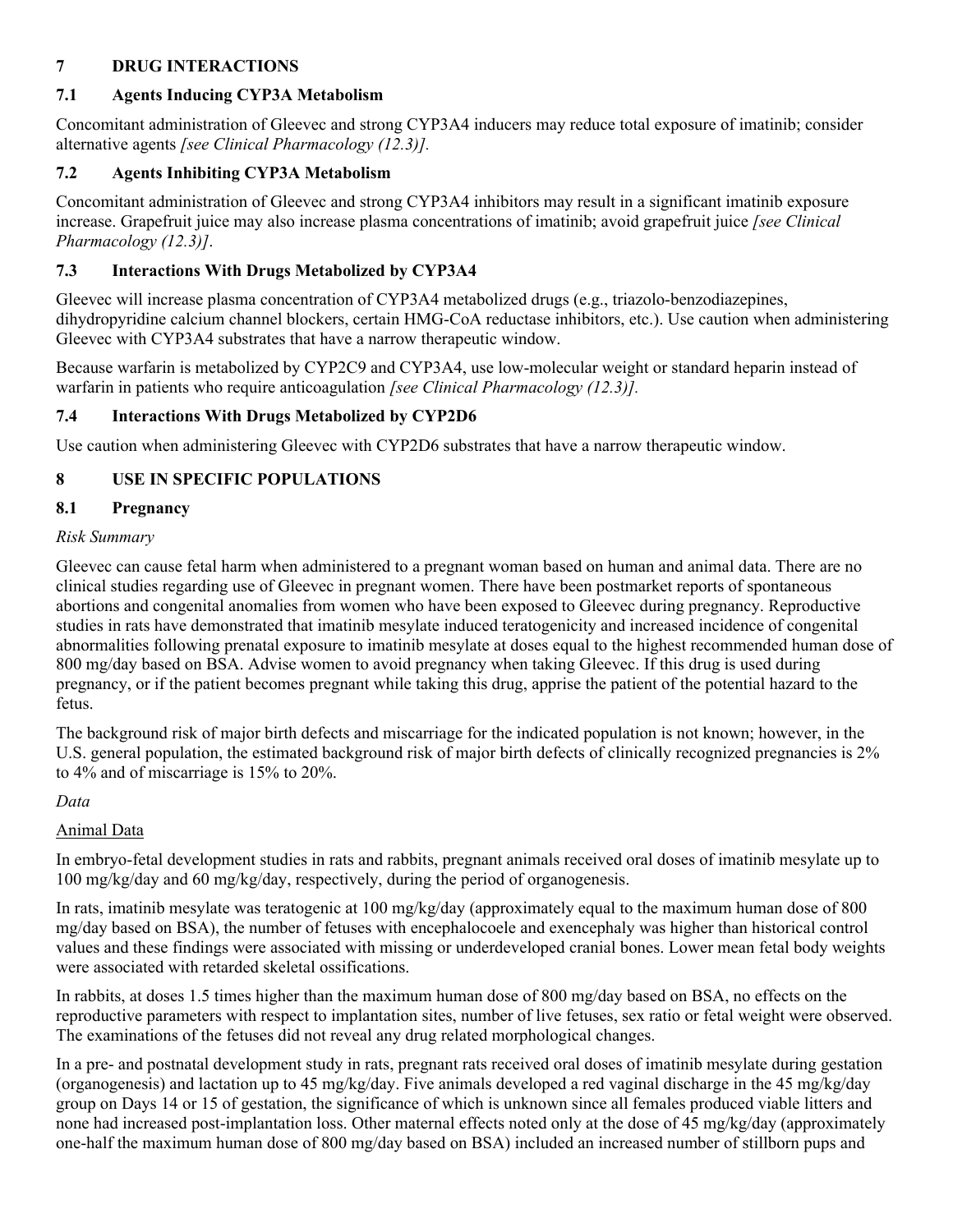pups dying between postpartum Days 0 and 4. In the F1 offspring at this same dose level, mean body weights were reduced from birth until terminal sacrifice and the number of litters achieving criterion for preputial separation was slightly decreased. There were no other significant effects in developmental parameters or behavioral testing. F1 fertility was not affected but reproductive effects were noted at 45 mg/kg/day, including an increased number of resorptions and a decreased number of viable fetuses. The no-observed-effect level (NOEL) for both maternal animals and the F1 generation was 15 mg/kg/day.

### <span id="page-24-0"></span>**8.2 Lactation**

### *Risk Summary*

Imatinib and its active metabolite are excreted into human milk. Because of the potential for serious adverse reactions in breastfed infants from Gleevec, advise a lactating woman not to breastfeed during treatment and for 1 month after the last dose.

### *Human Data*

Based on data from 3 breastfeeding women taking Gleevec, the milk:plasma ratio is about 0.5 for imatinib and about 0.9 for the active metabolite. Considering the combined concentration of imatinib and active metabolite, a breastfed infant could receive up to 10% of the maternal therapeutic dose based on body weight.

### <span id="page-24-1"></span>**8.3 Females and Males of Reproductive Potential**

### *Pregnancy Testing*

Human postmarketing reports and animal studies have shown Gleevec to be harmful to the developing fetus. Test pregnancy status in females with reproductive potential prior to the initiation of treatment with Gleevec.

### *Contraception*

### Females

Advise female patients of reproductive potential to use effective contraception (methods that result in less than 1% pregnancy rates) when using Gleevec during treatment and for fourteen days after stopping treatment with Gleevec *[see Use in Specific Populations (8.1)].*

### *Infertility*

The risk of infertility in females or males of reproductive potential has not been studied in humans. In a rat study, the fertility in males and females was not affected *[see Nonclinical Toxicology (13)].*

### <span id="page-24-2"></span>**8.4 Pediatric Use**

The safety and effectiveness of Gleevec have been demonstrated in pediatric patients with newly diagnosed Ph+ chronic phase CML and Ph+ ALL *[see Clinical Studies (14.2, 14.4)].* There are no data in children under 1 year of age.

### <span id="page-24-3"></span>**8.5 Geriatric Use**

In the CML clinical studies, approximately 20% of patients were older than 65 years. In the study of patients with newly diagnosed CML, 6% of patients were older than 65 years. The frequency of edema was higher in patients older than 65 years as compared to younger patients; no other difference in the safety profile was observed *[see Warnings and Precautions (5.1)]*. The efficacy of Gleevec was similar in older and younger patients.

In the unresectable or metastatic GIST study, 16% of patients were older than 65 years. No obvious differences in the safety or efficacy profile were noted in patients older than 65 years as compared to younger patients, but the small number of patients does not allow a formal analysis.

In the adjuvant GIST study, 221 patients (31%) were older than 65 years. No difference was observed in the safety profile in patients older than 65 years as compared to younger patients, with the exception of a higher frequency of edema. The efficacy of Gleevec was similar in patients older than 65 years and younger patients.

### <span id="page-24-4"></span>**8.6 Hepatic Impairment**

The effect of hepatic impairment on the pharmacokinetics of both imatinib and its major metabolite, CGP74588, was assessed in 84 patients with cancer with varying degrees of hepatic impairment at imatinib doses ranging from 100 mg to 800 mg.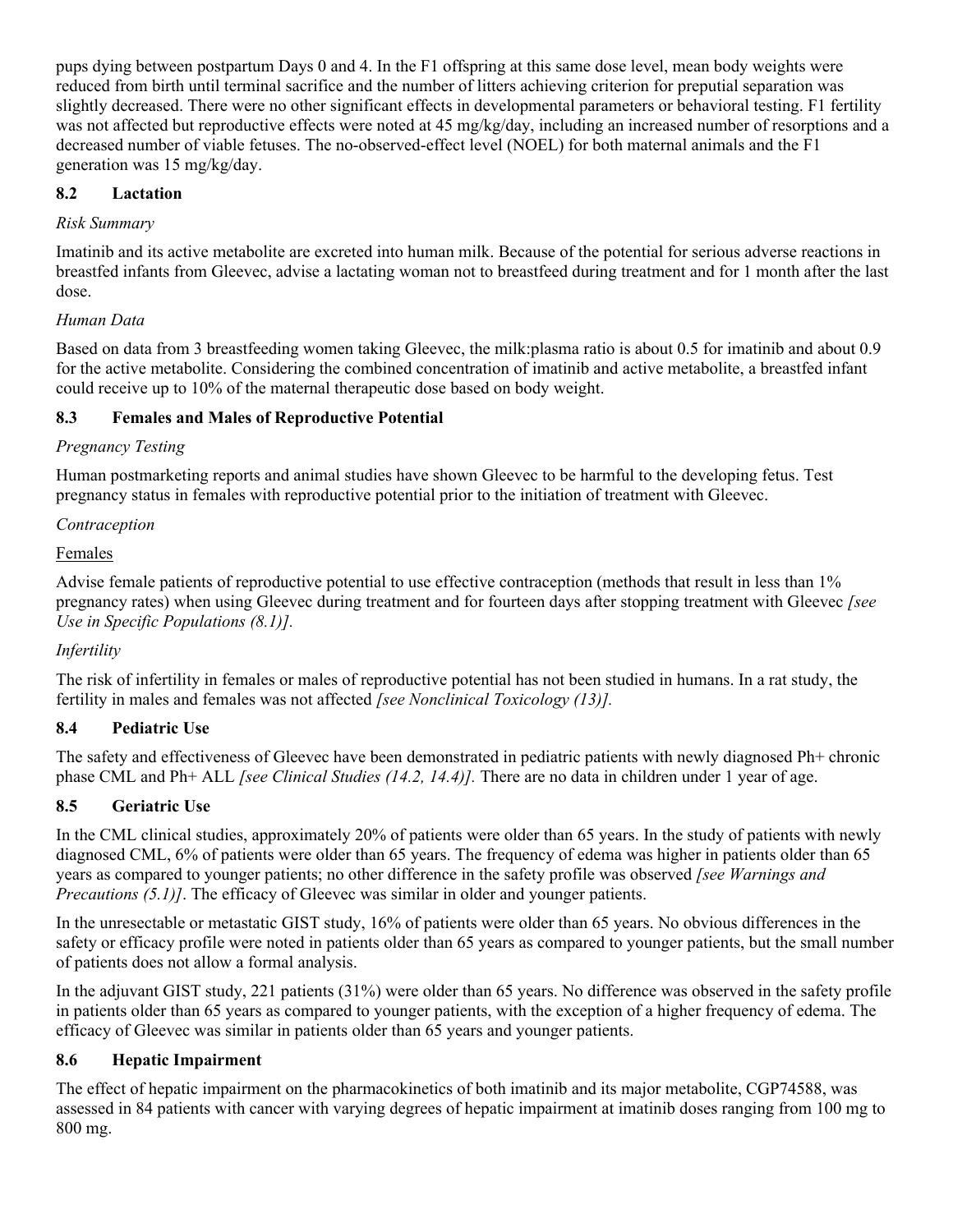Mild and moderate hepatic impairment do not influence exposure to imatinib and CGP74588. In patients with severe hepatic impairment, the imatinib  $C_{\text{max}}$  and area under curve (AUC) increased by 63% and 45% and the CGP74588  $C_{\text{max}}$ and AUC increased by 56% and 55%, relative to patients with normal hepatic function *[see Clinical Pharmacology (12.3)]*. Reduce the dose by 25% for patients with severe hepatic impairment *[see Dosage and Administration (2.12)].*

| <b>Table 16: Liver Function Classification</b> |                             |                                                                                                                          |                                       |                                      |
|------------------------------------------------|-----------------------------|--------------------------------------------------------------------------------------------------------------------------|---------------------------------------|--------------------------------------|
| <b>Liver Function Test</b>                     | <b>Normal</b><br>$(n = 14)$ | Mild<br>$(n = 30)$                                                                                                       | Moderate<br>$(n = 20)$                | <b>Severe</b><br>$(n = 20)$          |
| <b>Total Bilirubin</b>                         | less than or equal to<br>ШN | greater than $1.0-1.5$ times the<br>ШN                                                                                   | greater than $1.5-3$<br>times the ULN | greater than $3-10$<br>times the ULN |
| <b>SGOT</b>                                    | less than or equal to<br>ШN | greater than ULN (can be<br>normal if Total Bilirubin is<br>greater than ULN)                                            | Any                                   | Any                                  |
| upper limit of normal for the institution.     |                             | Abbreviation: SGOT, serum glutamic-oxaloacetic transaminase is now referred to as aspartate aminotransferase (AST); ULN, |                                       |                                      |

### <span id="page-25-0"></span>**8.7 Renal Impairment**

The effect of renal impairment on the pharmacokinetics of imatinib was assessed in 59 patients with cancer and varying degrees of renal impairment at single and steady state imatinib doses ranging from 100 to 800 mg/day. The mean exposure to imatinib (dose normalized AUC) in patients with mild and moderate renal impairment increased 1.5- to 2-fold compared to patients with normal renal function. There are not sufficient data in patients with severe renal impairment *[see Clinical Pharmacology (12.3)]*. Dose reductions are necessary for patients with moderate and severe renal impairment *[see Dosage and Administration (2.12)].*

### **Table 17: Renal Function Classification**

| <b>Renal Dysfunction</b>                  | <b>Renal Function Tests</b>  |
|-------------------------------------------|------------------------------|
| Mild                                      | $CrCL = 40-59$ mL/min        |
| Moderate                                  | $CrCL = 20-39$ mL/min        |
| <b>Severe</b>                             | $CrCI = less than 20 mI/min$ |
| Abbreviation: CrCL, creatinine clearance. |                              |

### <span id="page-25-1"></span>**10 OVERDOSAGE**

Experience with doses greater than 800 mg is limited. Isolated cases of Gleevec overdose have been reported. In the event of overdosage, observe the patient and give appropriate supportive treatment.

### *Adult Overdose*

**1,200 to 1,600 mg (duration varying between 1 to 10 days):** Nausea, vomiting, diarrhea, rash erythema, edema, swelling, fatigue, muscle spasms, thrombocytopenia, pancytopenia, abdominal pain, headache, decreased appetite.

**1,800 to 3,200 mg (as high as 3,200 mg daily for 6 days):** Weakness, myalgia, increased CPK, increased bilirubin, GI pain.

**6,400 mg (single dose):** One case in the literature reported one patient who experienced nausea, vomiting, abdominal pain, pyrexia, facial swelling, neutrophil count decreased, increase transaminases.

**8 to 10 g (single dose):** Vomiting and GI pain have been reported.

A patient with myeloid blast crisis experienced Grade 1 elevations of serum creatinine, Grade 2 ascites and elevated liver transaminase levels, and Grade 3 elevations of bilirubin after inadvertently taking 1,200 mg of Gleevec daily for 6 days. Therapy was temporarily interrupted and complete reversal of all abnormalities occurred within 1 week. Treatment was resumed at a dose of 400 mg daily without recurrence of adverse reactions. Another patient developed severe muscle cramps after taking 1,600 mg of Gleevec daily for 6 days. Complete resolution of muscle cramps occurred following interruption of therapy and treatment was subsequently resumed. Another patient that was prescribed 400 mg daily, took 800 mg of Gleevec on Day 1 and 1,200 mg on Day 2. Therapy was interrupted, no adverse reactions occurred and the patient resumed therapy.

### *Pediatric Overdose*

One 3 year old male exposed to a single dose of 400 mg experienced vomiting, diarrhea, and anorexia; and another 3 year old male exposed to a single dose of 980 mg experienced decreased white blood cell (WBC) count and diarrhea.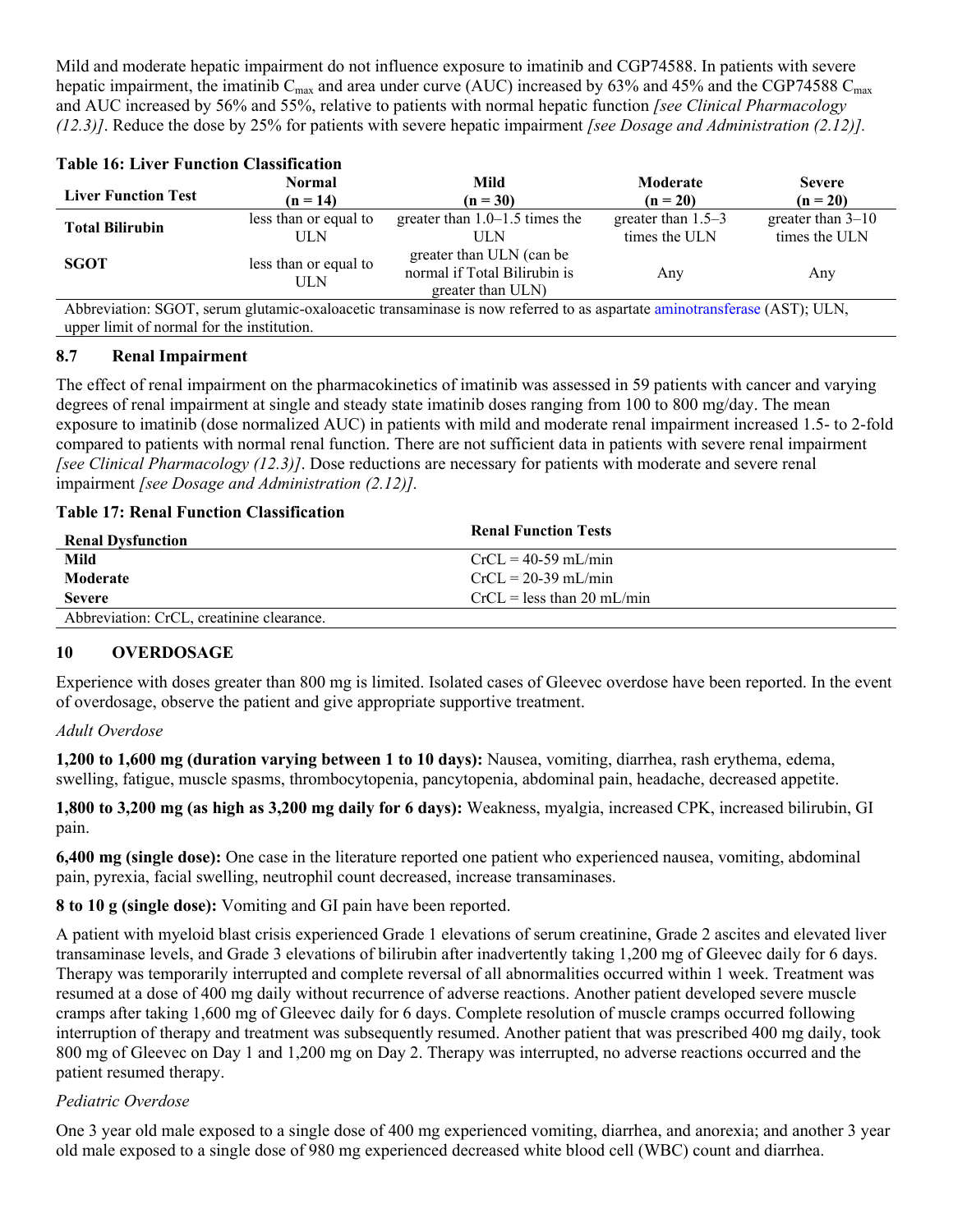### <span id="page-26-1"></span>**11 DESCRIPTION**

Imatinib is a small molecule kinase inhibitor. Gleevec film-coated tablets contain imatinib mesylate equivalent to 100 mg or 400 mg of imatinib free base. Imatinib mesylate is designated chemically as 4-[(4-Methyl-1-piperazinyl)methyl]-N-[4 methyl-3-[[4-(3-pyridinyl)-2-pyrimidinyl]amino]-phenyl]benzamide methanesulfonate and its structural formula is:



Imatinib mesylate is a white to off-white to brownish or yellowish tinged crystalline powder. Its molecular formula is  $C_{29}H_{31}N_7O \cdot CH_4SO_3$  and its molecular weight is 589.7 g/mol. Imatinib mesylate is soluble in aqueous buffers less than or equal to pH 5.5 but is very slightly soluble to insoluble in neutral/alkaline aqueous buffers. In non-aqueous solvents, the drug substance is freely soluble to very slightly soluble in dimethyl sulfoxide, methanol, and ethanol, but is insoluble in n-octanol, acetone, and acetonitrile.

Inactive Ingredients: colloidal silicon dioxide (NF); crospovidone (NF); hydroxypropyl methylcellulose (USP); magnesium stearate (NF); and microcrystalline cellulose (NF). Tablet coating: ferric oxide, red (NF); ferric oxide, yellow (NF); hydroxypropyl methylcellulose (USP); polyethylene glycol (NF), and talc (USP).

### <span id="page-26-2"></span>**12 CLINICAL PHARMACOLOGY**

### <span id="page-26-3"></span>**12.1 Mechanism of Action**

Imatinib mesylate is a protein-tyrosine kinase inhibitor that inhibits the BCR-ABL tyrosine kinase, the constitutive abnormal tyrosine kinase created by the Philadelphia chromosome abnormality in CML. Imatinib inhibits proliferation and induces apoptosis in BCR-ABL positive cell lines as well as fresh leukemic cells from Philadelphia chromosome positive chronic myeloid leukemia. Imatinib inhibits colony formation in assays using *ex vivo* peripheral blood and bone marrow samples from CML patients.

In vivo, imatinib inhibits tumor growth of BCR-ABL transfected murine myeloid cells as well as BCR-ABL positive leukemia lines derived from CML patients in blast crisis.

Imatinib is also an inhibitor of the receptor tyrosine kinases for platelet-derived growth factor (PDGF) and stem cell factor (SCF), c-Kit, and inhibits PDGF- and SCF-mediated cellular events. In vitro, imatinib inhibits proliferation and induces apoptosis in GIST cells, which express an activating c-Kit mutation.

### <span id="page-26-0"></span>**12.3 Pharmacokinetics**

The pharmacokinetics of Gleevec have been evaluated in studies in healthy subjects and in population pharmacokinetic studies in over 900 patients. The pharmacokinetics of Gleevec are similar in CML and GIST patients.

### *Absorption and Distribution*

Imatinib is well absorbed after oral administration with  $C_{\text{max}}$  achieved within 2-4 hours post-dose. Mean absolute bioavailability is 98%. Mean imatinib AUC increases proportionally with increasing doses ranging from 25 mg to 1,000 mg. There is no significant change in the pharmacokinetics of imatinib on repeated dosing, and accumulation is 1.5- to 2.5-fold at steady state when Gleevec is dosed once daily. At clinically relevant concentrations of imatinib, binding to plasma proteins in in vitro experiments is approximately 95%, mostly to albumin and α1-acid glycoprotein.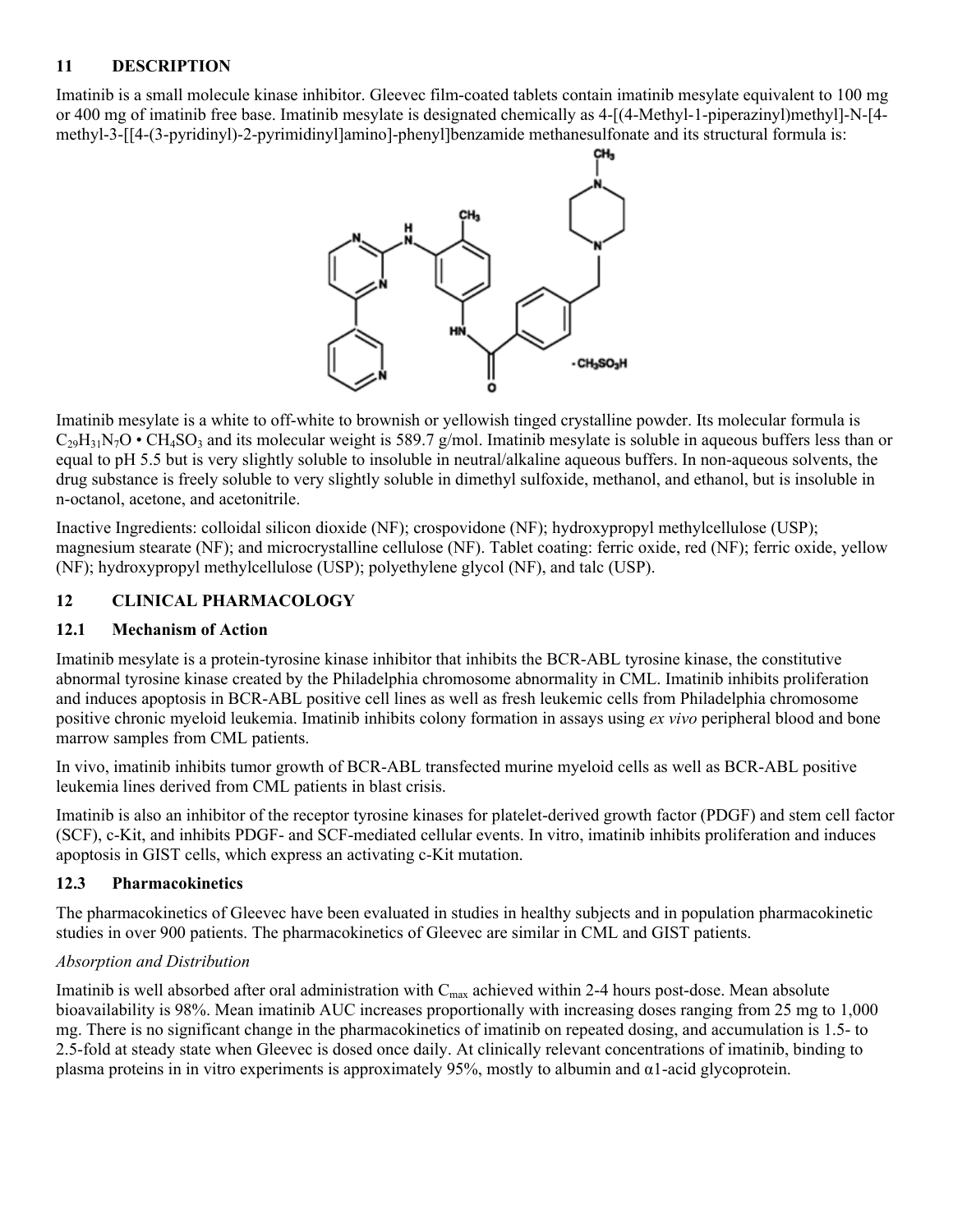### *Elimination*

### Metabolism

CYP3A4 is the major enzyme responsible for metabolism of imatinib. Other cytochrome P450 enzymes, such as CYP1A2, CYP2D6, CYP2C9, and CYP2C19, play a minor role in its metabolism. The main circulating active metabolite in humans is the N-demethylated piperazine derivative, formed predominantly by CYP3A4. It shows in vitro potency similar to the parent imatinib. The plasma AUC for this metabolite is about 15% of the AUC for imatinib. The plasma protein binding of N-demethylated metabolite CGP74588 is similar to that of the parent compound. Human liver microsome studies demonstrated that Gleevec is a potent competitive inhibitor of CYP2C9, CYP2D6, and CYP3A4/5 with  $K_i$  values of 27, 7.5, and 8  $\mu$ M, respectively.

### Excretion

Imatinib elimination is predominately in the feces, mostly as metabolites. Based on the recovery of compound(s) after an oral <sup>14</sup>C-labeled dose of imatinib, approximately 81% of the dose was eliminated within 7 days, in feces (68% of dose) and urine (13% of dose). Unchanged imatinib accounted for 25% of the dose (5% urine, 20% feces), the remainder being metabolites.

Following oral administration in healthy volunteers, the elimination half-lives of imatinib and its major active metabolite, the N-demethyl derivative (CGP74588), are approximately 18 and 40 hours, respectively.

Typically, clearance of imatinib in a 50-year-old patient weighing 50 kg is expected to be 8 L/h, while for a 50-year-old patient weighing 100 kg the clearance will increase to 14 L/h. The inter-patient variability of 40% in clearance does not warrant initial dose adjustment based on body weight and/or age but indicates the need for close monitoring for treatmentrelated toxicity.

### *Specific Populations*

### Hepatic Impairment

The effect of hepatic impairment on the pharmacokinetics of both imatinib and its major metabolite, CGP74588, was assessed in 84 patients with cancer and varying degrees of hepatic impairment *[see Use in Specific Populations (8.6)]* at imatinib doses ranging from 100 mg to 800 mg. Exposure to both imatinib and CGP74588 was comparable between each of the mildly and moderately hepatically-impaired groups and the normal group. Patients with severe hepatic impairment tend to have higher exposure to both imatinib and its metabolite than patients with normal hepatic function. At steady state, the mean  $C_{\text{max}}$ /dose and AUC/dose for imatinib increased by about 63% and 45%, respectively, in patients with severe hepatic impairment compared to patients with normal hepatic function. The mean  $C_{\text{max}}/d$ ose and AUC/dose for CGP74588 increased by about 56% and 55%, respectively, in patients with severe hepatic impairment compared to patients with normal hepatic function. Dose reductions are necessary for patients with severe hepatic impairment *[see Dosage and Administration (2.12)]*.

### Renal Impairment

The effect of renal impairment on the pharmacokinetics of imatinib was assessed in 59 cancer patients with varying degrees of renal impairment *[see Use in Specific Populations (8.7)]* at single and steady state imatinib doses ranging from 100 to 800 mg/day. The mean exposure to imatinib (dose normalized AUC) in patients with mild and moderate renal impairment increased 1.5- to 2-fold compared to patients with normal renal function. The AUCs did not increase for doses greater than 600 mg in patients with mild renal impairment. The AUCs did not increase for doses greater than 400 mg in patients with moderate renal impairment. Two patients with severe renal impairment were dosed with 100 mg/day and their exposures were similar to those seen in patients with normal renal function receiving 400 mg/day. Dose reductions are necessary for patients with moderate and severe renal impairment *[see Dosage and Administration (2.12)].*

### Pediatric Use

As in adult patients, imatinib was rapidly absorbed after oral administration in pediatric patients, with a  $C_{\text{max}}$  of 2-4 hours. Apparent oral clearance was similar to adult values (11.0 L/hr/m<sup>2</sup> in children vs 10.0 L/hr/m<sup>2</sup> in adults), as was the half-life  $(14.8 \text{ hours in children vs } 17.1 \text{ hours in adults})$ . Dosing in children at both 260 mg/m<sup>2</sup> and 340 mg/m<sup>2</sup> achieved an AUC similar to the 400 mg dose in adults. The comparison of AUC on Day 8 vs Day 1 at 260 mg/m<sup>2</sup> and 340 mg/m<sup>2</sup> dose levels revealed a 1.5- and 2.2-fold drug accumulation, respectively, after repeated once-daily dosing. Mean imatinib AUC did not increase proportionally with increasing dose.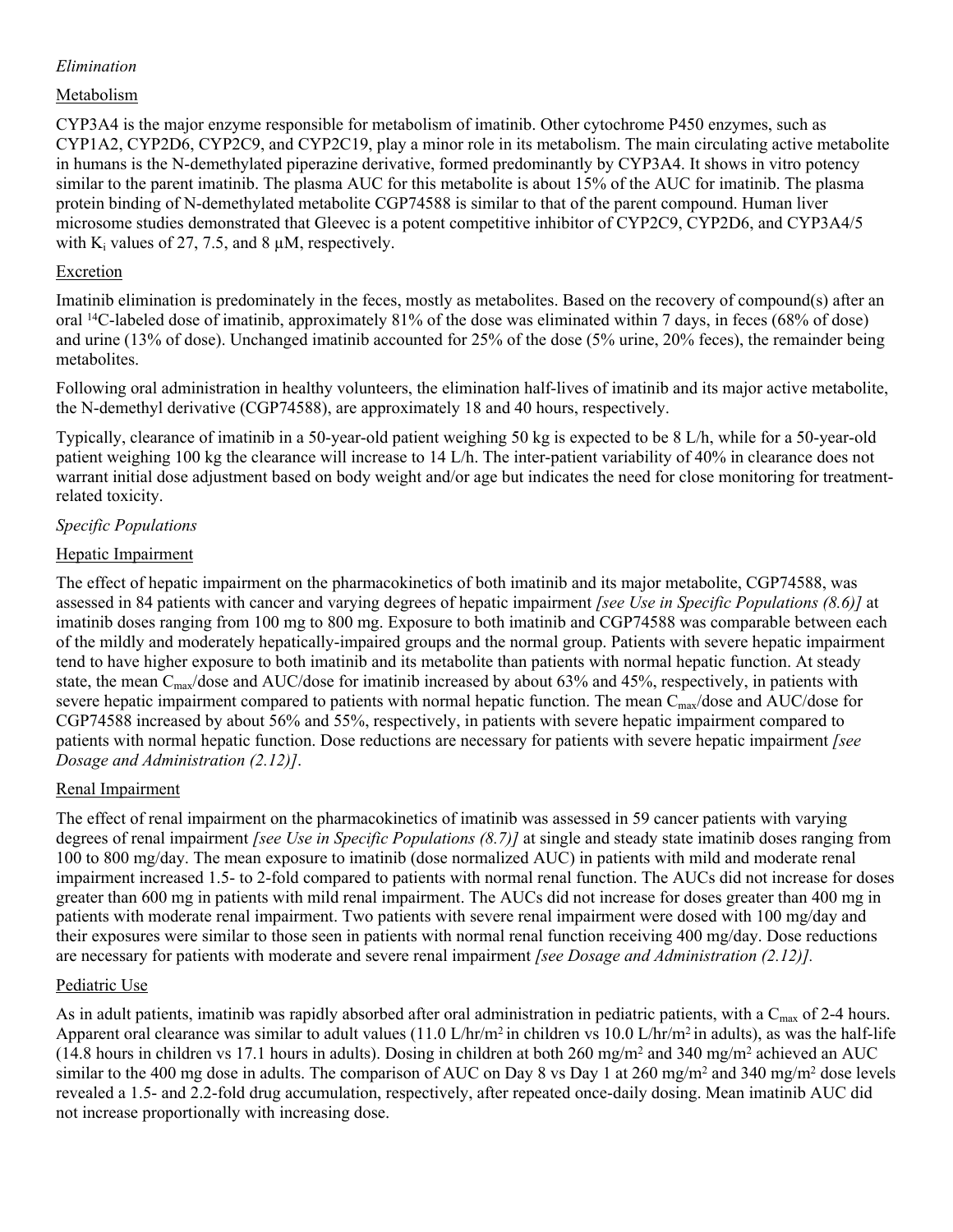Based on pooled population pharmacokinetic analysis in pediatric patients with hematological disorders (CML, Ph+ ALL, or other hematological disorders treated with imatinib), clearance of imatinib increases with increasing BSA. After correcting for the BSA effect, other demographics, such as age, body weight, and body mass index did not have clinically significant effects on the exposure of imatinib. The analysis confirmed that exposure of imatinib in pediatric patients receiving 260 mg/m<sup>2</sup> once daily (not exceeding 400 mg once daily) or 340 mg/m<sup>2</sup> once daily (not exceeding 600 mg once daily) were similar to those in adult patients who received imatinib 400 mg or 600 mg once daily.

### *Drug Interactions*

## Agents Inducing CYP3A Metabolism

Pretreatment of healthy volunteers with multiple doses of rifampin followed by a single dose of Gleevec, increased Gleevec oral-dose clearance by 3.8-fold, which significantly (p less than 0.05) decreased mean C<sub>max</sub> and AUC.

Similar findings were observed in patients receiving 400 to 1200 mg/day Gleevec concomitantly with enzyme-inducing anti-epileptic drugs (EIAED) (e.g., carbamazepine, oxcarbamazepine, phenytoin, fosphenytoin, phenobarbital, and primidone). The mean dose normalized AUC for imatinib in the patients receiving EIAED's decreased by 73% compared to patients not receiving EIAED.

Concomitant administration of Gleevec and St. John's Wort led to a 30% reduction in the AUC of imatinib.

Consider alternative therapeutic agents with less enzyme induction potential in patients when rifampin or other CYP3A4 inducers are indicated. Gleevec doses up to 1,200 mg/day (600 mg twice daily) have been given to patients receiving concomitant strong CYP3A4 inducers *[see Dosage and Administration (2.12)].*

### Agents Inhibiting CYP3A Metabolism

There was a significant increase in exposure to imatinib (mean  $C_{\text{max}}$  and AUC increased by 26% and 40%, respectively) in healthy subjects when Gleevec was coadministered with a single dose of ketoconazole (a CYP3A4 inhibitor). Caution is recommended when administering Gleevec with strong CYP3A4 inhibitors (e.g., ketoconazole, itraconazole, clarithromycin, atazanavir, indinavir, nefazodone, nelfinavir, ritonavir, saquinavir, telithromycin, and voriconazole). Grapefruit juice may also increase plasma concentrations of imatinib and should be avoided.

### Interactions with Drugs Metabolized by CYP3A4

Gleevec increases the mean  $C_{\text{max}}$  and AUC of simvastatin (CYP3A4 substrate) 2- and 3.5-fold, respectively, suggesting an inhibition of the CYP3A4 by Gleevec. Particular caution is recommended when administering Gleevec with CYP3A4 substrates that have a narrow therapeutic window (e.g., alfentanil, cyclosporine, diergotamine, ergotamine, fentanyl, pimozide, quinidine, sirolimus, or tacrolimus).

Gleevec will increase plasma concentration of other CYP3A4 metabolized drugs (e.g., triazolo-benzodiazepines, dihydropyridine calcium channel blockers, certain HMG-CoA reductase inhibitors, etc.).

Because warfarin is metabolized by CYP2C9 and CYP3A4, patients who require anticoagulation should receive lowmolecular weight or standard heparin instead of warfarin.

### Interactions with Drugs Metabolized by CYP2D6

Gleevec increased the mean  $C_{\text{max}}$  and AUC of metoprolol by approximately 23% suggesting that Gleevec has a weak inhibitory effect on CYP2D6-mediated metabolism. No dose adjustment is necessary, however, caution is recommended when administering Gleevec with CYP2D6 substrates that have a narrow therapeutic window.

### Interactions with Acetaminophen

In vitro, Gleevec inhibits the acetaminophen O-glucuronidate pathway ( $K_i$  58.5  $\mu$ M). Coadministration of Gleevec (400 mg/day for 8 days) with acetaminophen (1,000 mg single dose on Day 8) in patients with CML did not result in any changes in the pharmacokinetics of acetaminophen. Gleevec pharmacokinetics were not altered in the presence of singledose acetaminophen. There is no pharmacokinetic or safety data on the concomitant use of Gleevec at doses greater than 400 mg/day or the chronic use of concomitant acetaminophen and Gleevec.

# <span id="page-28-0"></span>**13 NONCLINICAL TOXICOLOGY**

# <span id="page-28-1"></span>**13.1 Carcinogenesis, Mutagenesis, Impairment of Fertility**

In the 2-year rat carcinogenicity study administration of imatinib at 15, 30, and 60 mg/kg/day resulted in a statistically significant reduction in the longevity of males at 60 mg/kg/day and females at greater than or equal to 30 mg/kg/day.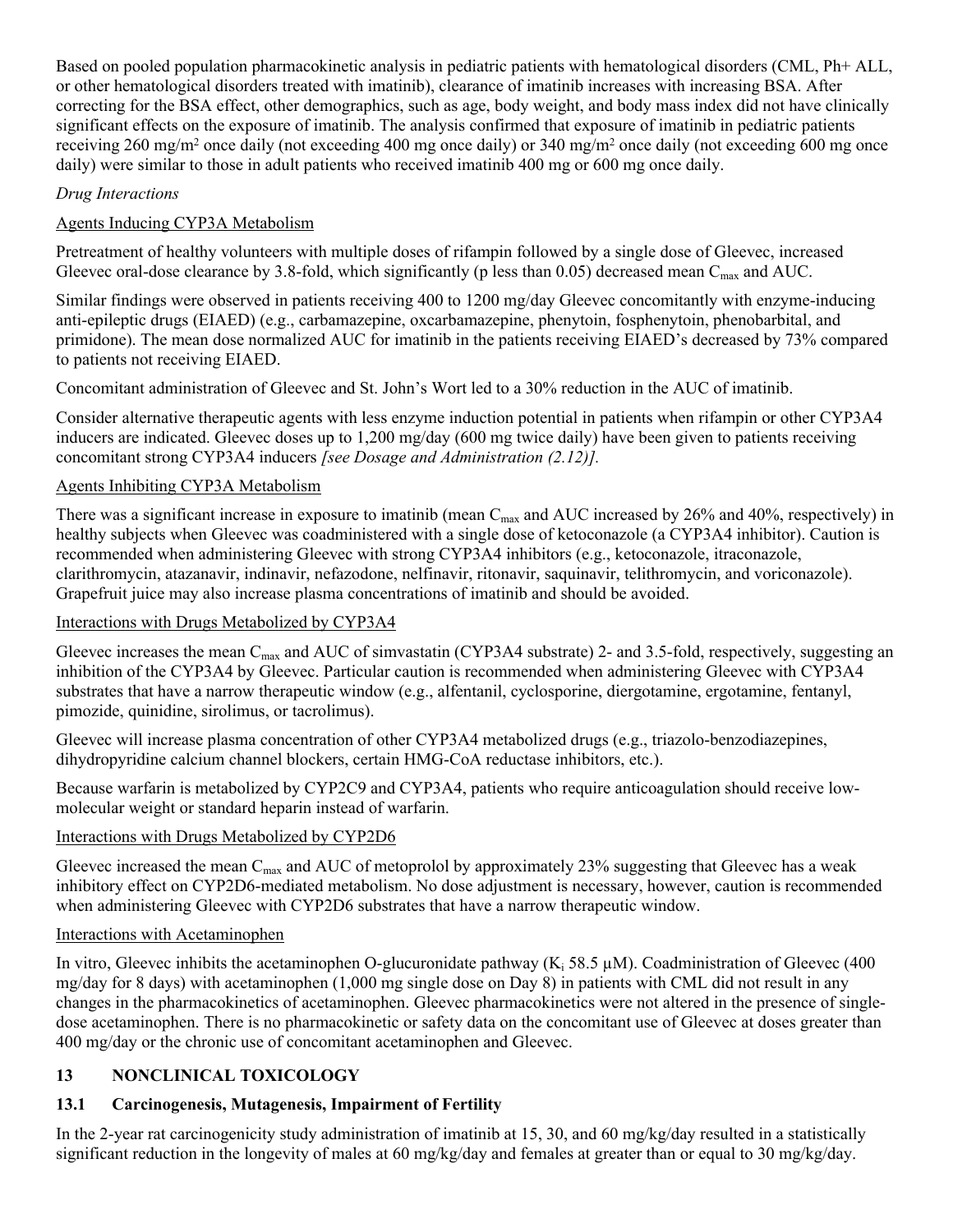Target organs for neoplastic changes were the kidneys (renal tubule and renal pelvis), urinary bladder, urethra, preputial and clitoral gland, small intestine, parathyroid glands, adrenal glands and non-glandular stomach. Neoplastic lesions were not seen at: 30 mg/kg/day for the kidneys, urinary bladder, urethra, small intestine, parathyroid glands, adrenal glands and non-glandular stomach, and 15 mg/kg/day for the preputial and clitoral gland. The papilloma/carcinoma of the preputial/clitoral gland were noted at 30 and 60 mg/kg/day, representing approximately 0.5 to 4 or 0.3 to 2.4 times the human daily exposure (based on AUC) at 400 mg/day or 800 mg/day, respectively, and 0.4 to 3.0 times the daily exposure in children (based on AUC) at 340 mg/m<sup>2</sup>. The renal tubule adenoma/carcinoma, renal pelvis transitional cell neoplasms, the urinary bladder and urethra transitional cell papillomas, the small intestine adenocarcinomas, the parathyroid glands adenomas, the benign and malignant medullary tumors of the adrenal glands and the non-glandular stomach papillomas/carcinomas were noted at 60 mg/kg/day. The relevance of these findings in the rat carcinogenicity study for humans is not known. Positive genotoxic effects were obtained for imatinib in an in vitro mammalian cell assay (Chinese hamster ovary) for clastogenicity (chromosome aberrations) in the presence of metabolic activation. Two intermediates of the manufacturing process, which are also present in the final product, are positive for mutagenesis in the Ames assay. One of these intermediates was also positive in the mouse lymphoma assay. Imatinib was not genotoxic when tested in an in vitro bacterial cell assay (Ames test), an in vitro mammalian cell assay (mouse lymphoma) and an in vivo rat micronucleus assay.

In a study of fertility, male rats were dosed for 70 days prior to mating and female rats were dosed 14 days prior to mating and through to gestational Day 6. Testicular and epididymal weights and percent motile sperm were decreased at 60 mg/kg, approximately three-fourths the maximum clinical dose of 800 mg/day based on BSA. This was not seen at doses less than or equal to 20 mg/kg (one-fourth the maximum human dose of 800 mg). The fertility of male and female rats was not affected.

Fertility was not affected in the preclinical fertility and early embryonic development study although lower testes and epididymal weights as well as a reduced number of motile sperm were observed in the high dose males rats. In the preclinical pre- and postnatal study in rats, fertility in the first generation offspring was also not affected by imatinib mesylate.

### <span id="page-29-0"></span>**13.2 Animal Toxicology and/or Pharmacology**

### *Toxicities from Long-Term Use*

It is important to consider potential toxicities suggested by animal studies, specifically, liver, kidney, and cardiac toxicity and immunosuppression. Severe liver toxicity was observed in dogs treated for 2 weeks, with elevated liver enzymes, hepatocellular necrosis, bile duct necrosis, and bile duct hyperplasia. Renal toxicity was observed in monkeys treated for 2 weeks, with focal mineralization and dilation of the renal tubules and tubular nephrosis. Increased blood urea nitrogen (BUN) and creatinine were observed in several of these animals. An increased rate of opportunistic infections was observed with chronic imatinib treatment in laboratory animal studies. In a 39 week monkey study, treatment with imatinib resulted in worsening of normally suppressed malarial infections in these animals. Lymphopenia was observed in animals (as in humans). Additional long-term toxicities were identified in a 2-year rat study. Histopathological examination of the treated rats that died on study revealed cardiomyopathy (both sexes), chronic progressive nephropathy (females) and preputial gland papilloma as principal causes of death or reasons for sacrifice. Non-neoplastic lesions seen in this 2-year study which were not identified in earlier preclinical studies were the cardiovascular system, pancreas, endocrine organs, and teeth. The most important changes included cardiac hypertrophy and dilatation, leading to signs of cardiac insufficiency in some animals.

### <span id="page-29-1"></span>**14 CLINICAL STUDIES**

### <span id="page-29-2"></span>**14.1 Chronic Myeloid Leukemia**

### *Chronic Phase, Newly Diagnosed:*

An open-label, multicenter, international randomized Phase 3 study (Gleevec versus IFN+Ara-C) has been conducted in patients with newly diagnosed Philadelphia chromosome positive (Ph+) chronic myeloid leukemia (CML) in chronic phase. This study compared treatment with either single-agent Gleevec or a combination of interferon-alpha (IFN) plus cytarabine (Ara-C). Patients were allowed to cross over to the alternative treatment arm if they failed to show a complete hematologic response (CHR) at 6 months, a major cytogenetic response (MCyR) at 12 months, or if they lost a CHR or MCyR. Patients with increasing WBC or severe intolerance to treatment were also allowed to cross over to the alternative treatment arm with the permission of the study monitoring committee (SMC). In the Gleevec arm, patients were treated initially with 400 mg daily. Dose escalations were allowed from 400 mg daily to 600 mg daily, then from 600 mg daily to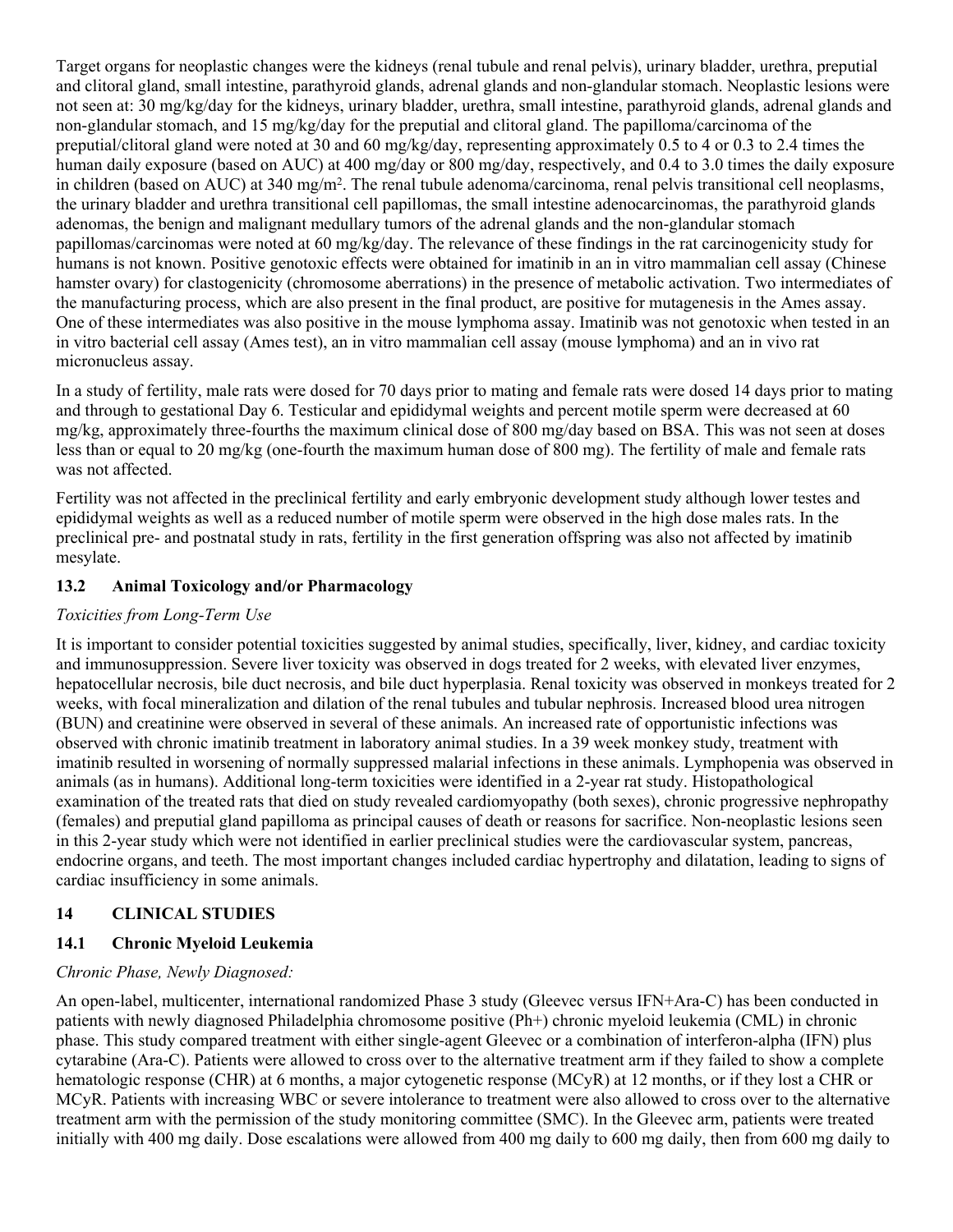800 mg daily. In the IFN arm, patients were treated with a target dose of IFN of 5 MIU/m<sup>2</sup>/day subcutaneously in combination with subcutaneous Ara-C 20 mg/m<sup>2</sup> /day for 10 days/month.

A total of 1106 patients were randomized from 177 centers in 16 countries, 553 to each arm. Baseline characteristics were well balanced between the two arms. Median age was 51 years (range, 18 to 70 years), with 21.9% of patients greater than or equal to 60 years of age. There were 59% males and 41% females; 89.9% Caucasian and 4.7% black patients. At the cut-off for this analysis (7 years after last patient had been recruited), the median duration of first-line treatment was 82 and 8 months in the Gleevec and IFN arm, respectively. The median duration of second-line treatment with Gleevec was 64 months. Sixty percent of patients randomized to Gleevec are still receiving first-line treatment. In these patients, the average dose of Gleevec was 403 mg  $\pm$  57 mg. Overall, in patients receiving first line Gleevec, the average daily dose delivered was 406 mg  $\pm$  76 mg. Due to discontinuations and cross-overs, only 2% of patients randomized to IFN were still on first-line treatment. In the IFN arm, withdrawal of consent (14%) was the most frequent reason for discontinuation of first-line therapy, and the most frequent reason for cross over to the Gleevec arm was severe intolerance to treatment  $(26\%)$  and progression  $(14\%)$ .

The primary efficacy endpoint of the study was progression-free survival (PFS). Progression was defined as any of the following events: progression to accelerated phase or blast crisis (AP/BC), death, loss of CHR or MCyR, or in patients not achieving a CHR an increasing WBC despite appropriate therapeutic management. The protocol specified that the progression analysis would compare the intent to treat (ITT) population: patients randomized to receive Gleevec were compared with patients randomized to receive IFN. Patients that crossed over prior to progression were not censored at the time of cross-over, and events that occurred in these patients following cross-over were attributed to the original randomized treatment. The estimated rate of progression-free survival at 84 months in the ITT population was 81.2% [95% CI: 78, 85] in the Gleevec arm and 60.6% [56, 65] in the IFN arm (p less than 0.0001, log-rank test), (Figure 1). With 7 years follow up there were 93 (16.8%) progression events in the Gleevec arm: 37 (6.7%) progression to AP/BC, 31 (5.6%) loss of MCyR, 15 (2.7%) loss of CHR or increase in WBC and 10 (1.8%) CML unrelated deaths. In contrast, there were 165 (29.8%) events in the IFN+Ara-C arm of which 130 occurred during first-line treatment with IFN-Ara-C. The estimated rate of patients free of progression to accelerated phase (AP) or blast crisis (BC) at 84 months was 92.5% [90, 95] in the Gleevec arm compared to the 85.1%, [82, 89] (p less than or equal to 0.001) in the IFN arm, (Figure 2). The annual rates of any progression events have decreased with time on therapy. The probability of remaining progression free at 60 months was 95% for patients who were in complete cytogenetic response (CCyR) with molecular response (greater than or equal to 3 log reduction in BCR-ABL transcripts as measured by quantitative reverse transcriptase polymerase chain reaction) at 12 months, compared to 89% for patients in CCyR but without a major molecular response and 70% in patients who were not in CCyR at this time point (p less than 0.001).



#### **Figure 1: Progression Free Survival (ITT Principle)**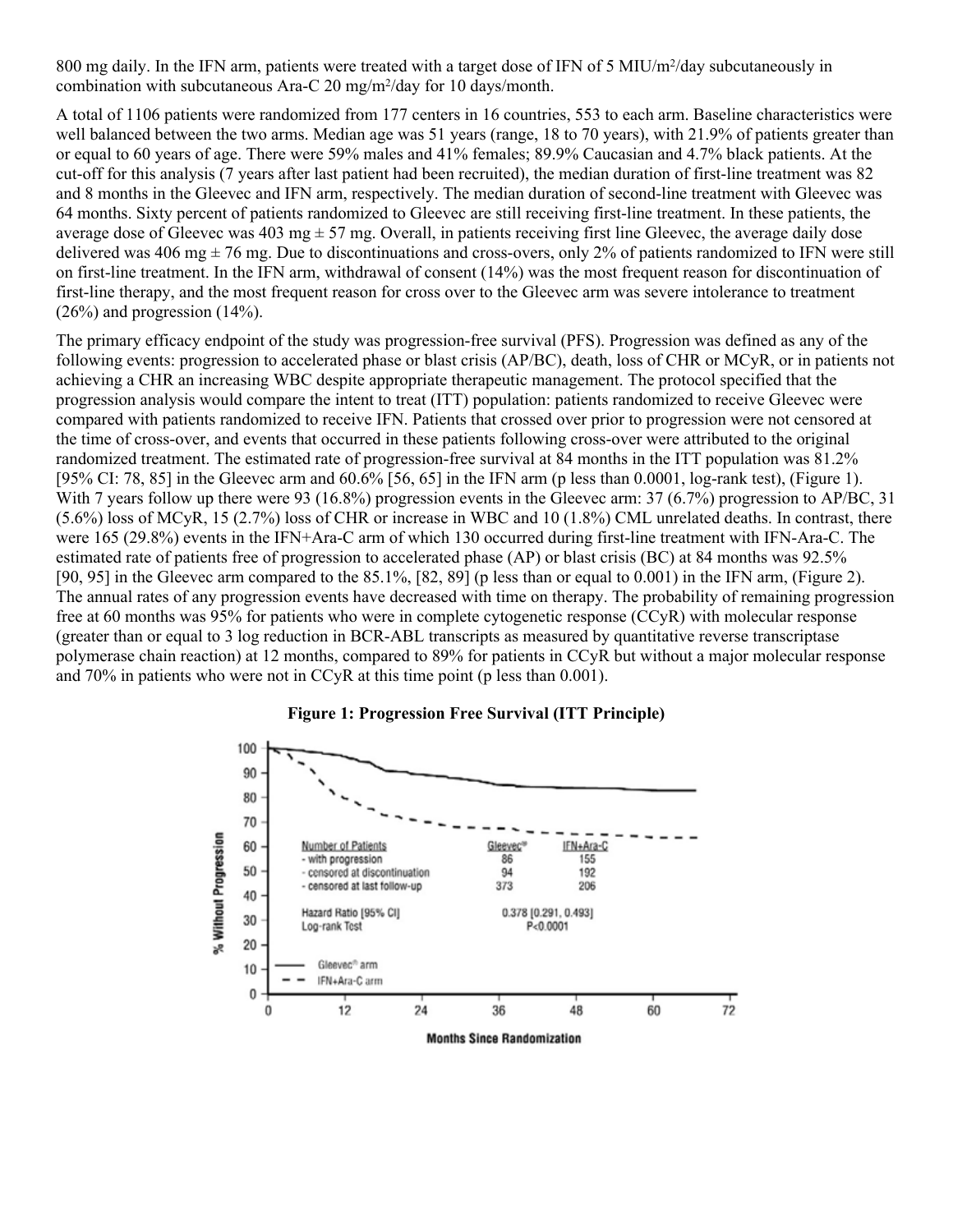

**Figure 2: Time to Progression to AP or BC (ITT Principle)**

A total of 71 (12.8%) and 85 (15.4%) patients died in the Gleevec and IFN+Ara-C group, respectively. At 84 months the estimated overall survival is 86.4% (83, 90) vs 83.3% (80, 87) in the randomized Gleevec and the IFN+Ara-C group, respectively ( $p = 0.073$  log-rank test). The hazard ratio is 0.750 with 95% CI 0.547-1.028. This time-to-event endpoint may be affected by the high crossover rate from IFN+Ara-C to Gleevec. Major cytogenetic response, hematologic response, evaluation of minimal residual disease (molecular response), time to accelerated phase or blast crisis and survival were main secondary endpoints. Response data are shown in Table 18. Complete hematologic response, major cytogenetic response and CCyR were also statistically significantly higher in the Gleevec arm compared to the IFN  $+$  Ara-C arm (no cross-over data considered for evaluation of responses). Median time to CCyR in the 454 responders was 6 months (range, 2 to 64 months,  $25<sup>th</sup>$  to 75<sup>th</sup> percentiles = 3 to 11 months) with 10% of responses seen only after 22 months of therapy.

#### **Table 18: Response in Newly Diagnosed CML Study (84-Month Data)**

|                                     | <b>Gleevec</b>     | $IFN+Area-C$       |
|-------------------------------------|--------------------|--------------------|
| <b>Best Response Rate</b>           | $n = 553$          | $n = 553$          |
| Hematologic Response <sup>1</sup>   |                    |                    |
| CHR Rate $n$ $\frac{6}{6}$          | 534 (96.6%)*       | $313(56.6\%)*$     |
| [95% CI]                            | $[94.7\%, 97.9\%]$ | $[52.4\%, 60.8\%]$ |
| Cytogenetic Response <sup>2</sup>   |                    |                    |
| Major Cytogenetic Response n (%)    | 472 $(85.4\%)*$    | 93 $(16.8\%)*$     |
| [95% CI]                            | $[82.1\%, 88.2\%]$ | $[13.8\%, 20.2\%]$ |
| Unconfirmed <sup>3</sup>            | $88.6\%*$          | $23.3\%*$          |
| Complete Cytogenetic Response n (%) | 413 $(74.7%)$ *    | $36(6.5\%)*$       |
| [95% CI]                            | [70.8, 78.3]       | [4.6, 8.9]         |
| Unconfirmed $3$                     | $82.5\%*$          | $11.6\%*$          |

\*p less than 0.001, Fischer's exact test.

<sup>1</sup>**Hematologic response criteria** (all responses to be confirmed after greater than or equal to 4 weeks):

WBC less than  $10 \times 10^9$ /L, platelet less than  $450 \times 10^9$ /L, myelocyte + metamyelocyte less than  $5\%$  in blood, no blasts and promyelocytes in blood, no extramedullary involvement.

<sup>2</sup>**Cytogenetic response criteria** (confirmed after greater than or equal to 4 weeks): complete (0% Ph+ metaphases) or partial (1%- 35%). A major response (0%-35%) combines both complete and partial responses.

<sup>3</sup>**Unconfirmed cytogenetic response** is based on a single bone marrow cytogenetic evaluation, therefore unconfirmed complete or partial cytogenetic responses might have had a lesser cytogenetic response on a subsequent bone marrow evaluation.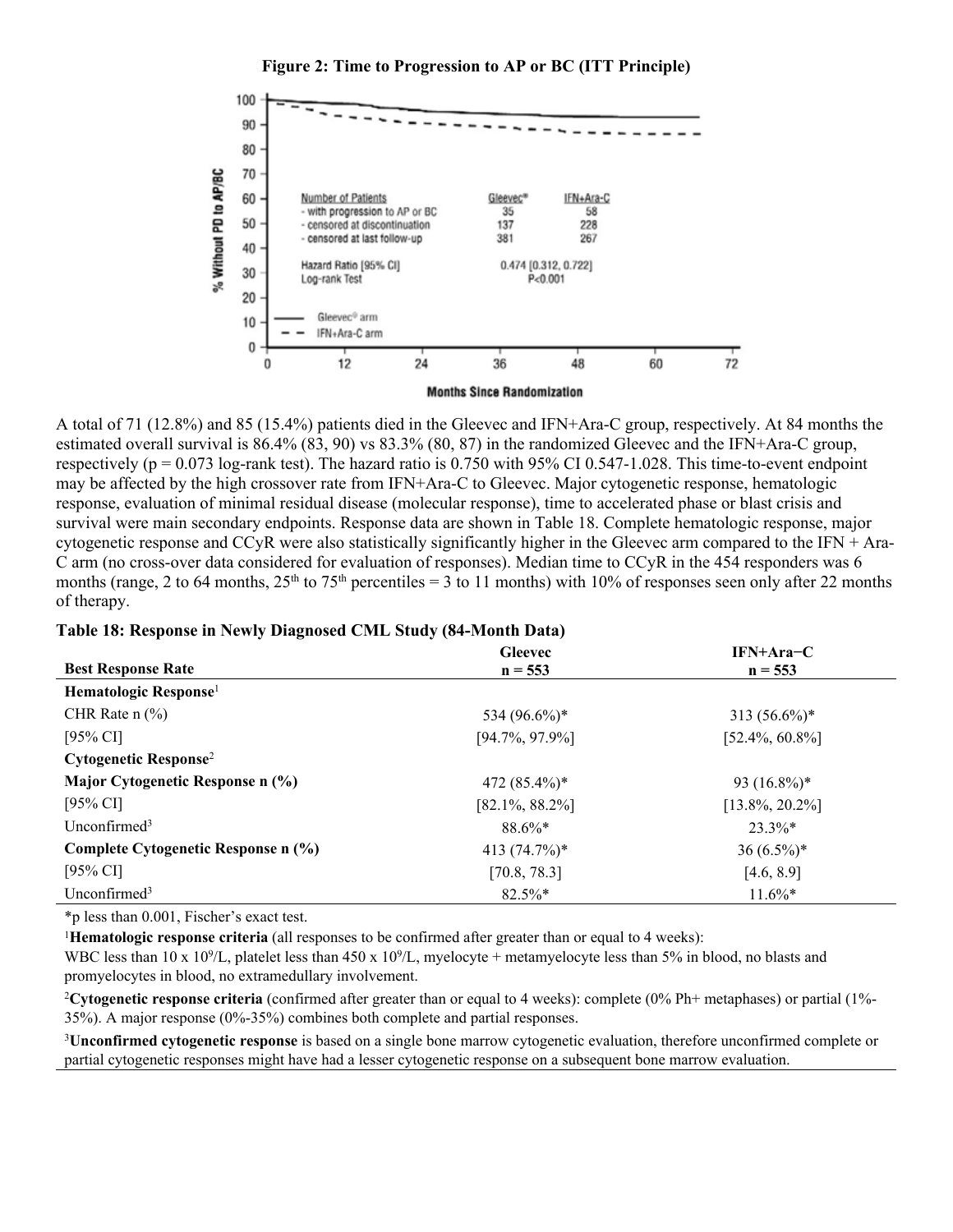**Molecular response was defined as follows:** in the peripheral blood, after 12 months of therapy, reduction of greater than or equal to 3 logarithms in the amount of BCR-ABL transcripts (measured by real-time quantitative reverse transcriptase PCR assay) over a standardized baseline. Molecular response was only evaluated in a subset of patients who had a CCyR by 12 months or later ( $N = 333$ ). The molecular response rate in patients who had a CCyR in the Gleevec arm was 59% at 12 months and 72% at 24 months.

Physical, functional, and treatment-specific biologic response modifier scales from the FACT-BRM (Functional Assessment of Cancer Therapy - Biologic Response Modifier) instrument were used to assess patient-reported general effects of interferon toxicity in 1,067 patients with CML in chronic phase. After one month of therapy to 6 months of therapy, there was a 13% to 21% decrease in median index from baseline in patients treated with IFN, consistent with increased symptoms of IFN toxicity. There was no apparent change from baseline in median index for patients treated with Gleevec.

An open-label, multicenter, randomized trial (Gleevec versus nilotinib) was conducted to determine the efficacy of Gleevec versus nilotinib in adult patients with cytogenetically confirmed, newly diagnosed Ph+ CML-CP. Patients were within 6 months of diagnosis and were previously untreated for CML-CP, except for hydroxyurea and/or anagrelide. Efficacy was based on a total of 846 patients: 283 patients in the Gleevec 400 mg once daily group, 282 patients in the nilotinib 300 mg twice daily group, 281 patients in the nilotinib 400 mg twice daily group.

Median age was 46 years in the Gleevec group and 47 years in both nilotinib groups, with 12%, 13%, and 10% of patients greater than or equal to 65 years of age in Gleevec 400 mg once daily, nilotinib 300 mg twice daily and nilotinib 400 mg twice daily treatment groups, respectively. There were slightly more male than female patients in all groups (56%, 56%, and 62% in Gleevec 400 mg once daily, nilotinib 300 mg twice daily and nilotinib 400 mg twice-daily treatment groups, respectively). More than 60% of all patients were Caucasian, and 25% were Asian.

The primary data analysis was performed when all 846 patients completed 12 months of treatment or discontinued earlier. Subsequent analyses were done when patients completed 24, 36, 48, and 60 months of treatment or discontinued earlier. The median time on treatment was approximately 61 months in all three treatment groups.

The primary efficacy endpoint was major molecular response (MMR) at 12 months after the start of study medication. MMR was defined as less than or equal to 0.1% BCR-ABL/ABL % by international scale measured by RQ-PCR, which corresponds to a greater than or equal to 3 log reduction of BCR-ABL transcript from standardized baseline. Efficacy endpoints are summarized in Table 19.

Twelve patients in the Gleevec arm progressed to either accelerated phase or blast crises (7 patients within first 6 months, 2 patients within 6 to 12 months, 2 patients within 12 to 18 months and 1 patient within 18 to 24 months) while two patients on the nilotinib arm progressed to either accelerated phase or blast crisis (both within the first 6 months of treatment).

|                               | <b>Gleevec</b>        | nilotinib             |
|-------------------------------|-----------------------|-----------------------|
|                               | $400$ mg              | 300 mg                |
|                               | once daily            | twice daily           |
|                               | $N = 283$             | $N = 282$             |
| MMR at 12 months (95% CI)     | $22\%$ (17.6, 27.6)   | $44\%$ (38.4, 50.3)   |
| P-Value <sup>a</sup>          |                       | ${}_{0.0001}$         |
| $CCyRb$ by 12 months (95% CI) | $65\%$ $(59.2, 70.6)$ | 80\% (75.0, 84.6)     |
| MMR at 24 months (95% CI)     | 38\% (31.8, 43.4)     | $62\%$ $(55.8, 67.4)$ |
| $CCyRb$ by 24 months (95% CI) | $77\%$ $(71.7, 81.8)$ | 87\% (82.4, 90.6)     |

### **Table 19: Efficacy (MMR and CCyR) of Gleevec Compared to Nilotinib in Newly Diagnosed Ph+ CML-CP**

Abbreviations: CCyR, complete cytogenetic response; MMR, major molecular response; Ph+ CML-CP, Philadelphia chromosome positive chronic myeloid leukemia-chronic phase.

<sup>a</sup>CMH test stratified by Sokal risk group.

<sup>b</sup>CCyR: 0% Ph+ metaphases. Cytogenetic responses were based on the percentage of Ph-positive metaphases among greater than or equal to 20 metaphase cells in each bone marrow sample.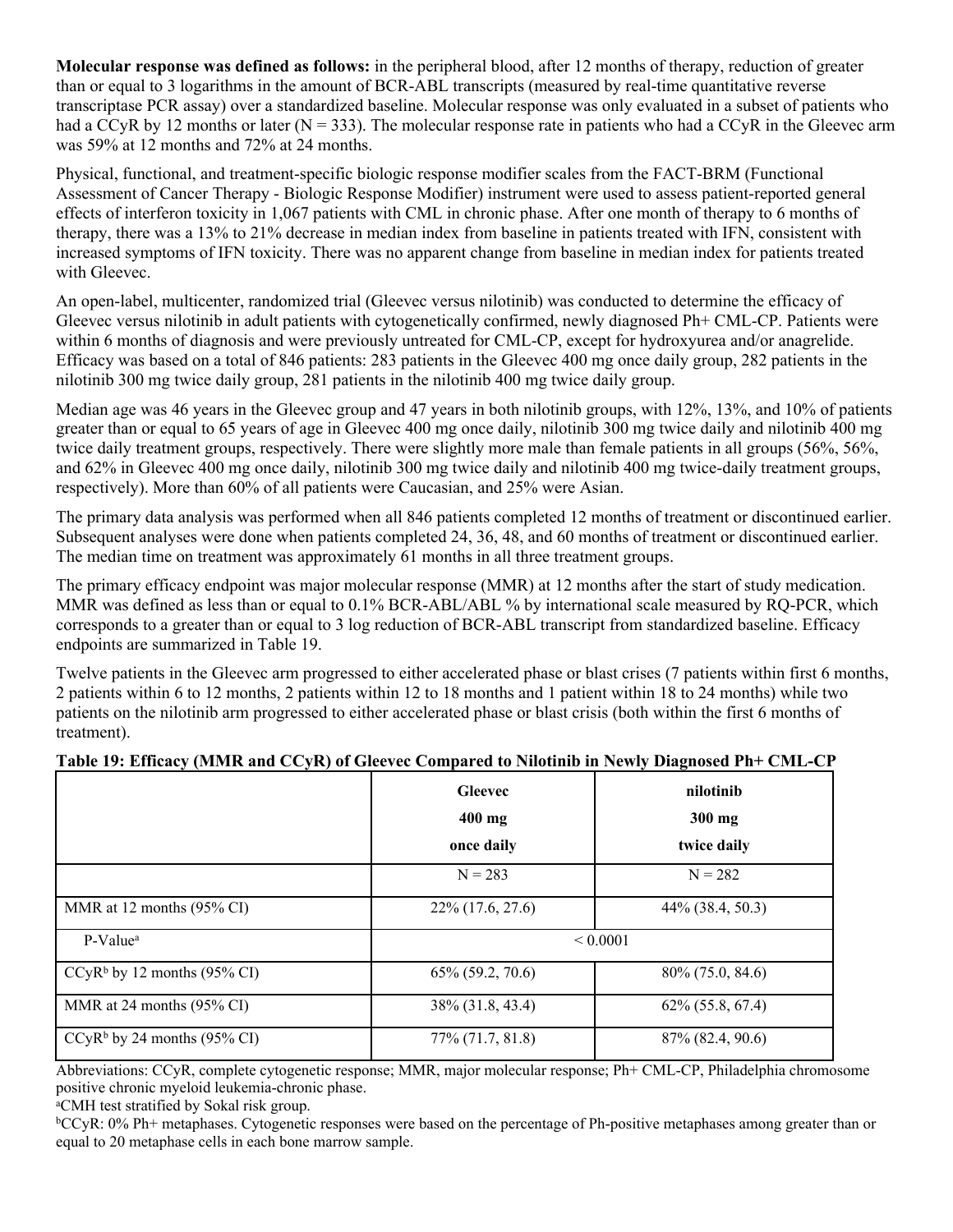By 60 months, MMR was achieved by 60% of patients on Gleevec and 77% of patients on nilotinib.

Median overall survival was not reached in either arm. At the time of the 60-month final analysis, the estimated survival rate was 91.7% for patients on Gleevec and 93.7% for patients on nilotinib.

*Late Chronic Phase CML and Advanced Stage CML*: Three international, open-label, single-arm Phase 2 studies were conducted to determine the safety and efficacy of Gleevec in patients with Ph+ CML: 1) in the chronic phase after failure of IFN therapy, 2) in accelerated phase disease, or 3) in myeloid blast crisis. About 45% of patients were women and 6% were black. In clinical studies, 38% to 40% of patients were greater than or equal to 60 years of age and 10% to 12% of patients were greater than or equal to 70 years of age.

*Chronic Phase, Prior Interferon-Alpha Treatment*: 532 patients were treated at a starting dose of 400 mg; dose escalation to 600 mg was allowed. The patients were distributed in three main categories according to their response to prior interferon: failure to achieve (within 6 months), or loss of a complete hematologic response (29%), failure to achieve (within 1 year) or loss of a major cytogenetic response (35%), or intolerance to interferon (36%). Patients had received a median of 14 months of prior IFN therapy at doses greater than or equal to 25 x 10<sup>6</sup> units/week and were all in late chronic phase, with a median time from diagnosis of 32 months. Effectiveness was evaluated on the basis of the rate of hematologic response and by bone marrow exams to assess the rate of major cytogenetic response (up to 35% Ph+ metaphases) or CCyR (0% Ph+ metaphases). Median duration of treatment was 29 months with 81% of patients treated for greater than or equal to 24 months (maximum = 31.5 months). Efficacy results are reported in Table 20. Confirmed major cytogenetic response rates were higher in patients with IFN intolerance (66%) and cytogenetic failure (64%), than in patients with hematologic failure (47%). Hematologic response was achieved in 98% of patients with cytogenetic failure, 94% of patients with hematologic failure, and 92% of IFN-intolerant patients.

*Accelerated Phase*: 235 patients with accelerated phase disease were enrolled. These patients met one or more of the following criteria: greater than or equal to  $15\%$  - less than 30% blasts in PB or BM; greater than or equal to 30% blasts + promyelocytes in PB or BM; greater than or equal to 20% basophils in PB; and less than 100 x 10<sup>9</sup>/L platelets. The first 77 patients were started at 400 mg, with the remaining 158 patients starting at 600 mg.

Effectiveness was evaluated primarily on the basis of the rate of hematologic response, reported as either complete hematologic response, no evidence of leukemia (i.e., clearance of blasts from the marrow and the blood, but without a full peripheral blood recovery as for complete responses), or return to chronic phase CML. Cytogenetic responses were also evaluated. Median duration of treatment was 18 months with 45% of patients treated for greater than or equal to 24 months (maximum = 35 months). Efficacy results are reported in Table 20. Response rates in accelerated phase CML were higher for the 600 mg dose group than for the 400 mg group: hematologic response (75% vs 64%), confirmed and unconfirmed major cytogenetic response (31% vs 19%).

*Myeloid Blast Crisis*: 260 patients with myeloid blast crisis were enrolled. These patients had greater than or equal to 30% blasts in PB or BM and/or extramedullary involvement other than spleen or liver; 95 (37%) had received prior chemotherapy for treatment of either accelerated phase or blast crisis ("pretreated patients") whereas 165 (63%) had not ("untreated patients"). The first 37 patients were started at 400 mg; the remaining 223 patients were started at 600 mg.

Effectiveness was evaluated primarily on the basis of rate of hematologic response, reported as either complete hematologic response, no evidence of leukemia, or return to chronic phase CML using the same criteria as for the study in accelerated phase. Cytogenetic responses were also assessed. Median duration of treatment was 4 months with 21% of patients treated for greater than or equal to 12 months and 10% for greater than or equal to 24 months (maximum  $= 35$ ) months). Efficacy results are reported in Table 20. The hematologic response rate was higher in untreated patients than in treated patients (36% vs 22%, respectively) and in the group receiving an initial dose of 600 mg rather than 400 mg (33% vs 16%). The confirmed and unconfirmed major cytogenetic response rate was also higher for the 600-mg dose group than for the 400-mg dose group  $(17\% \text{ vs } 8\%).$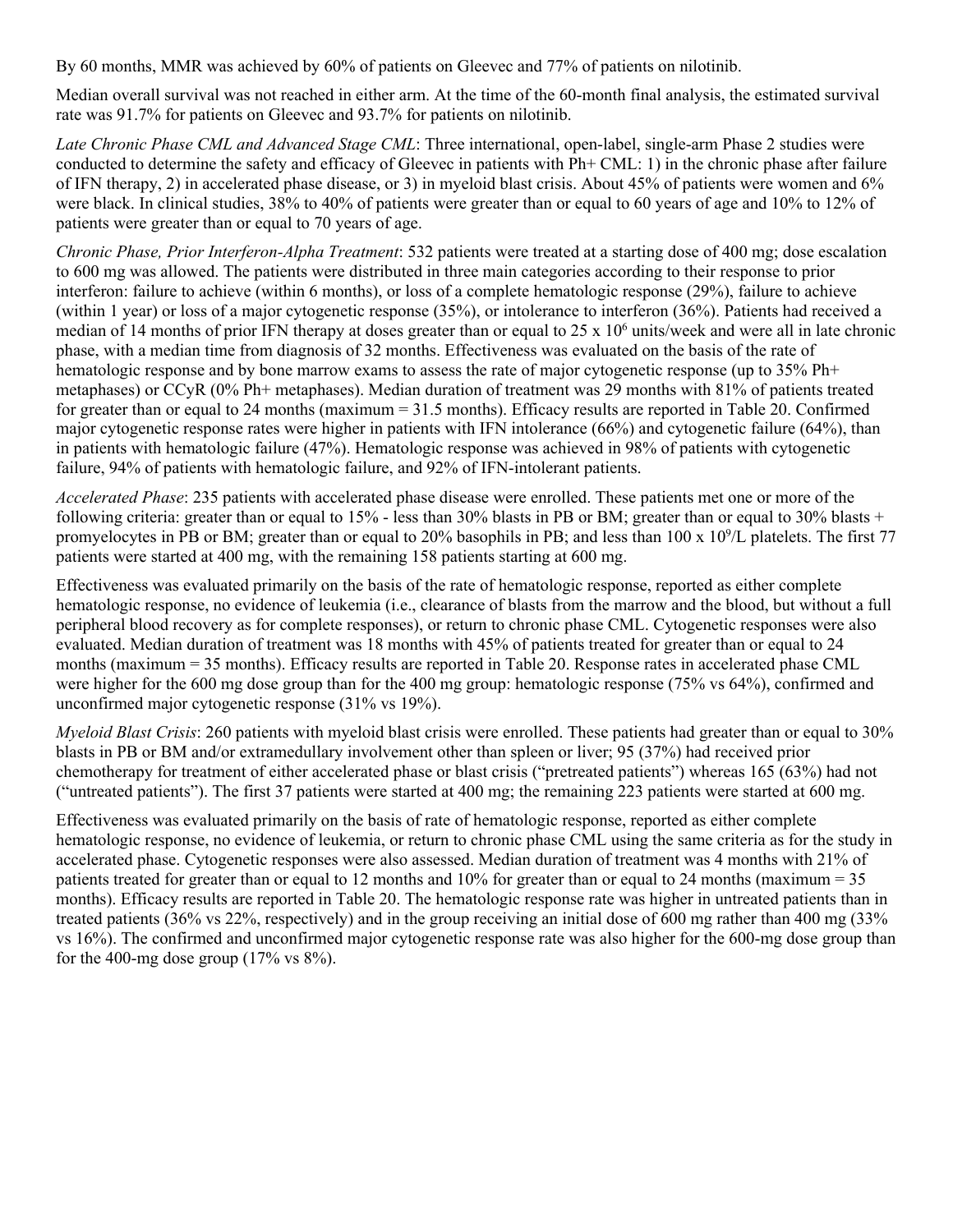#### **Table 20: Response in Chronic Myeloid Leukemia Studies Chronic Phase IFN**

|                                                   | <b>CHEQHIC FHASE LET</b><br><b>Failure</b><br>$(n = 532)$ | <b>Accelerated Phase</b><br>$(n = 235)$                                | <b>Myeloid Blast Crisis</b><br>$(n = 260)$ |
|---------------------------------------------------|-----------------------------------------------------------|------------------------------------------------------------------------|--------------------------------------------|
|                                                   | $400$ mg                                                  | $600$ mg n = 158<br>400 mg n = $77$<br>$%$ of patients [CI $_{95\%}$ ] | 600 mg n = 223<br>400 mg $n = 37$          |
| Hematologic Response <sup>1</sup>                 | $95\%$ [92.3-96.3]                                        | $71\%$ [64.8-76.8]                                                     | $31\%$ [25.2-36.8]                         |
| Complete Hematologic<br>Response (CHR)            | 95%                                                       | 38%                                                                    | $7\%$                                      |
| No Evidence of Leukemia (NEL)                     | Not applicable                                            | 13%                                                                    | $5\%$                                      |
| Return to Chronic Phase (RTC)                     | Not applicable                                            | 20%                                                                    | 18%                                        |
| <b>Major Cytogenetic Response<sup>2</sup></b>     | $60\%$ [55.3-63.8]                                        | $21\%$ [16.2-27.1]                                                     | $7\%$ [4.5-11.2]                           |
| $(Unconfirmed^3)$                                 | (65%)                                                     | (27%)                                                                  | (15%)                                      |
| Complete <sup>4</sup> (Unconfirmed <sup>3</sup> ) | 39% (47%)                                                 | $16\% (20\%)$                                                          | $2\%$ (7%)                                 |

Abbreviations: BM, bone marrow; PB, peripheral blood.

<sup>1</sup>**Hematologic response criteria** (all responses to be confirmed after greater than or equal to 4 weeks):

CHR:Chronic phase study [WBC less than  $10 \times 10^9$ /L, platelet less than  $450 \times 10^9$ /L, myelocytes + metamyelocytes less than 5% in blood, no blasts and promyelocytes in blood, basophils less than 20%, no extramedullary involvement] and in the accelerated and blast crisis studies [absolute neutrophil count (ANC) greater than or equal to 1.5 x 10<sup>9</sup>/L, platelets greater than or equal to 100 x 10<sup>9</sup> /L, no blood blasts, BM blasts less than 5% and no extramedullary disease].

NEL: Same criteria as for CHR but ANC greater than or equal to  $1 \times 10^9$ /L and platelets greater than or equal to  $20 \times 10^9$ /L (accelerated and blast crisis studies).

RTC: less than 15% blasts BM and PB, less than 30% blasts + promyelocytes in BM and PB, less than 20% basophils in PB, no extramedullary disease other than spleen and liver (accelerated and blast crisis studies).

<sup>2</sup>**Cytogenetic response criteria** (confirmed after greater than or equal to 4 weeks): complete (0% Ph+ metaphases) or partial (1%- 35%). A major response (0%-35%) combines both complete and partial responses.

<sup>3</sup>**Unconfirmed cytogenetic response** is based on a single bone marrow cytogenetic evaluation, therefore unconfirmed complete or partial cytogenetic responses might have had a lesser cytogenetic response on a subsequent bone marrow evaluation.

<sup>4</sup>**Complete cytogenetic response** confirmed by a second bone marrow cytogenetic evaluation performed at least 1 month after the initial bone marrow study.

The median time to hematologic response was 1 month. In late chronic phase CML, with a median time from diagnosis of 32 months, an estimated 87.8% of patients who achieved MCyR maintained their response 2 years after achieving their initial response. After 2 years of treatment, an estimated 85.4% of patients were free of progression to AP or BC, and estimated overall survival was 90.8% [88.3, 93.2]. In accelerated phase, median duration of hematologic response was 28.8 months for patients with an initial dose of 600 mg (16.5 months for 400 mg). An estimated 63.8% of patients who achieved MCyR were still in response 2 years after achieving initial response. The median survival was 20.9 [13.1, 34.4] months for the 400 mg group and was not yet reached for the 600 mg group ( $p = 0.0097$ ). An estimated 46.2% [34.7, 57.7] vs 65.8% [58.4, 73.3] of patients were still alive after 2 years of treatment in the 400 mg vs 600 mg dose groups, respectively. In blast crisis, the estimated median duration of hematologic response is 10 months. An estimated 27.2% [16.8, 37.7] of hematologic responders maintained their response 2 years after achieving their initial response. Median survival was 6.9 [5.8, 8.6] months, and an estimated 18.3% [13.4, 23.3] of all patients with blast crisis were alive 2 years after start of study.

Efficacy results were similar in men and women and in patients younger and older than age 65. Responses were seen in black patients, but there were too few black patients to allow a quantitative comparison.

### <span id="page-34-0"></span>**14.2 Pediatric CML**

A total of 51 pediatric patients with newly diagnosed and untreated CML in chronic phase were enrolled in an open-label, multicenter, single-arm Phase 2 trial. Patients were treated with Gleevec 340 mg/m<sup>2</sup>/day, with no interruptions in the absence of dose limiting toxicity. Complete hematologic response (CHR) was observed in 78% of patients after 8 weeks of therapy. The complete cytogenetic response rate (CCyR) was 65%, comparable to the results observed in adults. Additionally, partial cytogenetic response (PCyR) was observed in 16%. The majority of patients who achieved a CCyR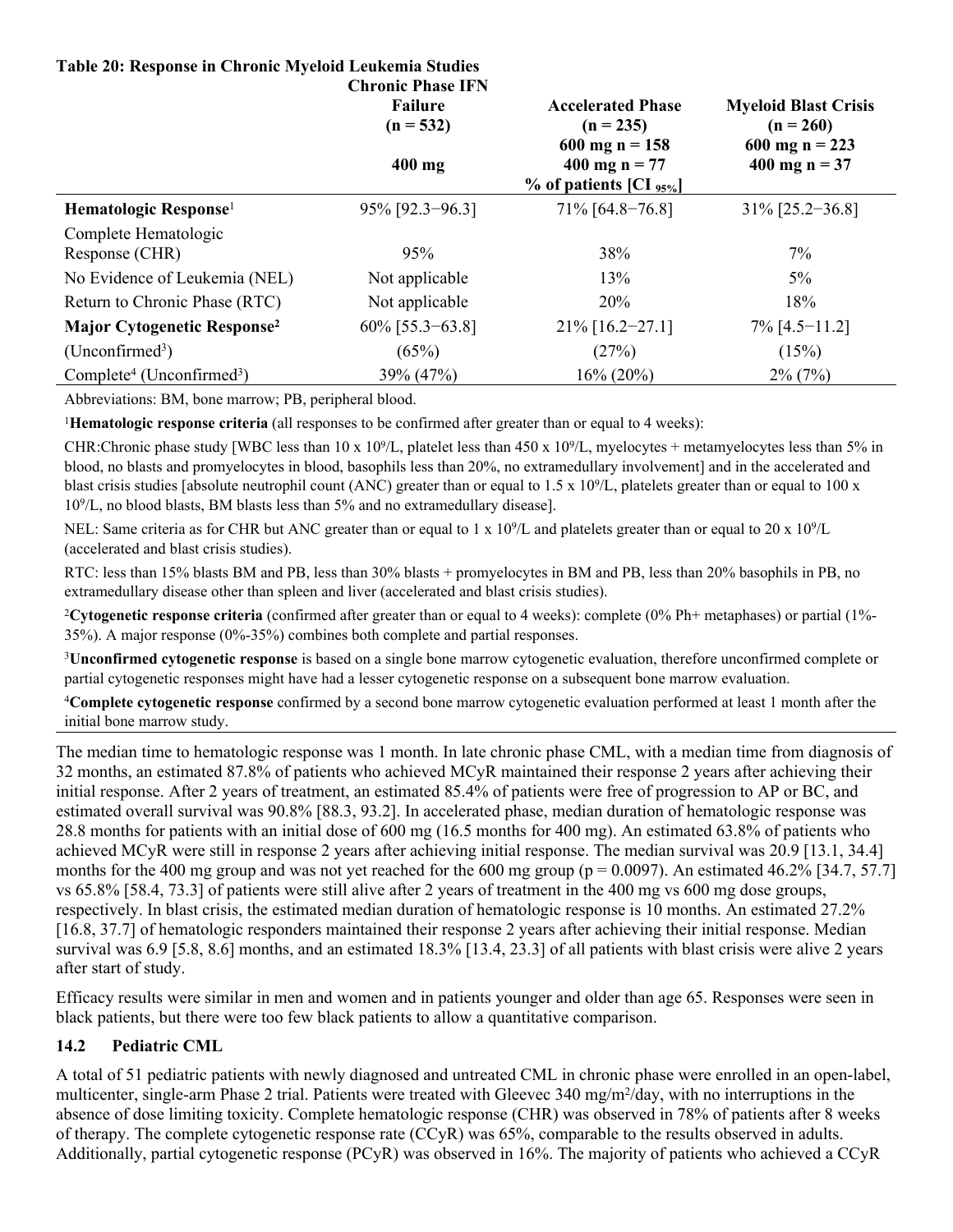developed the CCyR between Months 3 and 10 with a median time to response based on the Kaplan-Meier estimate of 6.74 months. Patients were allowed to be removed from protocol therapy to undergo alternative therapy, including hematopoietic stem cell transplantation. Thirty-one children received stem cell transplantation. Of the 31 children, 5 were transplanted after disease progression on study and 1 withdrew from study during first week treatment and received transplant approximately 4 months after withdrawal. Twenty-five children withdrew from protocol therapy to undergo stem cell transplant after receiving a median of 9 twenty-eight day courses (range, 4 to 24). Of the 25 patients 13 (52%) had CCyR and 5 (20%) had PCyR at the end of protocol therapy.

One open-label, single-arm study enrolled 14 pediatric patients with Ph+ chronic phase CML recurrent after stem cell transplant or resistant to interferon-alpha therapy. These patients had not previously received Gleevec and ranged in age from 3 to 20 years old; 3 were 3 to 11 years old, 9 were 12 to 18 years old, and 2 were greater than 18 years old. Patients were treated at doses of 260 mg/m<sup>2</sup>/day (n = 3), 340 mg/m<sup>2</sup>/day (n = 4), 440 mg/m<sup>2</sup>/day (n = 5) and 570 mg/m<sup>2</sup>/day (n = 2). In the 13 patients for whom cytogenetic data are available, 4 achieved a major cytogenetic response, 7 achieved a CCyR, and 2 had a minimal cytogenetic response.

In a second study, 2 of 3 patients with Ph+ chronic phase CML resistant to interferon-alpha therapy achieved a CCyR at doses of 242 and 257 mg/m<sup>2</sup>/day.

### <span id="page-35-0"></span>**14.3 Acute Lymphoblastic Leukemia**

A total of 48 Philadelphia chromosome positive acute lymphoblastic leukemia (Ph+ ALL) patients with relapsed/refractory disease were studied, 43 of whom received the recommended Gleevec dose of 600 mg/day. In addition 2 patients with relapsed/refractory Ph+ ALL received Gleevec 600 mg/day in a Phase 1 study.

Confirmed and unconfirmed hematologic and cytogenetic response rates for the 43 relapsed/refractory Ph+ ALL Phase 2 study patients and for the 2 Phase 1 patients are shown in Table 21. The median duration of hematologic response was 3.4 months and the median duration of MCyR was 2.3 months.

### **Table 21: Effect of Gleevec on Relapsed/Refractory Ph+ ALL**

|                | <b>Phase 2 Study</b><br>$(N = 43)$<br>$n\binom{0}{0}$ | <b>Phase 1 Study</b><br>$(N = 2)$<br>$n\left(\frac{0}{0}\right)$ |
|----------------|-------------------------------------------------------|------------------------------------------------------------------|
| <b>CHR</b>     | 8(19)                                                 | 2(100)                                                           |
| <b>NEL</b>     | 5(12)                                                 |                                                                  |
| <b>RTC/PHR</b> | 11(26)                                                |                                                                  |
| <b>MCyR</b>    | 15(35)                                                |                                                                  |
| CCyR           | 9(21)                                                 |                                                                  |
| <b>PCyR</b>    | 6(14)                                                 |                                                                  |

Abbreviations: CCyR, complete cytogenetic response; CHR, complete hematologic response; MCyR, major cytogenetic response; NEL, no evidence of leukemia; PCyR, partial cytogenic response; Ph+ ALL, Philadelphia chromosome positive acute lymphoblastic leukemia; PHR, partial hematologic response; RTC, return to chronic phase.

### <span id="page-35-1"></span>**14.4 Pediatric ALL**

Pediatric and young adult patients with very high risk ALL, defined as those with an expected 5-year event-free survival (EFS) less than 45%, were enrolled after induction therapy on a multicenter, non-randomized cooperative group pilot protocol.

The safety and effectiveness of Gleevec (340 mg/m<sup>2</sup>/day) in combination with intensive chemotherapy was evaluated in a subgroup of patients with Ph+ ALL. The protocol included intensive chemotherapy and hematopoietic stem cell transplant after 2 courses of chemotherapy for patients with an appropriate HLA-matched family donor. There were 92 eligible patients with Ph+ ALL enrolled. The median age was 9.5 years (1 to 21 years: 2.2% between 1 and less than 2 years, 56.5% between 2 and less than 12 years, 34.8% between 12 and less than 18 years, and 6.5% between 18 and 21 years). Sixty-four percent were male, 75% were white, 9% were Asian/Pacific Islander, and 5% were black. In 5 successive cohorts of patients, Gleevec exposure was systematically increased by earlier introduction and prolonged duration. Cohort 1 received the lowest intensity and cohort 5 received the highest intensity of Gleevec exposure.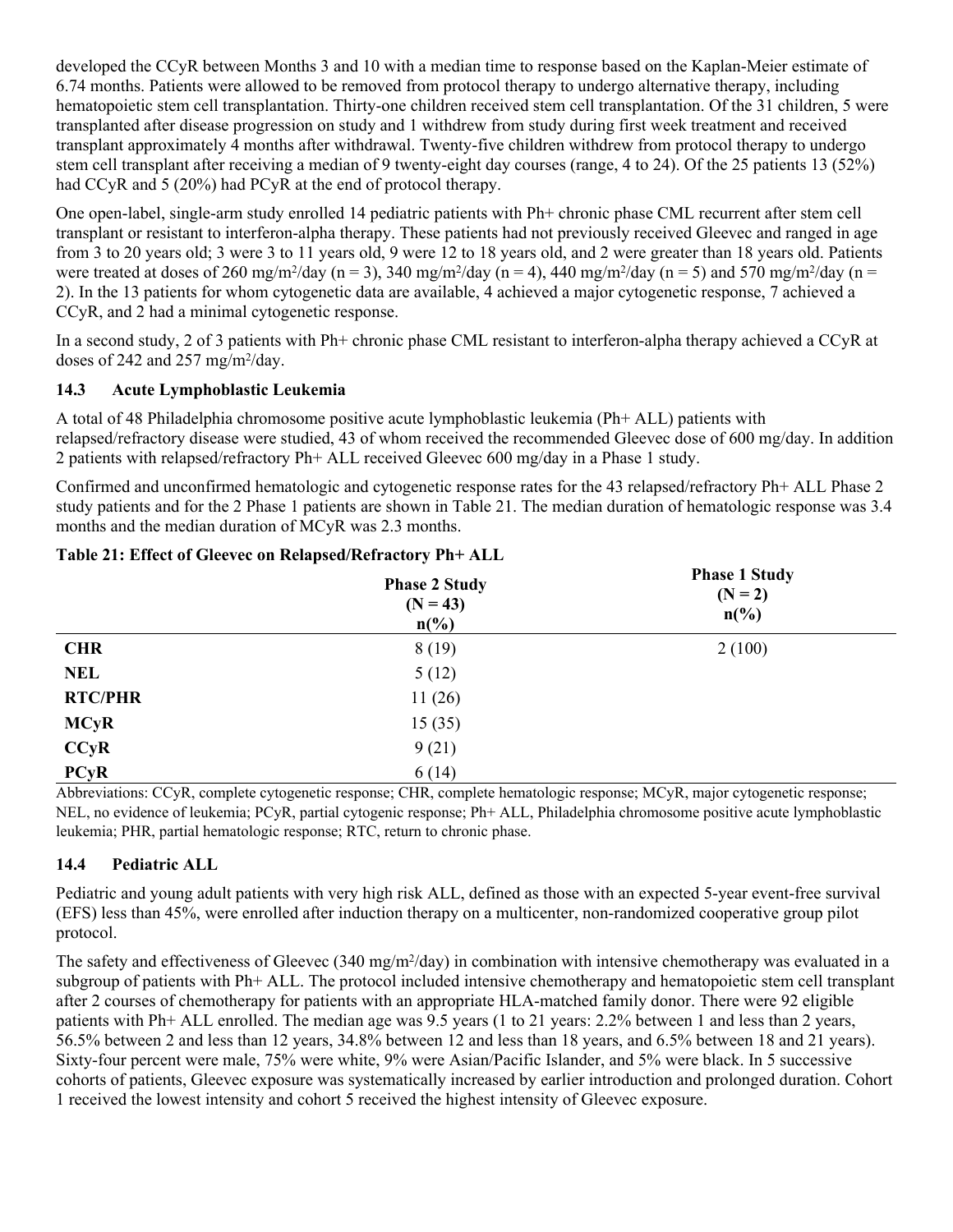There were 50 patients with Ph+ ALL assigned to cohort 5 all of whom received Gleevec plus chemotherapy; 30 were treated exclusively with chemotherapy and Gleevec and 20 received chemotherapy plus Gleevec and then underwent hematopoietic stem cell transplant, followed by further Gleevec treatment. Patients in cohort 5 treated with chemotherapy received continuous daily exposure to Gleevec beginning in the first course of post induction chemotherapy continuing through maintenance cycles 1 through 4 chemotherapy. During maintenance cycles 5 through 12, Gleevec was administered 28 days out of the 56 day cycle. Patients who underwent hematopoietic stem cell transplant received 42 days of Gleevec prior to HSCT, and 28 weeks (196 days) of Gleevec after the immediate post transplant period. The estimated 4-year EFS of patients in cohort 5 was 70% (95% CI: 54, 81). The median follow-up time for EFS at data cutoff in cohort 5 was 40.5 months.

### <span id="page-36-0"></span>**14.5 Myelodysplastic/Myeloproliferative Diseases**

An open-label, multicenter, Phase 2 clinical trial was conducted testing Gleevec in diverse populations of patients suffering from life-threatening diseases associated with Abl, Kit or PDGFR protein tyrosine kinases. This study included 7 patients with MDS/MPD. These patients were treated with Gleevec 400 mg daily. The ages of the enrolled patients ranged from 20 to 86 years. A further 24 patients with MDS/MPD aged 2 to 79 years were reported in 12 published case reports and a clinical study. These patients also received Gleevec at a dose of 400 mg daily with the exception of three patients who received lower doses. Of the total population of 31 patients treated for MDS/MPD, 14 (45%) achieved a complete hematological response and 12 (39%) a major cytogenetic response (including 10 with a CCyR). Sixteen patients had a translocation, involving chromosome 5q33 or 4q12, resulting in a PDGFR gene re-arrangement. All of these patients responded hematologically (13 completely). Cytogenetic response was evaluated in 12 out of 14 patients, all of whom responded (10 patients completely). Only 1 (7%) out of the 14 patients without a translocation associated with PDGFR gene re-arrangement achieved a complete hematological response and none achieved a major cytogenetic response. A further patient with a PDGFR gene re-arrangement in molecular relapse after bone marrow transplant responded molecularly. Median duration of therapy was 12.9 months (0.8 to 26.7) in the 7 patients treated within the Phase 2 study and ranged between 1 week and more than 18 months in responding patients in the published literature. Results are provided in Table 22. Response durations of Phase 2 study patients ranged from 141+ days to 457+ days.

|                            | <b>Number</b><br>of<br>patients | <b>Complete Hematologic</b><br><b>Response</b> | <b>Major Cytogenetic</b><br><b>Response</b> |
|----------------------------|---------------------------------|------------------------------------------------|---------------------------------------------|
|                            | N                               | N(%                                            | N(%                                         |
| <b>Overall Population</b>  | 31                              | 14(45)                                         | 12(39)                                      |
| Chromosome 5 Translocation | 14                              | 11(79)                                         | 11(79)                                      |
| Chromosome 4 Translocation | 2                               | 2(100)                                         | 1(50)                                       |
| Others/no Translocation    | 14                              | 1(7)                                           | $\theta$                                    |
| Molecular Relapse          |                                 | NE                                             | <b>NE</b>                                   |

### **Table 22: Response in MDS/MPD**

Abbreviations: NE, not evaluable; MDS/MPD, myelodysplastic/myeloproliferative disease.

### <span id="page-36-1"></span>**14.6 Aggressive Systemic Mastocytosis**

One open-label, multicenter, Phase 2 study was conducted testing Gleevec in diverse populations of patients with lifethreatening diseases associated with Abl, Kit or PDGFR protein tyrosine kinases. This study included 5 patients with ASM treated with 100 mg to 400 mg of Gleevec daily. These 5 patients ranged from 49 to 74 years of age. In addition to these 5 patients, 10 published case reports and case series describe the use of Gleevec in 23 additional patients with ASM aged 26 to 85 years who also received 100 mg to 400 mg of Gleevec daily.

Cytogenetic abnormalities were evaluated in 20 of the 28 ASM patients treated with Gleevec from the published reports and in the Phase 2 study. Seven of these 20 patients had the FIP1L1-PDGFRα fusion kinase (or CHIC2 deletion). Patients with this cytogenetic abnormality were predominantly males and had eosinophilia associated with their systemic mast cell disease. Two patients had a Kit mutation in the juxtamembrane region (one Phe522Cys and one K509I) and four patients had a D816V c-Kit mutation (not considered sensitive to Gleevec), one with concomitant CML.

Of the 28 patients treated for ASM, 8 (29%) achieved a complete hematologic response and 9 (32%) a partial hematologic response (PHR) (61% overall response rate). Median duration of Gleevec therapy for the 5 ASM patients in the Phase 2 study was 13 months (range, 1.4 to 22.3 months) and between 1 month and more than 30 months in the responding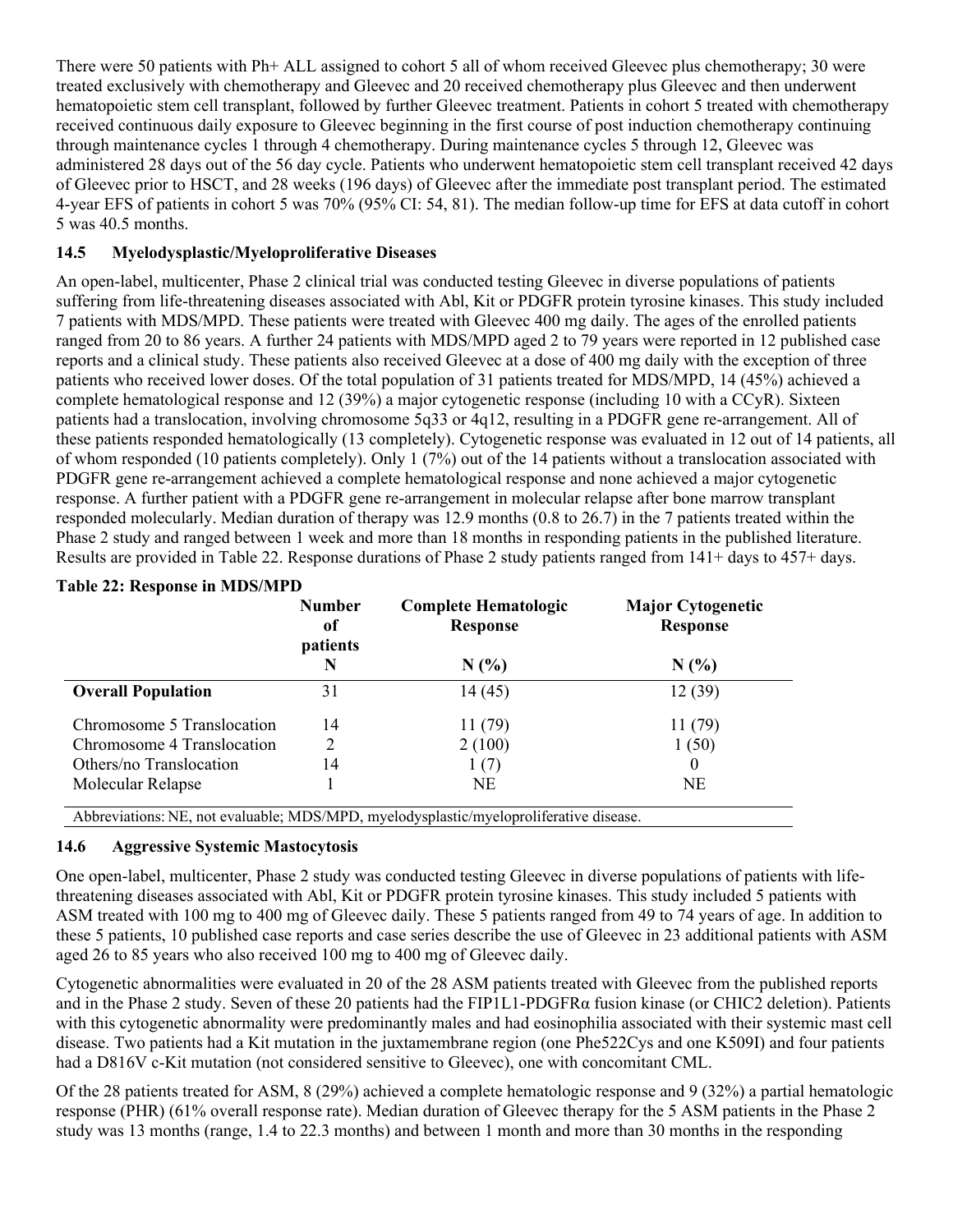patients described in the published medical literature. A summary of the response rates to Gleevec in ASM is provided in Table 23. Response durations of literature patients ranged from 1+ to 30+ months.

### **Table 23: Response in ASM**

| <b>Cytogenetic Abnormality</b>                                                                                                                                                                                                                                                                                                                                                 | Number of<br><b>Patients</b><br>N | <b>Complete Hematologic</b><br><b>Response</b><br>N(%) | <b>Partial Hematologic</b><br><b>Response</b><br>N(% |
|--------------------------------------------------------------------------------------------------------------------------------------------------------------------------------------------------------------------------------------------------------------------------------------------------------------------------------------------------------------------------------|-----------------------------------|--------------------------------------------------------|------------------------------------------------------|
| $FIP1L1-PDGFR\alpha$ Fusion Kinase (or CHIC2<br>Deletion)                                                                                                                                                                                                                                                                                                                      |                                   | 7(100)                                                 |                                                      |
| Juxtamembrane Mutation                                                                                                                                                                                                                                                                                                                                                         |                                   |                                                        | 2(100)                                               |
| Unknown or No Cytogenetic Abnormality Detected                                                                                                                                                                                                                                                                                                                                 | 15                                |                                                        | 7 (44)                                               |
| D816V Mutation                                                                                                                                                                                                                                                                                                                                                                 | 4                                 | $1*(25)$                                               |                                                      |
| Total                                                                                                                                                                                                                                                                                                                                                                          | 28                                | 8 (29)                                                 | 9(32)                                                |
| Abbreviations: ASM, aggressive systemic mastocytosis; PDGFR, platelet-derived growth factor receptor.<br>$\frac{1}{2}$ and $\frac{1}{2}$ in the set of $\frac{1}{2}$ in the set of $\frac{1}{2}$ in the set of $\frac{1}{2}$ in the set of $\frac{1}{2}$ in the set of $\frac{1}{2}$ in the set of $\frac{1}{2}$ in the set of $\frac{1}{2}$ in the set of $\frac{1}{2}$ in th |                                   |                                                        |                                                      |

\*Patient had concomitant chronic myeloid leukemia CML and aggressive systemic mastocytosis (ASM).

Gleevec has not been shown to be effective in patients with less aggressive forms of systemic mastocytosis (SM). Gleevec is therefore not recommended for use in patients with cutaneous mastocytosis, indolent systemic mastocytosis (smoldering SM or isolated bone marrow mastocytosis), SM with an associated clonal hematological non-mast cell lineage disease, mast cell leukemia, mast cell sarcoma or extracutaneous mastocytoma. Patients that harbor the D816V mutation of c-Kit are not sensitive to Gleevec and should not receive Gleevec.

### <span id="page-37-0"></span>**14.7 Hypereosinophilic Syndrome/Chronic Eosinophilic Leukemia**

One open-label, multicenter, Phase 2 study was conducted testing Gleevec in diverse populations of patients with lifethreatening diseases associated with Abl, Kit or PDGFR protein tyrosine kinases. This study included 14 patients with Hypereosinophilic Syndrome/Chronic Eosinophilic Leukemia (HES/CEL). HES patients were treated with 100 mg to 1,000 mg of Gleevec daily. The ages of these patients ranged from 16 to 64 years. A further 162 patients with HES/CEL aged 11 to 78 years were reported in 35 published case reports and case series. These patients received Gleevec at doses of 75 mg to 800 mg daily. Hematologic response rates are summarized in Table 24. Response durations for literature patients ranged from 6+ weeks to 44 months.

### **Table 24: Response in HES/CEL**

| <b>Cytogenetic Abnormality</b>                  | Number of<br><b>Patients</b> | <b>Complete Hematological</b><br><b>Response</b><br>N(% | Partial<br>Hematological<br><b>Response</b><br>N(% |
|-------------------------------------------------|------------------------------|---------------------------------------------------------|----------------------------------------------------|
| Positive FIP1L1-PDGFRα Fusion Kinase            | 61                           | 61 (100)                                                | $\theta$                                           |
| Negative FIP1L1-PDGFR $\alpha$ Fusion<br>Kinase | 56                           | 12(21)                                                  | 9(16)                                              |
| Unknown Cytogenetic Abnormality                 | 59                           | 34(58)                                                  | 7(12)                                              |
| Total                                           | 176                          | 107(61)                                                 | 23(13)                                             |

Abbreviations: CEL, chronic eosinophilic leukemia; HES, hypereosinophilic syndrome; PDGFR, platelet-derived growth factor receptor.

### <span id="page-37-1"></span>**14.8 Dermatofibrosarcoma Protuberans**

Dermatofibrosarcoma Protuberans (DFSP) is a cutaneous soft tissue sarcoma. It is characterized by a translocation of chromosomes 17 and 22 that results in the fusion of the collagen type 1 alpha 1 gene and the PDGF B gene.

An open-label, multicenter, Phase 2 study was conducted testing Gleevec in a diverse population of patients with lifethreatening diseases associated with Abl, Kit or PDGFR protein tyrosine kinases. This study included 12 patients with DFSP who were treated with Gleevec 800 mg daily (age range, 23 to 75 years). DFSP was metastatic, locally recurrent following initial surgical resection and not considered amenable to further surgery at the time of study entry. A further 6 DFSP patients treated with Gleevec are reported in 5 published case reports, their ages ranging from 18 months to 49 years. The total population treated for DFSP therefore comprises 18 patients, 8 of them with metastatic disease. The adult patients reported in the published literature were treated with either 400 mg (4 cases) or 800 mg (1 case) Gleevec daily. A single pediatric patient received 400 mg/m<sup>2</sup>/daily, subsequently increased to 520 mg/m<sup>2</sup>/daily. Ten patients had the PDGF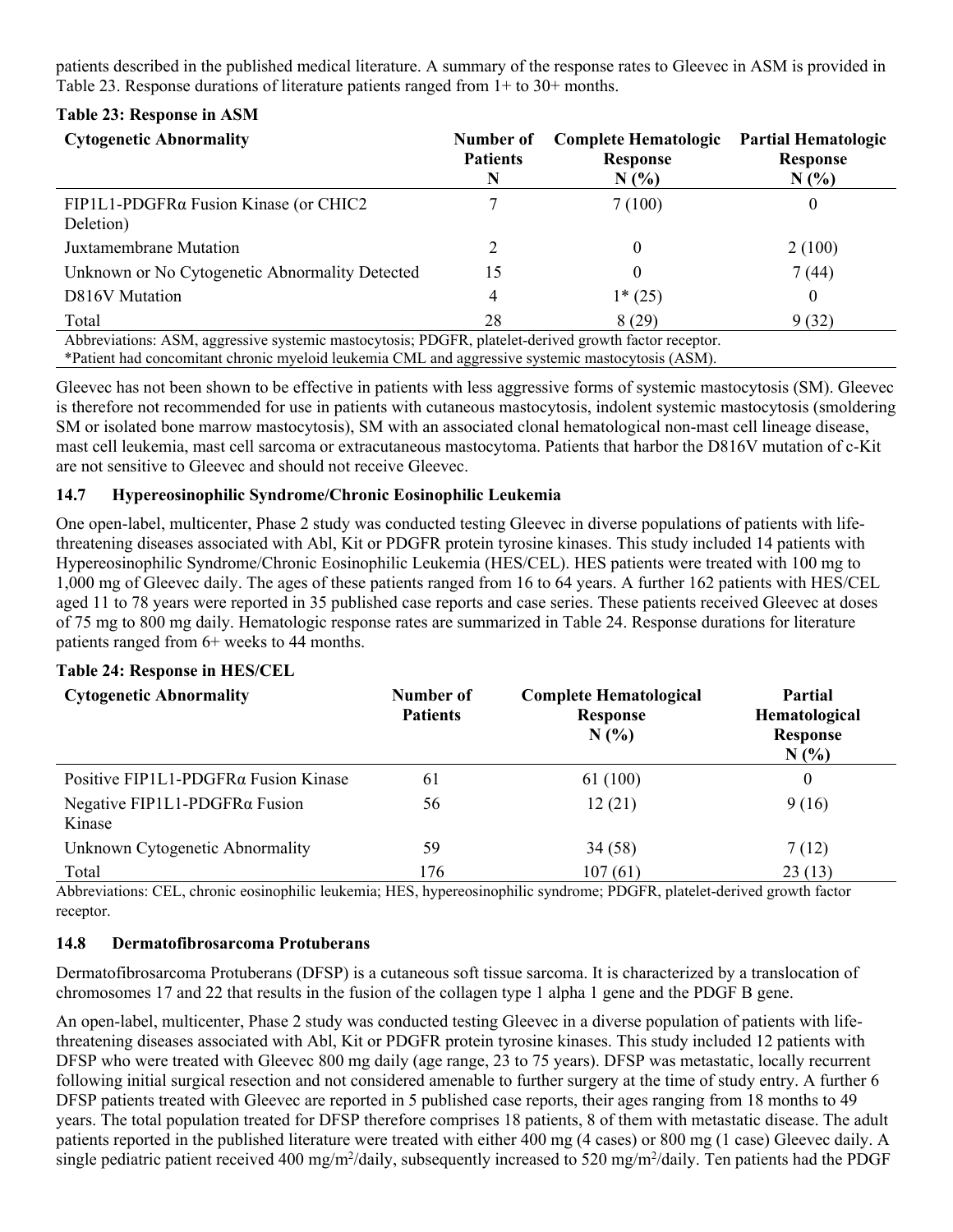B gene rearrangement, 5 had no available cytogenetics and 3 had complex cytogenetic abnormalities. Responses to treatment are described in Table 25.

| <b>Table 25: Response in DFSP</b> |  |  |
|-----------------------------------|--|--|
|                                   |  |  |

|                                           | Number of Patients ( $n = 18$ ) | $\frac{6}{9}$ |
|-------------------------------------------|---------------------------------|---------------|
| Complete Response                         |                                 | 39            |
| Partial Response*                         |                                 | 44            |
| <b>Total Responders</b>                   |                                 |               |
| *5 patients made disease free by surgery. |                                 |               |

Twelve of these 18 patients either achieved a complete response (7 patients) or were made disease free by surgery after a partial response (5 patients, including one child) for a total complete response rate of 67%. A further 3 patients achieved a partial response, for an overall response rate of 83%. Of the 8 patients with metastatic disease, five responded (62%), three of them completely (37%). For the 10 study patients with the PDGF B gene rearrangement, there were 4 complete and 6 partial responses. The median duration of response in the Phase 2 study was 6.2 months, with a maximum duration of 24.3 months, while in the published literature it ranged between 4 weeks and more than 20 months.

### <span id="page-38-0"></span>**14.9 Gastrointestinal Stromal Tumors**

### **Unresectable and/or Malignant Metastatic GIST**

Two open-label, randomized, multinational Phase 3 studies were conducted in patients with unresectable or metastatic malignant GIST. The two study designs were similar allowing a predefined combined analysis of safety and efficacy. A total of 1640 patients were enrolled into the two studies and randomized 1:1 to receive either 400 mg or 800 mg orally daily continuously until disease progression or unacceptable toxicity. Patients in the 400 mg daily treatment group who experienced disease progression were permitted to crossover to receive treatment with 800 mg daily. The studies were designed to compare response rates, progression-free survival and overall survival between the dose groups. Median age at patient entry was 60 years. Males comprised 58% of the patients enrolled. All patients had a pathologic diagnosis of CD117 positive unresectable and/or metastatic malignant GIST.

The primary objective of the two studies was to evaluate either progression-free survival (PFS) with a secondary objective of overall survival (OS) in one study or overall survival with a secondary objective of PFS in the other study. A planned analysis of both OS and PFS from the combined datasets from these two studies was conducted. Results from this combined analysis are shown in Table 26.

|                                           | Gleevec 400 mg | Gleevec 800 mg |
|-------------------------------------------|----------------|----------------|
|                                           | $N = 818$      | $N = 822$      |
| <b>Progression-Free Survival (months)</b> |                |                |
| Median                                    | 18.9           | 23.2           |
| 95% CI                                    | $17.4 - 21.2$  | $20.8 - 24.9$  |
| <b>Overall Survival (months)</b>          | 49.0           | 48.7           |
| 95% CI                                    | $45.3 - 60.0$  | $45.3 - 51.6$  |
| <b>Best Overall Tumor Response</b>        |                |                |
| Complete Response                         | 43 $(5.3\%)$   | 41 $(5.0\%)$   |
| Partial Response                          | $377(46.1\%)$  | 402 (48.9%)    |

### **Table 26: Overall Survival, Progression-Free Survival and Tumor Response Rates in the Phase 3 GIST Trials**

Abbreviation: GIST, gastrointestinal stromal tumors.

Median follow up for the combined studies was 37.5 months. There were no observed differences in overall survival between the treatment groups ( $p = 0.98$ ). Patients who crossed over following disease progression from the 400 mg/day treatment group to the 800 mg/day treatment group ( $n = 347$ ) had a 3.4 month median and a 7.7 month mean exposure to Gleevec following crossover.

One open-label, multinational Phase 2 study was conducted in patients with Kit (CD117) positive unresectable or metastatic malignant GIST. In this study, 147 patients were enrolled and randomized to receive either 400 mg or 600 mg orally every day for up to 36 months. The primary outcome of the study was objective response rate. Tumors were required to be measurable at entry in at least one site of disease, and response characterization was based on Southwestern Oncology Group (SWOG) criteria. There were no differences in response rates between the 2 dose groups. The response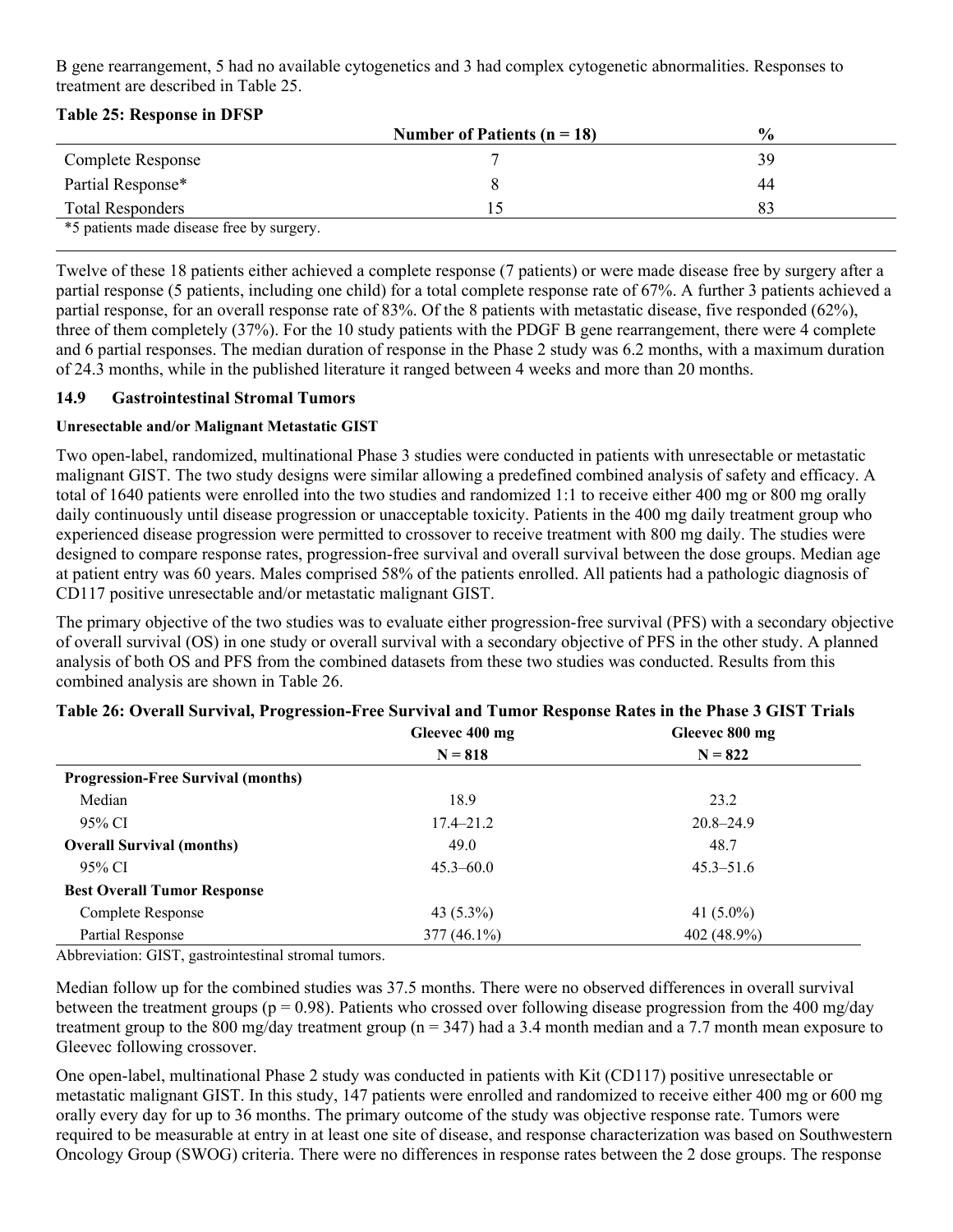rate was 68.5% for the 400 mg group and 67.6% for the 600 mg group. The median time to response was 12 weeks (range was 3 to 98 weeks) and the estimated median duration of response is 118 weeks (95% CI: 86, not reached).

### *Adjuvant Treatment of GIST*

In the adjuvant setting, Gleevec was investigated in a multicenter, double-blind, placebo-controlled, randomized trial involving 713 patients (Study 1). Patients were randomized one to one to Gleevec at 400 mg/day or matching placebo for 12 months. The ages of these patients ranged from 18 to 91 years. Patients were included who had a histologic diagnosis of primary GIST, expressing KIT protein by immunochemistry and a tumor size greater than or equal to 3 cm in maximum dimension with complete gross resection of primary GIST within 14 to 70 days prior to registration.

Recurrence-free survival (RFS) was defined as the time from date of randomization to the date of recurrence or death from any cause. In a planned interim analysis, the median follow up was 15 months in patients without a RFS event; there were 30 RFS events in the 12-month Gleevec arm compared to 70 RFS events in the placebo arm with a hazard ratio of 0.398 (95% CI: 0.259, 0.610), p less than 0.0001. After the interim analysis of RFS, 79 of the 354 patients initially randomized to the placebo arm were eligible to cross over to the 12-month Gleevec arm. Seventy-two of these 79 patients subsequently crossed over to Gleevec therapy. In an updated analysis, the median follow-up for patients without a RFS event was 50 months. There were 74 (21%) RFS events in the 12-month Gleevec arm compared to 98 (28%) events in the placebo arm with a hazard ratio of 0.718 (95% CI: 0.531-0.971) (Figure 3). The median follow-up for OS in patients still living was 61 months. There were 26 (7%) and 33 (9%) deaths in the 12-month Gleevec and placebo arms, respectively with a hazard ratio of 0.816 (95% CI: 0.488-1.365).





A second randomized, multicenter, open-label, Phase 3 trial in the adjuvant setting (Study 2) compared 12 months of Gleevec treatment to 36 months of Gleevec treatment at 400 mg/day in adult patients with KIT (CD117) positive GIST after surgical resection with one of the following: tumor diameter greater than 5 cm and mitotic count greater than 5/50 high power fields (HPF), or tumor diameter greater than 10 cm and any mitotic count, or tumor of any size with mitotic count greater than 10/50 HPF, or tumors ruptured into the peritoneal cavity. There were a total of 397 patients randomized in the trial with 199 patients on the 12-month treatment arm and 198 patients on the 36-month treatment arm. The median age was 61 years (range, 22 to 84 years).

RFS was defined as the time from date of randomization to the date of recurrence or death from any cause. The median follow-up for patients without a RFS event was 42 months. There were 84 (42%) RFS events in the 12-month treatment arm and 50 (25%) RFS events in the 36-month treatment arm. Thirty-six months of Gleevec treatment significantly prolonged RFS compared to 12 months of Gleevec treatment with a hazard ratio of 0.46 (95% CI: 0.32, 0.65), p less than 0.0001 (Figure 4).

The median follow-up for overall survival (OS) in patients still living was 48 months. There were 25 (13%) deaths in the 12-month treatment arm and 12 (6%) deaths in the 36-month treatment arm. Thirty-six months of Gleevec treatment significantly prolonged OS compared to 12 months of Gleevec treatment with a hazard ratio of 0.45 (95% CI: 0.22, 0.89),  $p = 0.0187$  (Figure 5).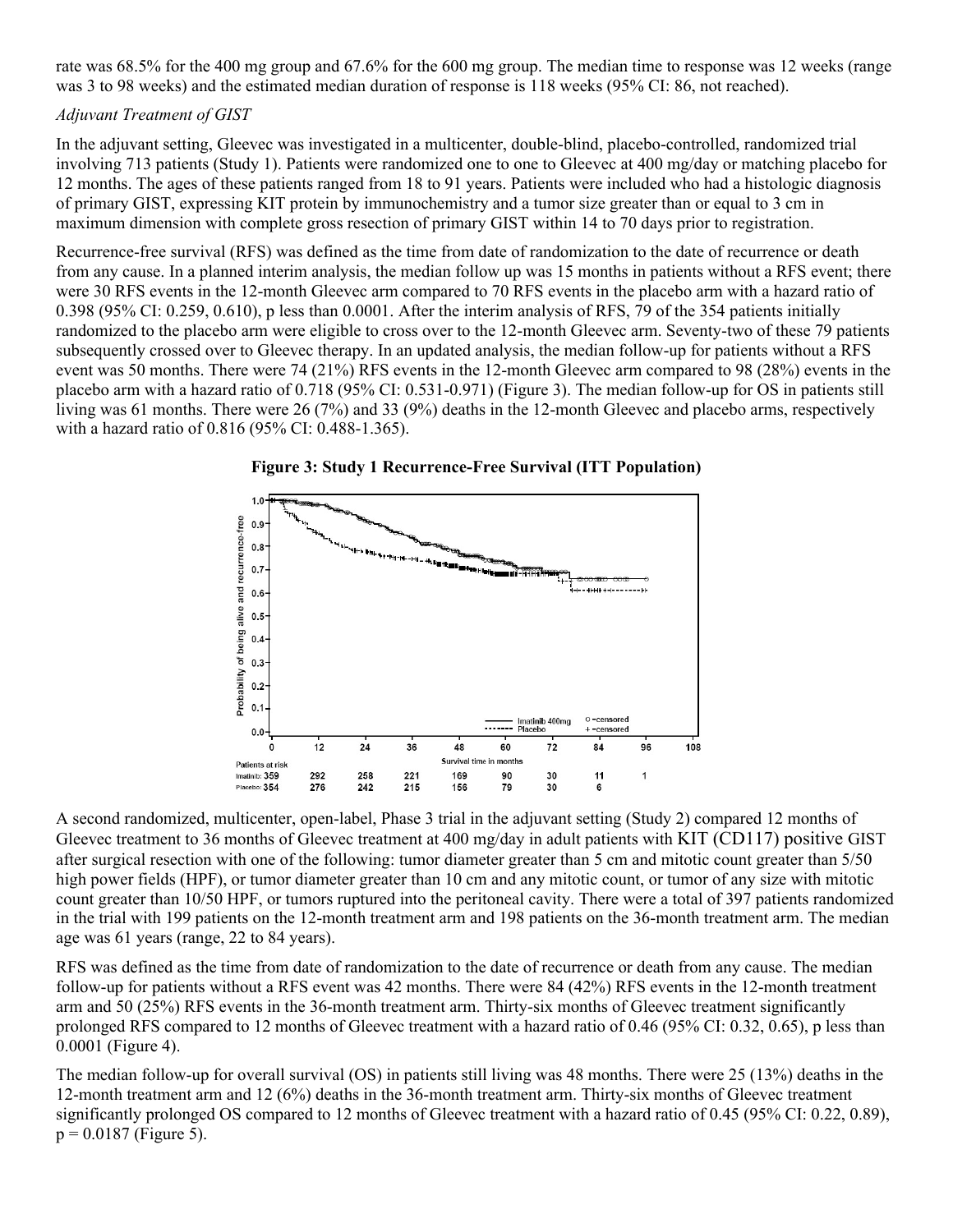**Figure 4: Study 2 Recurrence-Free Survival (ITT Population)**







#### <span id="page-40-0"></span>**15 REFERENCES**

OSHA Hazardous Drugs. *OSHA.* [Accessed on 20-September- 2013, from http://www.osha.gov/SLTC/hazardousdrugs/index.html]

#### <span id="page-40-1"></span>**16 HOW SUPPLIED/STORAGE AND HANDLING**

Each film-coated tablet contains 100 mg or 400 mg of imatinib free base.

• 100-mg tablets

Very dark yellow to brownish orange, film-coated tablets, round, biconvex with bevelled edges, debossed with "NVR" on one side, and "SA" with score on the other side.

Bottles of 90 tablets………………………………….NDC 0078-0401-34

• 400-mg tablets

Very dark yellow to brownish orange, film-coated tablets, ovaloid, biconvex with bevelled edges, debossed with "gleevec" on one side and score on the other side.

Unit Dose (blister pack of 30) ………………………NDC 0078-0649-30